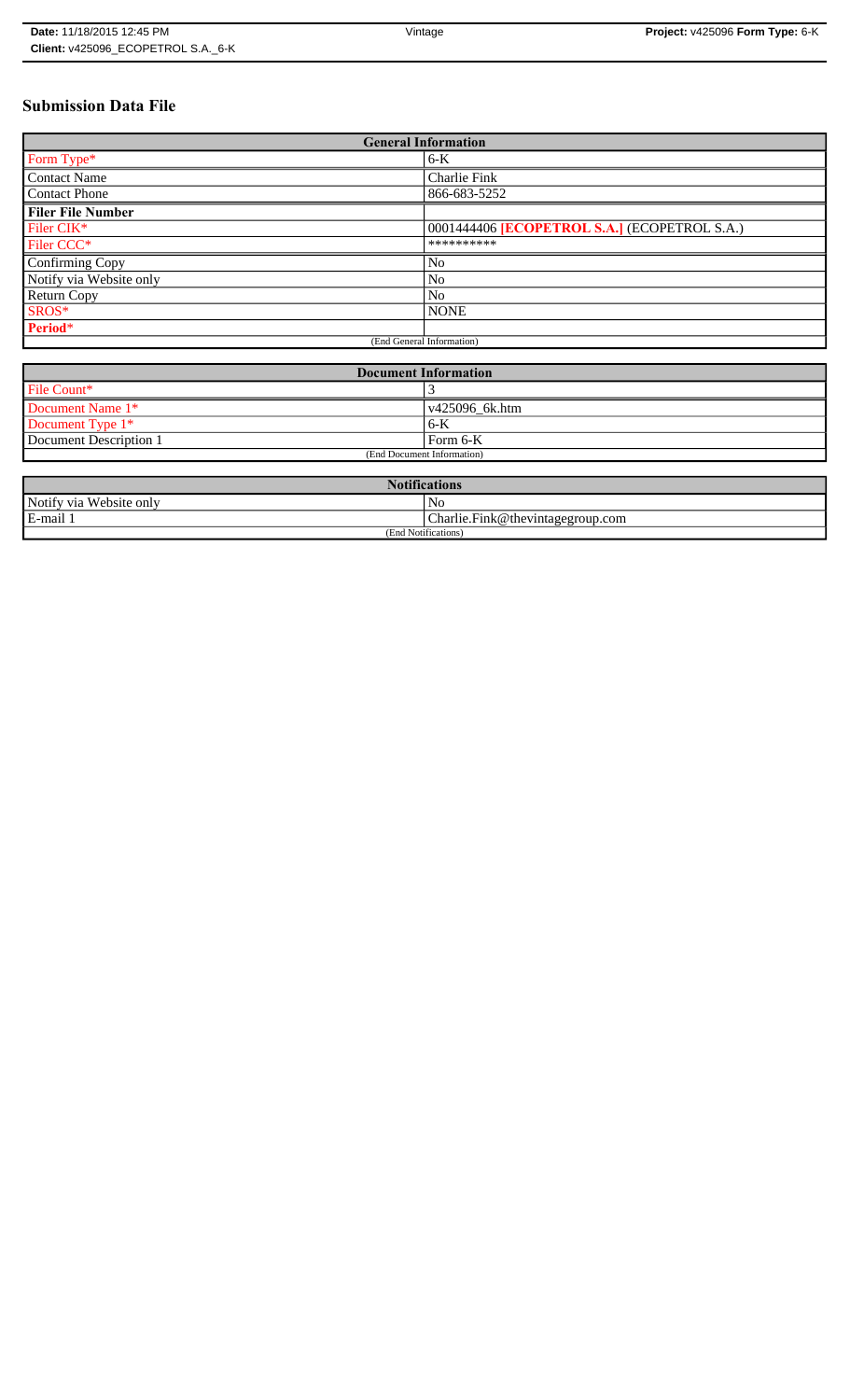#### **UNITED STATES SECURITIES AND EXCHANGE COMMISSION Washington, D.C. 20549**

#### **FORM 6-K**

#### **REPORT OF FOREIGN PRIVATE ISSUER PURSUANT TO RULE 13a-16 OR 15d-16 UNDER THE SECURITIES EXCHANGE ACT OF 1934**

For the month of November, 2015 Commission File Number 001-34175

ECOPETROL S.A.

(Exact name of registrant as specified in its charter)

N.A.

(Translation of registrant's name into English)

COLOMBIA

(Jurisdiction of incorporation or organization)

Carrera 13 No. 36 – 24

Indicate by check mark whether the registrant files or will file annual reports under cover of Form 20-F or Form 40-F.

Form 20-F  $\boxtimes$  Form 40-F  $\Box$ 

Indicate by check mark if the registrant is submitting the Form 6-K in paper as permitted by Regulation S-T Rule 101(b)(1)

Yes $\Box$  No  $\boxtimes$ 

Indicate by check mark if the registrant is submitting the Form 6-K in paper as permitted by Regulation S-T Rule 101(b)(7)

Yes □ No ⊠

BOGOTA D.C. – COLOMBIA (Address of principal executive offices)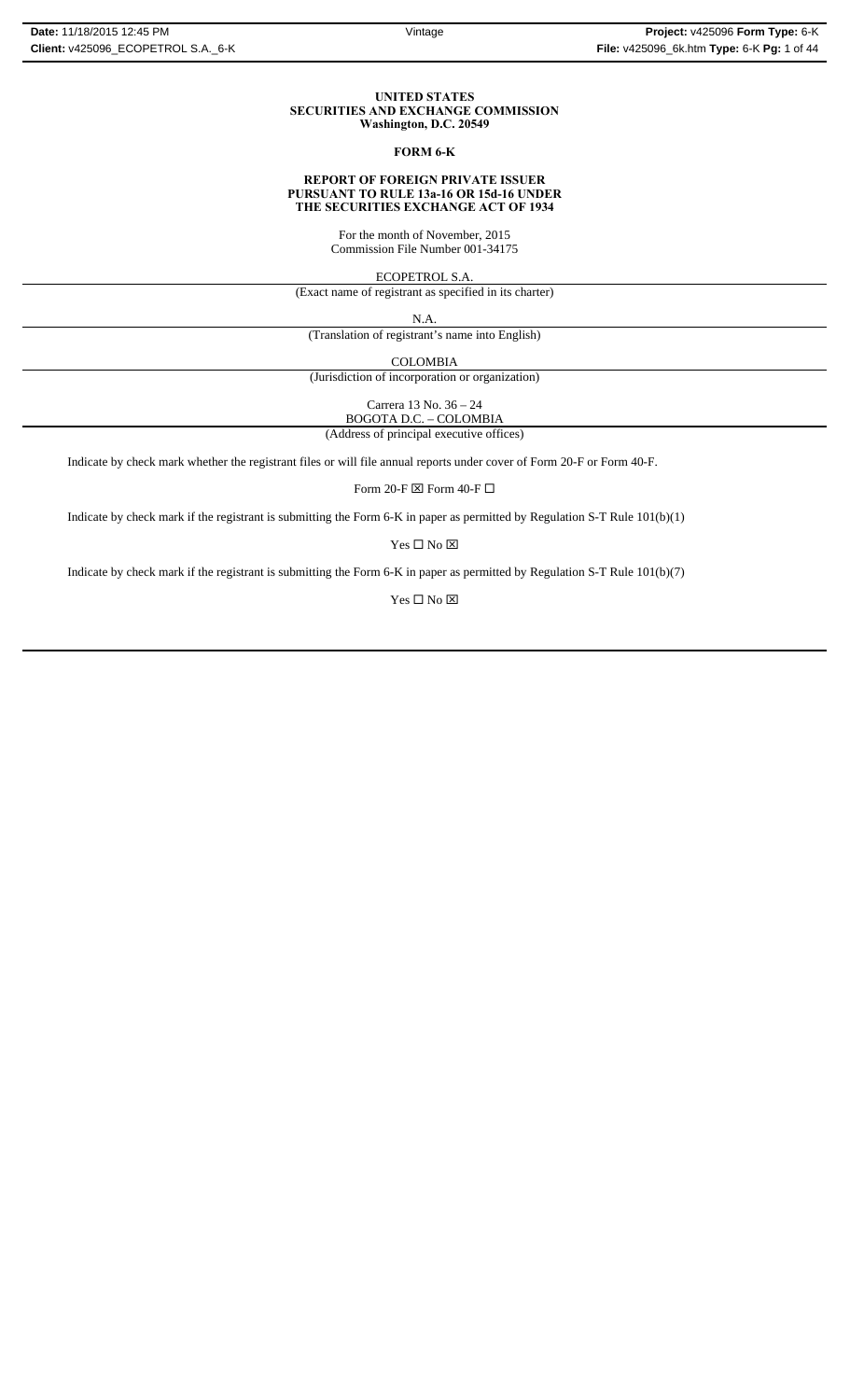

## **Ecopetrol Group Announces Its Results for the Third Quarter of 20151**

- **Ecopetrol Corporate Group's results for the third quarter of 2015 registered an EBITDA of COP\$4.7 trillion pesos and earnings of COP\$654 billion pesos.**
- **Ecopetrol S.A. achieves COP\$1.6 trillion pesos in savings against the 2015 guidance of COP\$1.4 trillion.**
- **The Corporate Group's production during the first nine months of the year reached 761 mboed, an increase of 9 mboed versus the same period of 2014***.*

Bogota, November 17, 2015. Ecopetrol S.A. (BVC: ECOPETROL; NYSE: EC; TSX: ECP) announced today Ecopetrol Group's financial results for the third quarter of 2015 and the nine first months of the year, prepared and filed in Colombian pesos (COP\$) and under International Financial Reporting Standards (IFRS) applicable in Colombia.

### **Table 1: Summary of the Group's Consolidated Financial Results**

| $\mathbf{A}$                      |          |          |               |              |          | G           |             |               |              |
|-----------------------------------|----------|----------|---------------|--------------|----------|-------------|-------------|---------------|--------------|
| (COPS Billion)                    | 30 2015* | 30 2014* | $\Delta$ (\$) | $\Delta$ (%) | 2Q 2015* | Jan-Sep 15* | Jan-Sep 14* | $\Delta$ (\$) | $\Delta$ (%) |
| <b>Total Sales</b>                | 13,003.4 | 16.813.7 | (3,810.3)     | (22.7)%      | 14,009.6 | 39,313.8    | 51,717.2    | (12, 403.4)   | $(24.0)\%$   |
| <b>Operating Profit</b>           | 2,850.1  | 4.443.5  | (1, 593.4)    | (35.9)%      | 3,549.2  | 8,757.2     | 15,620.5    | (6,863.3)     | $(43.9)\%$   |
| <b>Consolidated Net Income</b>    | 886.5    | 1.885.0  | (998.5)       | $(53.0)\%$   | 1,695.5  | 2,938.0     | 8.708.8     | (5,770.8)     | $(66.3)\%$   |
| Non-Controlling Interest          | (232.4)  | (154.0)  | (78.4)        | 50.9%        | (188.9)  | (617.3)     | (492.6)     | (124.7)       | 25.3%        |
| <b>Ecopetrol Equity Holders**</b> | 654.1    | 1.731.0  | (1,076.9)     | $(62.2)\%$   | 1,506.6  | 2,320.7     | 8.216.2     | (5,895.5)     | $(71.8)\%$   |
| Other Comprehensive Income        | 2.203.0  | 1.209.7  | 993.3         | 82.1%        | 459.1    | 3.374.5     | 920.8       | 2.453.7       | 266.5%       |
| EBITDA                            | 4,698.4  | 6.344.3  | (1,645.9)     | (25.9)%      | 5,521.9  | 15,003.0    | 21,241.7    | (6,238.7)     | $(29.4)\%$   |
| <b>EBITDA</b> Margin              | 36.1%    | 37.7%    |               |              | 39.4%    | 38.2%       | 41.1%       |               |              |

\* These figures are included for illustration purposes only. Unaudited.

\*\* According to IAS-1, "Presentation of financial statements", paragraph 83, the company must include in the statement of comprehensive results the results attributable to non-controlling interest (minority interest) and the results attributable to shareholders of the controlling company.

Note: To see the impact of the Hedge Account over the net income of 1Q 2015, 2Q 2015, 3Q 2015 and January-September 2015, please refer to the table 12 of the chapter "Cash Flow Hedge for Future Company Exports".

The financial results in this report are not comparable line by line with the previously issued financial results in the report for the third quarter of 2014, which were prepared in accordance with the Public Accounting Regime (Régimen de Contabilidad Pública) as adopted by the Colombian National Accounting Office. For the sake of comparison, the previously issued financial results for the third quarter of 2014 are presented in this report under IFRS.

The Company modified its EBITDA calculation methodology, for more information please refer to the page number 10.

Some figures in this release are presented in U.S. dollars (US\$) as indicated. The exhibits in the main body of this report have been rounded to one decimal. Figures expressed in billions of COP\$ are equal to COP\$1 thousand million. All financial information in this report is unaudited.

<sup>&</sup>lt;sup>1</sup> According to Article 3 of Decree 2784 of December 28, 2012, the application date of the new technical framework is December 31, 2015. Therefore, the financial information presented prior to this date is preliminary and subject to adjustments. The information presented in this report is not audited.

As indicated in paragraphs 9 and 18 of International Accounting Standard 27 "Consolidated and Separated Financial Statements," Ecopetrol and its corporate group must present their financial information on a consolidated basis, combining the financial statements of the parent company and its subsidiaries line by line, adding assets, liabilities, shareholder equity, revenues and expenses of a similar nature, removing the reciprocal items between the corporate group and recognizing the non-controlling interest.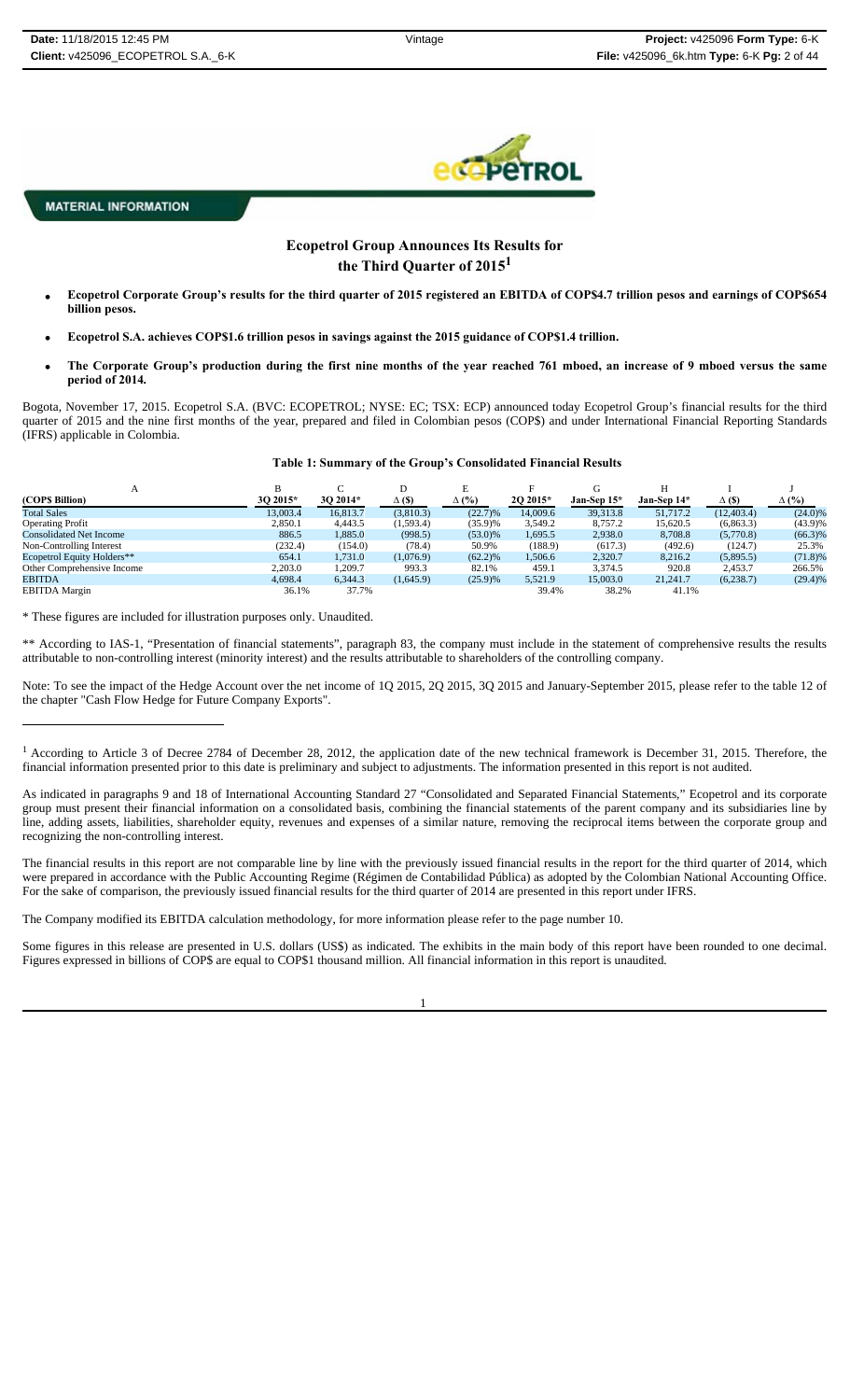

In the opinion of Ecopetrol's CEO Juan Carlos Echeverry G.:

"The industry continued to operate in a complex environment given low crude prices and the consequent adjustments in investments, costs and expenses observed in oil and gas companies. Ecopetrol, additionally, has responded to the challenges posed by attacks on oil infrastructure, El Niño Phenomenon, closing of the border with Venezuela and devaluation of the exchange rate. In order to face this new reality, the company has been reinventing itself by means of the transformation program contained in the 2015-2020 strategy. The implementation of the transformation program increases efficiency from a structural standpoint and strengthens an organizational culture based on the principles of: integrity, collaboration and creativity.

The transformation plan also includes a comprehensive program for improving oil recovery that seeks to maximize the potential of existing fields and aims to strengthen our position in the Americas as a reference for this type of activity.

Up to September, Ecopetrol achieved budgetary savings of COP\$1.6 trillion pesos, exceeding the initial goal of COP\$1.4 trillion pesos set for 2015. This figure reflects both structural savings, as well as the streamlining of certain activities. This effort can be observed in the reduction of the company's production/barrel costs: lifting cost per barrel in 3Q 2015 was US\$6.89/barrel, compared to US\$7.47/barrel in 2Q 2015 and US\$10.70/barrel in 3Q 2014. During January and September 2015, lifting cost per barrel was US\$7.29/barrel, compared to US\$10.91/barrel in the same period of 2014, reflecting a US\$1.03/barrel reduction attributable to efficiency and cost reduction strategies and -US\$2.61 attributable to the exchange rate.

The company has set a new challenge to achieve budgetary savings of COP\$2.2 trillion pesos in 2015, in an effort to mitigate some of the effect of a lower international price of crude through efficiencies and lower cost of services, purchases, and oil and maintenance services, among others.

In the third quarter, Ecopetrol also generated value for its shareholders through the rotation of its asset portfolio, completing the first stage of divestment of its share interest in Empresa de Energía de Bogotá, from which it obtained COP\$614 billion pesos. The company also opened the first round in the process of selling off Interconexión Eléctrica S.A.

Other business opportunities have arisen in the Middle Magdalena region with Occidental Andina LLC (OXY) for the development of a pilot project. If successful, it could increase the company's reserves by up to 100 million barrels of crude at the field La Cira-Infantas. Another pilot will be developed with the Canadian company Parex Resources, at the field Aguas Blancas, designed to recover 55 million barrels of light crude.

In the production segment, enhanced recovery was strengthened with 28 recovery pilot projects underway, of which 16 show positive results in increasing pressure and 14 in increasing the production of crude. Over the past 5 years, Ecopetrol has added 187 million barrels of proven reserves by means of enhanced recovery, in which it is a pioneer, and has yielded proven results such as the one in La Cira-Infantas field. Through steam injection, production increased from 5 thousand barrels/day in 2005 to 40 thousand barrels/day in 2015. Processes are becoming increasingly more efficient: between 2014 and 2015 the number of drilling days per well decreased from 34 to 26 at Castilla field and from 36 to 20 at Chichimene.

In the first 9 months of 2015, the Corporate Group's year-to-date production was 761 mboed, 9 thousand barrels more than in the previous year. This result was achieved despite the nearly 2% drop in production in 3Q 2015 versus 3Q 2014 because of the attacks on the oil pipeline Caño Limón-Coveñas, the decline of certain fields, and the lower price level affecting some fields with high price contract clauses. The increase in activity at the fields Castilla and Chichimene has mitigated the impact of these events. Currently, and with an improvement in the public order situation, production has recovered to reach the goal of 760 thousand barrels equivalent/day for 2015.

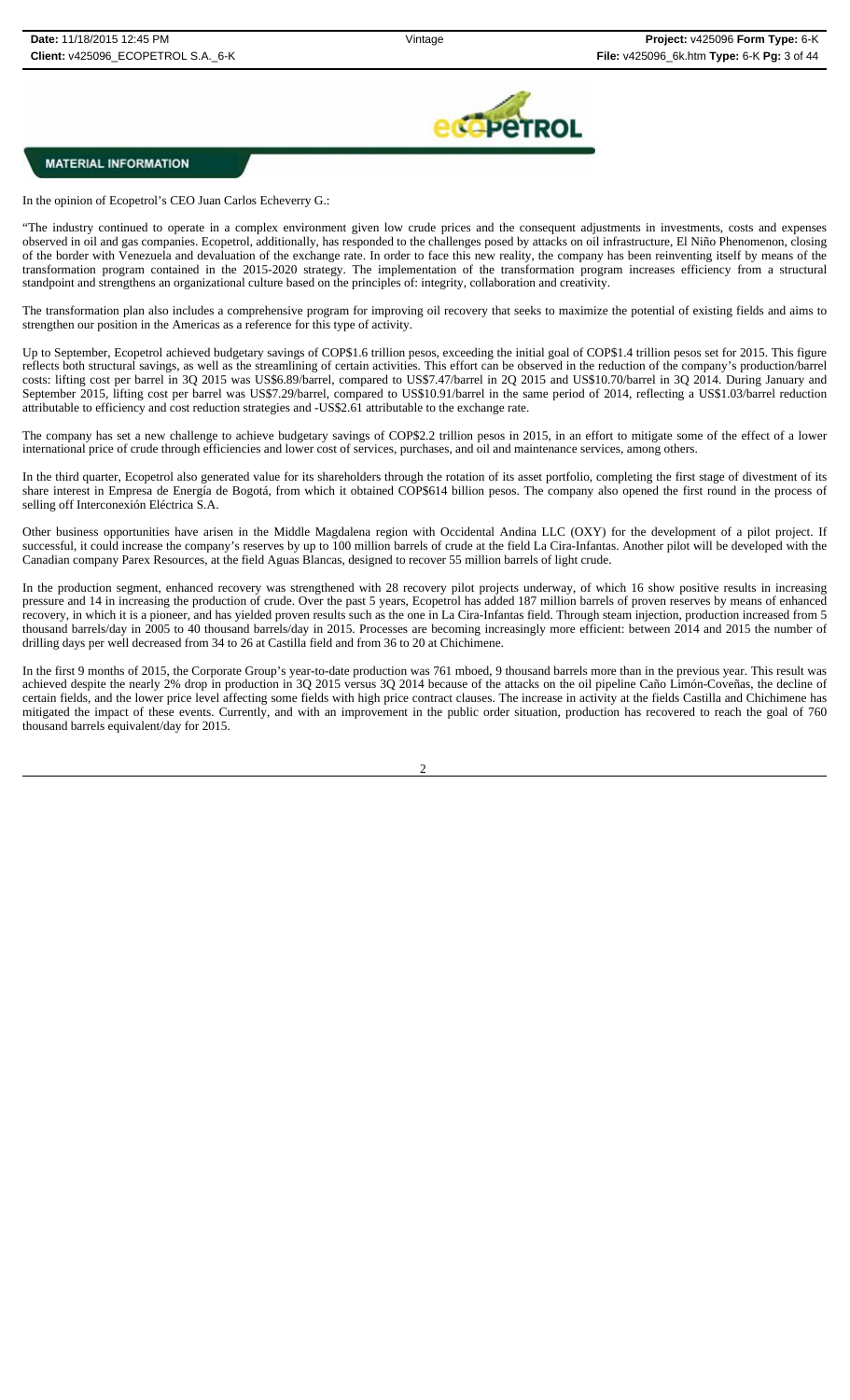

In exploration, in the past year, Orca and Kronos were discovered offshore in the Colombian Caribbean. The exploratory campaign also included drilling of the well Calasú in the Caribbean and two wells onshore: Muérgana Sur, located in the Llanos Orientales, and Champeta, located in the lower Magdalena valley. Furthermore, blocks were added in basins of interest such as those awarded to Ecopetrol (50%) and Anadarko (operator, 50%) and another one 100% Ecopetrol in Lease Sale 426 by the U.S. BOEM (Bureau of Ocean Energy Management) in the Gulf of Mexico.

In refining, on October 21<sup>st</sup>, the new Cartagena Refinery reached a key milestone in the start-up process and commissioning with the introduction of hydrocarbons in the Crude Unit. The first shipment of refined products will take place in November. This is the first step in the commissioning of 31 sequential plants making up the new Cartagena Refinery, capable of producing clean fuels that meet international markets´ highest environmental standards. All of the plants will be operating by the second quarter of 2016.

The new refinery, considered the most modern in Latin America, will increase its capacity in 2016 from 80 thousand to 165 thousand barrels/day, and its conversion factor from 74% to 97%, with greater flexibility in processing heavier crudes. Ecopetrol concludes investments over a 9-year period in this refinery, which required significant infusion of cash, which now can be used to focus on the exploration and production segments.

At the Barrancabermeja Refinery, gross margin was US\$16.7/ barrel in 3Q 2015 versus US\$15.5/barrel in 3Q 2014, due to the implementation of initiatives to transform streams such as LPG and vacuum bottoms into diluent for heavy crude, and the performance of international prices of refined products compared to crude.

In transportation, infrastructure was strengthened to ensure Coveñas' crude storage reliability, with the addition of two tanks with 420 thousand barrels of capacity each that will be available in 4Q 2015. In order to verify the performance of transport systems with crude of heavier viscosity, a test was conducted in September of oil pipelines that transport heavy crude for export (ODL and Ocensa). The results were successful; this will help reduce diluent consumption in 2016. This is an important step in efficiency, it is the realization of a strategy to reduce the cost of dilution, especially important for the production and profitability of heavy crudes.

Despite the drop in production (-4%) and price of the crude basket (-26%) between 2Q and 3Q of 2015, the Corporate Group had an EBITDA margin of 36% and generated EBITDA of COP\$4.7 trillion in the third quarter of 2015, compared to COP\$5.5 trillion in the second quarter of 2015. This was made possible as a result of the continuous effort of all segments to obtain greater savings in their operations and to the strength derived from being an integrated company.

The financial result of COP\$654 billion pesos in third quarter 2015 reflects the adoption of the Hedge Accounting policy as established by the international accounting standard IAS 39. The adoption of this standard makes it possible for the effect of the "Exchange Difference" on part of the dollar-denominated debt portfolio to be reclassified in shareholder equity, taking into account the natural hedge that Ecopetrol's crude export revenues generate for it. Ecopetrol has thus made use of an instrument that allows it to show in its financial statements management of exchange rate risk based on the nature of its business.

The company has responded to the important challenges posed by the low price environment, attacks on infrastructure, El Niño phenomenon and closing of the border with Venezuela. It has managed its performance based on financial discipline, operating efficiencies and investment management. It remains focused on generating value for stakeholders and ensuring profitable growth based on the guidelines of its new strategy and its sustainability and financial soundness in the long run."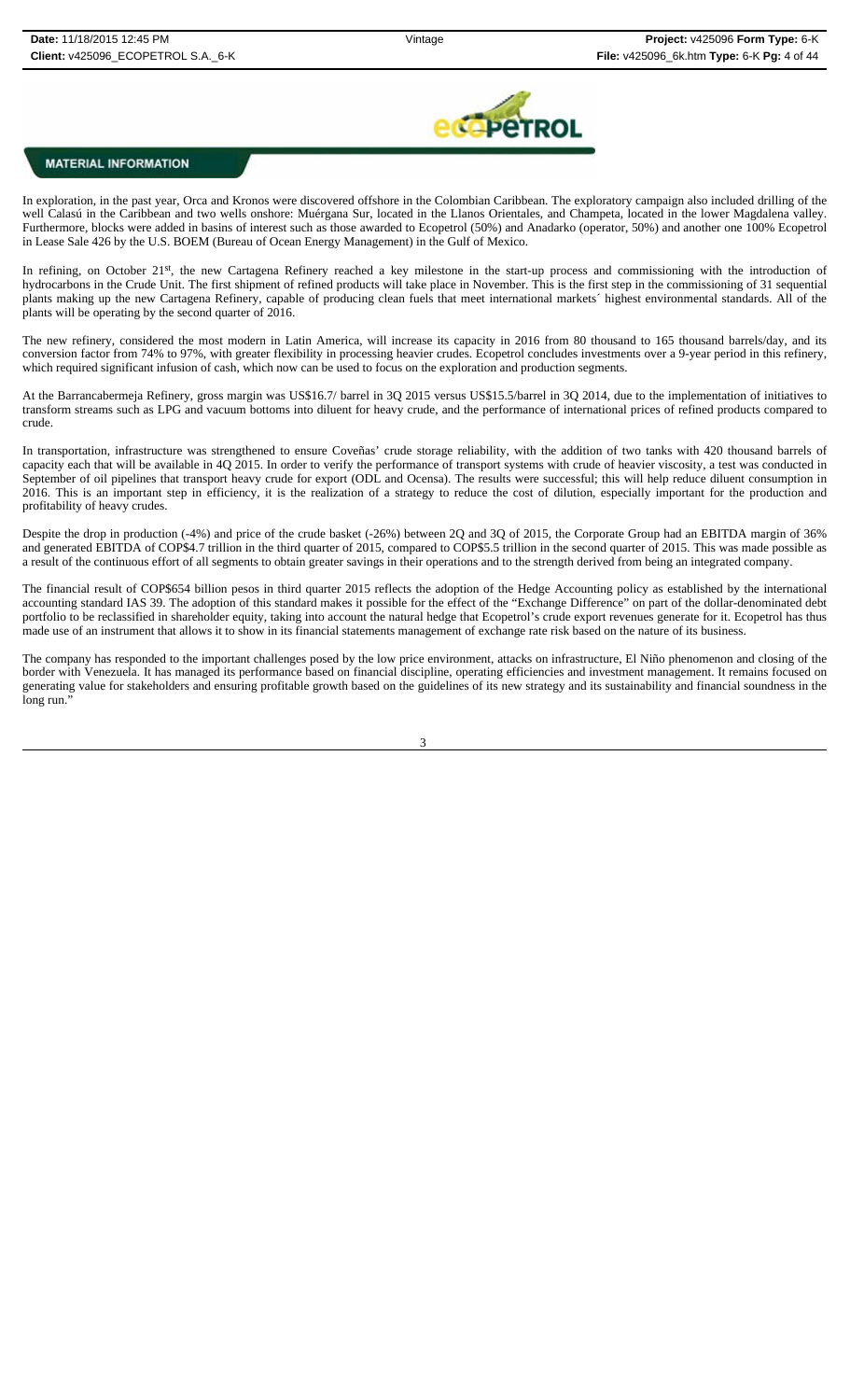

# **Ecopetrol Group Announces Its Results for the Third Quarter of 2015**

*Table of Contents*

| I.    | <b>Consolidated Financial Results</b>                                                            | 5  |
|-------|--------------------------------------------------------------------------------------------------|----|
| a.    | <b>Sales Volume</b>                                                                              | 5  |
| $b$ . | Crude, Refined Products, and Gas Prices                                                          | 6  |
| c.    | <b>Financial Results</b>                                                                         | 8  |
| d.    | <b>Balance Sheet</b>                                                                             | 11 |
| e.    | <b>Results by Business Segment</b>                                                               | 12 |
| f.    | <b>Results of Cost and Expense Reduction Initiatives</b>                                         | 15 |
| a.    | <b>Portfolio Management</b>                                                                      | 16 |
| $b$ . | <b>Cash Flow Hedge for Future Company Exports</b>                                                | 18 |
| П.    | <b>Operating Results</b>                                                                         | 19 |
| a.    | Investments                                                                                      | 19 |
| $b$ . | Exploration                                                                                      | 19 |
| c.    | Production                                                                                       | 20 |
| d.    | <b>Transport</b>                                                                                 | 24 |
| e.    | Refining                                                                                         | 26 |
| Ш.    | Organizational Consolidation, Corporate Responsibility and Corporate Governance (Ecopetrol S.A.) | 28 |
| a.    | <b>Organizational Consolidation</b>                                                              | 28 |
| b.    | <b>Corporate Social Responsibility</b>                                                           | 28 |
| IV.   | <b>Presentations of Third Quarter Results</b>                                                    | 29 |
| V.    | Ecopetrol's Group Exhibits                                                                       | 30 |
| VI.   | <b>Exhibits of Subsidiary Results and Shareholder Interest</b>                                   | 35 |
| VII.  | Corporate Group's Financial Indebtedness                                                         | 42 |
|       |                                                                                                  |    |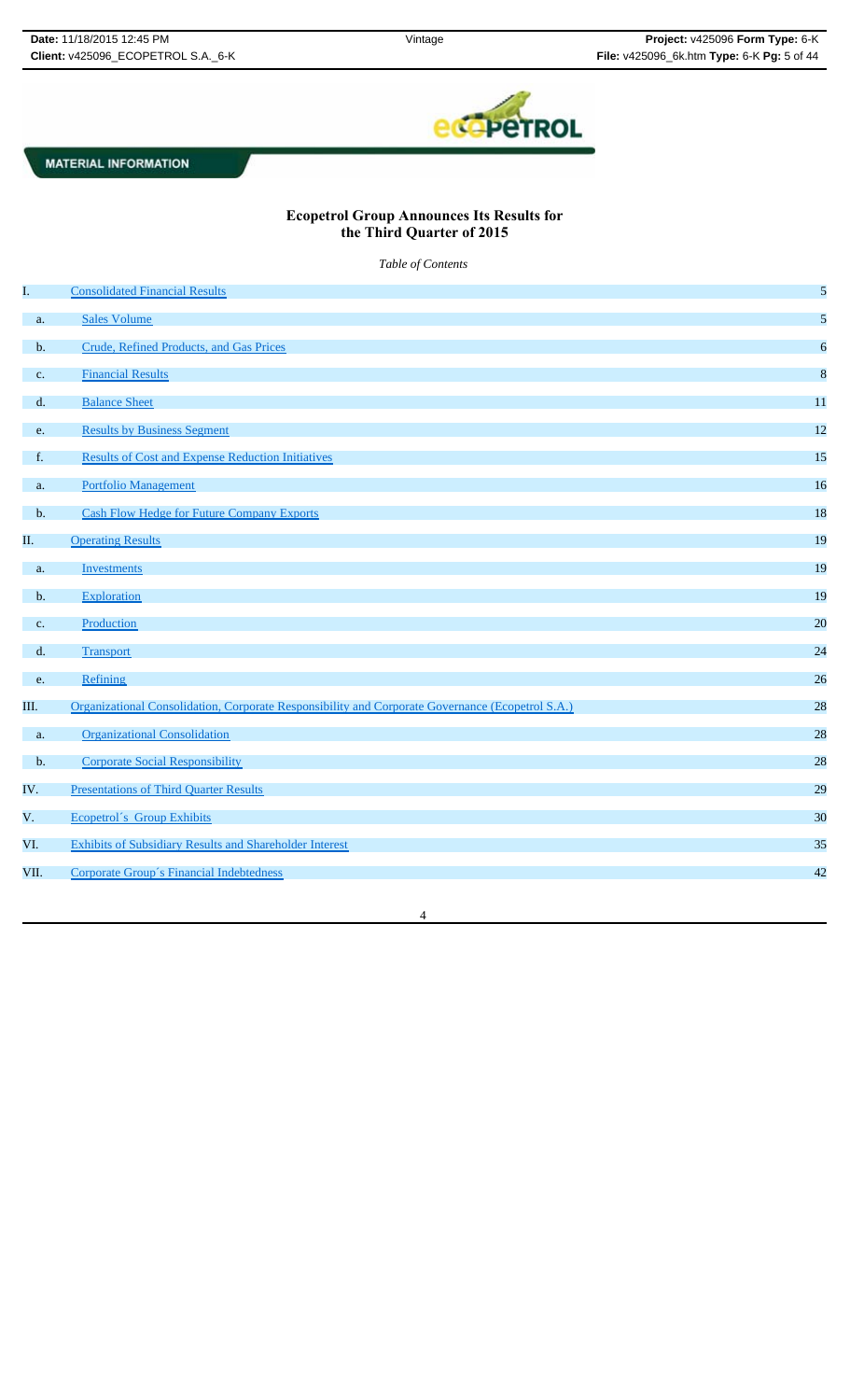

## **I. Consolidated Financial Results**

### **a. Sales Volume**

The following table summarizes sales volume for the periods indicated:

|                                     |         | <b>Table 2: Sales Volume</b> |              |            |            |              |
|-------------------------------------|---------|------------------------------|--------------|------------|------------|--------------|
| А                                   | В       | $\mathbf C$                  | D            | E          | F          | G            |
| Ecopetrol S.A. (consolidated)       |         |                              |              |            |            |              |
| <b>Local Sales Volume (mboed)</b>   | 3Q 2015 | 30 2014                      | $\Delta$ (%) | Jan-Sep 15 | Jan-Sep 14 | $\Delta$ (%) |
| Crude Oil                           | 4.2     | 24.8                         | $(83.1)\%$   | 12.3       | 26.4       | $(53.4)\%$   |
| Natural Gas                         | 79.6    | 83.7                         | (4.9)%       | 82.9       | 81.8       | 1.3%         |
| Gasoline                            | 97.0    | 82.7                         | 17.3%        | 94.0       | 84.3       | 11.5%        |
| <b>Medium Distillates</b>           | 147.3   | 143.3                        | 2.8%         | 143.8      | 141.6      | 1.6%         |
| <b>LPG</b> and Propane              | 17.5    | 15.1                         | 15.9%        | 16.2       | 14.8       | 9.5%         |
| Fuel Oil                            | 4.5     | 1.8                          | 150.0%       | 5.2        | 2.7        | 92.6%        |
| <b>Industrial and Petrochemical</b> | 21.5    | 19.2                         | 12.0%        | 21.0       | 20.2       | 4.0%         |
| <b>Total Local Sales</b>            | 371.6   | 370.6                        | $0.3\%$      | 375.4      | 371.8      | $1.0\%$      |
| <b>Export Sales Volume (mboed)</b>  | 3Q 2015 | 3Q 2014                      | $\Delta(\%)$ | Jan-Sep 15 | Jan-Sep 14 | $\Delta(\%)$ |
| Crude Oil                           | 497.5   | 560.1                        | $(11.2)\%$   | 548.0      | 528.2      | 3.7%         |
| Products                            | 63.9    | 82.3                         | $(22.4)\%$   | 65.9       | 86.8       | $(24.1)\%$   |
| Natural Gas                         | 6.0     | 14.9                         | $(59.7)\%$   | 10.4       | 18.8       | $(44.7)\%$   |
| <b>Total Export Sales</b>           | 567.4   | 657.3                        | $(13.7)\%$   | 624.3      | 633.8      | $(1.5)\%$    |
| <b>Total Sales Volume</b>           | 939.0   | 1,027.9                      | $(8.6)\%$    | 999.7      | 1,005.6    | $(0.6)\%$    |

*a.1) Colombian Market (39% of total sales in the third quarter of 2015):* 

Local sales remained relatively stable in third quarter of 2015 compared to the same period of last year, owing primarily to:

- Increased gasoline sales, caused by: 1) an increase in sales of gasoline-powered vehicles, because of the lower price difference between gasoline and diesel and absence of a vehicle replacement program; 2) increased demand in areas along the Venezuelan border, due to Venezuela's decision to temporarily close its border with Colombia
- Lower sales of local crude oil, resulting from the evolution of the marine fuels business and the substitution of fuel oil for this segment.

*a.2) International Market (61% of total sales in the third quarter of 2015):*

Export volumes decreased 14% in the third quarter of 2015 as compared to the third quarter of 2014, mainly as a result of:

- Lower crude exports, attributable to decreased export capacity in transportation systems, especially in the southern part of the country and in the Caño Limón-Coveñas oil pipeline.
- Lower exports of refined products, especially fuel oil, as a result of the difficulties encountered in transporting these products to port by means of the Magdalena River, due to the reduced river flow.
- Decreased natural gas exports, owing to the termination of the Venezuela sale contract since June 30, 2015.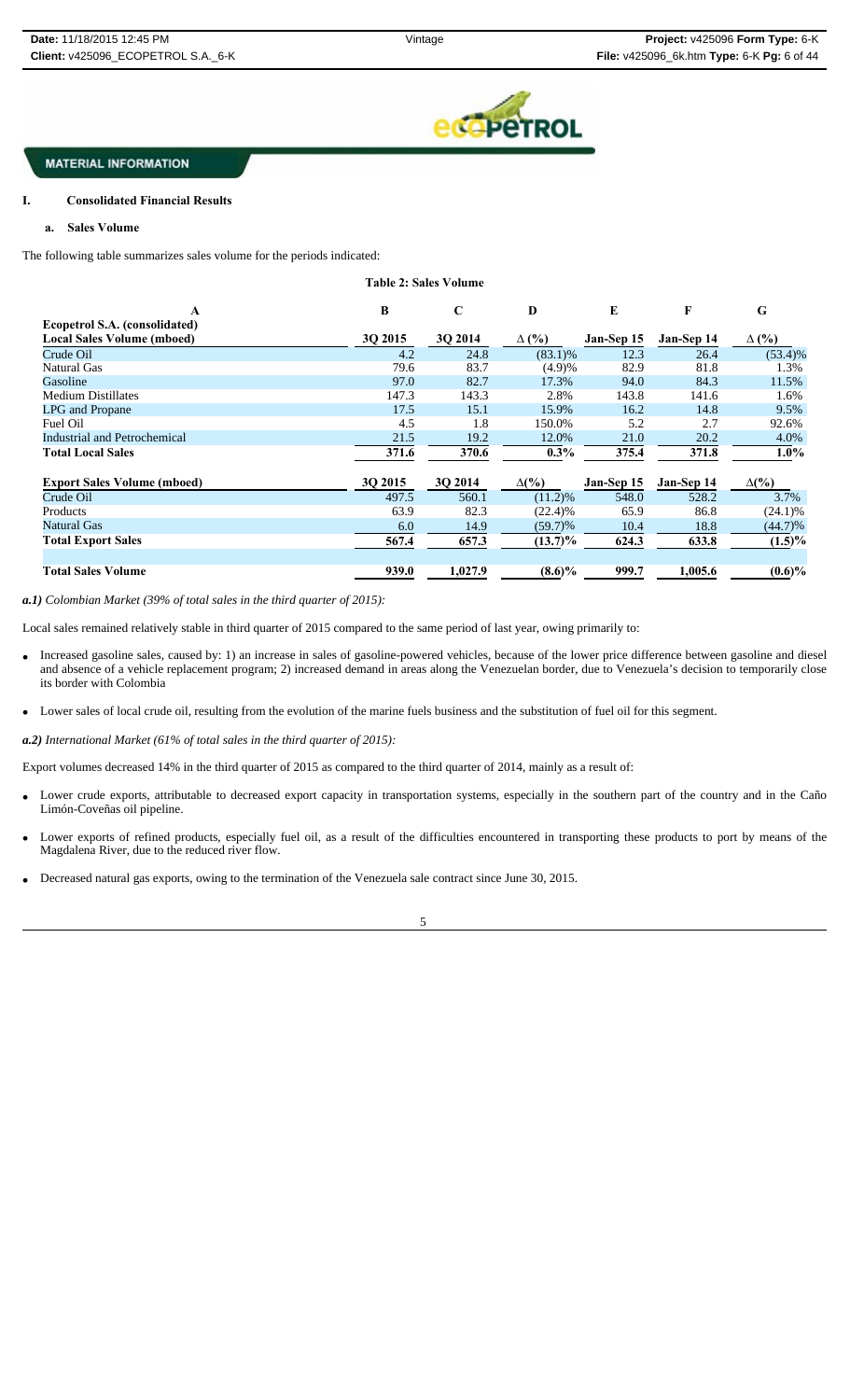

### *Export Markets:*

## **Table 3: Export Markets**

|                             | <b>Export Destinations - Crudes (mbod)</b> |         |            |            |                             | <b>Export Destinations - Products (mboed)</b> |         |            |            |
|-----------------------------|--------------------------------------------|---------|------------|------------|-----------------------------|-----------------------------------------------|---------|------------|------------|
| <b>Destination</b>          | 30 2015                                    | 3Q 2014 | Jan-Sep 15 | Jan-Sep 14 | <b>Destination</b>          | 3Q 2015                                       | 3Q 2014 | Jan-Sep 15 | Jan-Sep 14 |
| Asia                        | 167.5                                      | 186.4   | 161.4      | 199.3      | Asia                        | 11.5                                          | 16.7    | 17.2       | 16.3       |
| <b>U.S. Gulf Coast</b>      | 115.1                                      | 179.7   | 131.7      | 143.6      | <b>U.S. Gulf Coast</b>      | 5.5                                           | 22.0    | 9.4        | 13.8       |
| <b>U.S. West Coast</b>      | 56.6                                       | 17.8    | 50.1       | 32.9       | <b>U.S. West Coast</b>      | 0.0                                           | 0.2     | 1.5        | 1.2        |
| <b>U.S. East Coast</b>      | 30.6                                       | 5.2     | 26.1       | 3.4        | <b>U.S. East Coast</b>      | 21.5                                          | 4.5     | 0.6        | 12.4       |
| Europe                      | 60.3                                       | 108.3   | 74.6       | 92.3       | Europe                      | 0.6                                           | 0.4     | 16.9       | 0.1        |
| Central America / Caribbean | 66.0                                       | 48.5    | 90.1       | 45.9       | Central America / Caribbean | 19.5                                          | 31.4    | 2.8        | 37.0       |
| South America               | 0.0                                        | 3.9     | 7.0        | 7.5        | South America               | 5.3                                           | 6.8     | 17.5       | 5.9        |
| Other                       | 1.4                                        | 10.3    | 7.0        | 3.3        | Other                       | 0.0                                           | 0.3     | 0.0        | 0.1        |
| <b>Total</b>                | 497.5                                      | 560.1   | 548.0      | 528.2      | Total                       | 63.9                                          | 82.3    | 65.9       | 86.8       |

 Crude oil: In line with the strategy to diversify Ecopetrol´s crude export markets, Asia continues to be the main destination of exports, given their investments in refining, the quality of our crude and the development of the market.

In the U.S., the company profited from opportunities in the East and West coasts, due to favorable refining margins and increased interest of refiners for imported crude resulting from the loss of competitiveness of American and Canadian crudes.

During the third quarter of 2015, the crude export basket was indexed as follows: Brent (63.7%), Maya (33.7%) and others (2.6%).

 Refined Products: The increased participation of the U.S. East Coast can be explained by increased demand for fuel oil in that region, cause by an increase in vessel traffic associated with increased gasoline imports in the third quarter of 2015. This increase explains the lower exports to the U.S. Gulf Coast. In particular, exports to Central America and the Caribbean from where they are then distributed to other markets.

#### **b. Crude, Refined Products, and Gas Prices**

The following table shows the average prices of Brent, Maya and West Texas Intermediate (WTI) crude.

### **Table 4: Price of Crude References**

| <b>Prices of Crude References</b> |         |         |            |                   |                   |            |
|-----------------------------------|---------|---------|------------|-------------------|-------------------|------------|
| (Average, US\$/Bl)                | 30 2015 | 3O 2014 | ∆ (%)      | <b>Jan-Sep 15</b> | <b>Jan-Sep 14</b> | (%)        |
| <b>B</b> rent                     | 51.2    | 103.5   | $(50.5)\%$ | 56.5              | 107.0             | $(47.2)\%$ |
| <b>MAYA</b>                       | 39.8    | 92.0    | (56.7)%    | 44.0              | 93.5              | $(52.9)\%$ |
| WTI                               | 46.4    | 97.3    | (52.3)%    | 50.9              | 99.6              | $(48.9)\%$ |

The following table shows the average sales price of the crude oil basket, refined products basket and natural gas basket.

### **Table 5: Average Sales Price**

|                            |         |         |              |                                |            | u          |              |                                |
|----------------------------|---------|---------|--------------|--------------------------------|------------|------------|--------------|--------------------------------|
| <b>Average Sales Price</b> |         |         |              | <b>Sales Volume</b><br>(mboed) |            |            |              | <b>Sales Volume</b><br>(mboed) |
| (US\$/BI)                  | 3O 2015 | 30 2014 | $\Delta$ (%) | 3O 2015                        | Jan-Sep 15 | Jan-Sep 14 | $\Delta$ (%) | Jan-Sep 15                     |
| Crude Oil Basket           | 39.1    | 84.7    | $(53.8)\%$   | 501.7                          | 45.1       | 90.7       | $(50.3)\%$   | 560.3                          |
| <b>Products Basket</b>     | 62.9    | 108.8   | (42.2)%      | 351.7                          | 65.9       | 115.5      | (42.9)%      | 346.1                          |
| <b>Natural Gas Basket</b>  | 21.4    | 23.7    | (9.7)%       | 85.6                           | 22.1       | 24.2       | (8.7)%       | 93.3                           |

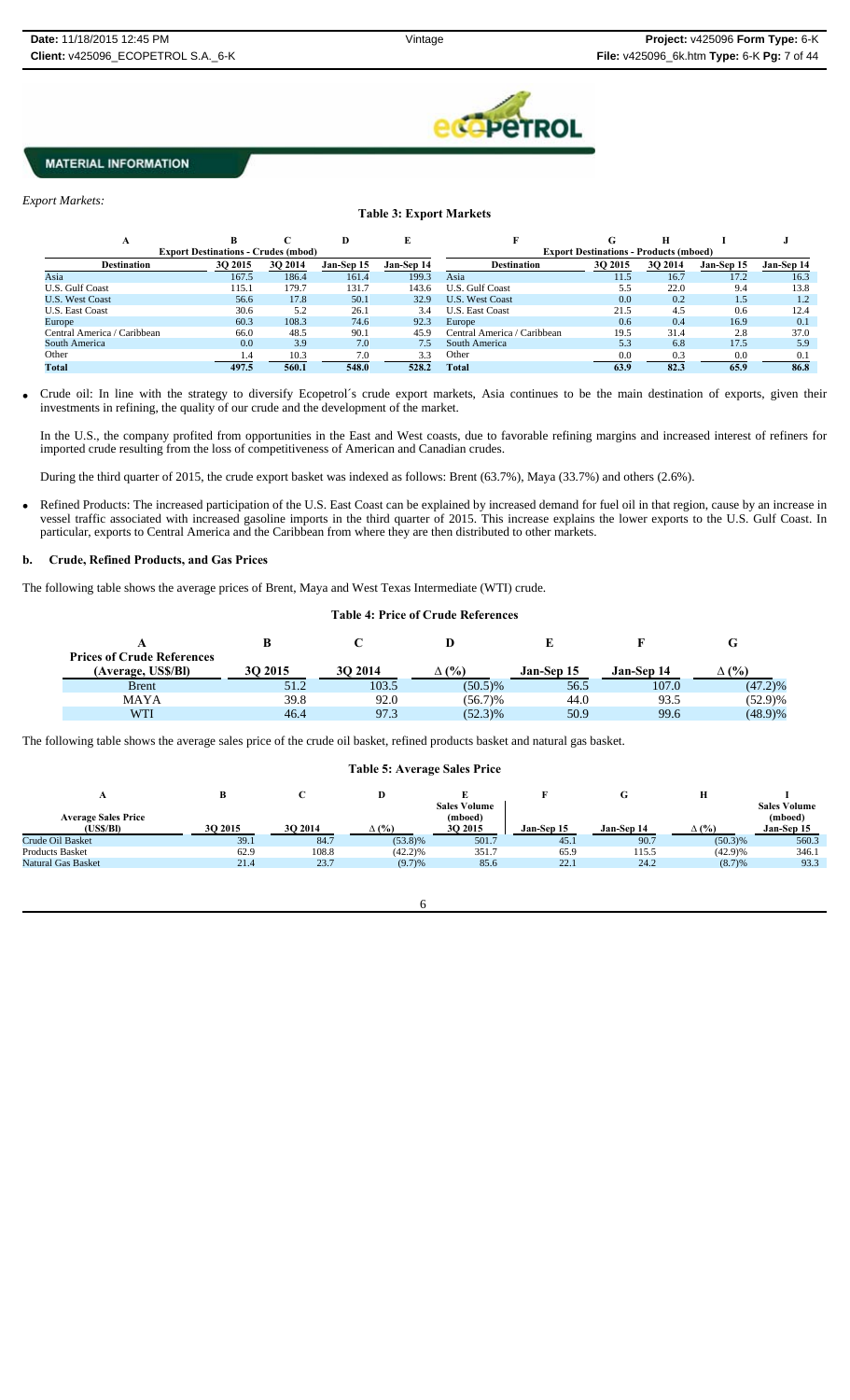

### *Crude:*

The crude sales basket decreased by US\$45.6 per barrel between the third quarter of 2015 and the same period of 2014, reflecting the drop in the benchmark indicators over the same period (Brent: -US\$52.3 per barrel, Maya: -US\$52.2 per barrel and WTI: -US\$50.9 per barrel) as a result primarily, of the continuous imbalance between demand and supply of crudes, high levels of crude inventories worldwide, and a lower growth outlook in the leading economies.

The differential between the crude oil basket and Brent crude oil prices narrowed by US\$6.7 per barrel (3Q 2015: US\$12.1 per barrel vs 3Q 2014: US\$18.8 per barrel). Due to the presence of low absolute prices, the differential of light/ heavy crudes (Brent/ Castilla) narrows. Additionally, these results reflected market factors such as: 1) high refining margins in the summer months of 2015 that increased crude oil demand mainly in the United States, 2) increased purchases by India and China for strategic storage purposes, and 3) forward contracts that mitigated sale price decreases despite a heavier crude basket.

#### *Refined Products:*

The refined products sales basket price decreased by US\$45.9 per barrel during the third quarter of 2015 as compared to the third quarter of 2014, caused by the drop in international benchmark prices: gasoline (-US\$45.9/Bl), diesel (-US\$54.9/Bl) and jet fuel (-US\$57.7/Bl), consistent with changes in Brent prices during the same period.

#### *Natural Gas:*

During the third quarter of 2015, natural gas prices decreased, owing to: 1) a decrease in the price of the Guajira gas (3Q 2015: US\$4.56/MBTU versus 3Q 2014: US\$4.68/MBTU), mainly from the expiration of the contract with Venezuela, and the results of the commercialization process of the available Guajira gas, carried in October 2014. With regards to the price of the Cusiana-Cupiagua gas, the drop in price (3Q 2015: US\$2.93/MBTU versus 3Q 2014: US\$3.32/MBTU) is explained mainly by the application of the regulation to index prices and the result of the renovation of contracts that expired in 2015.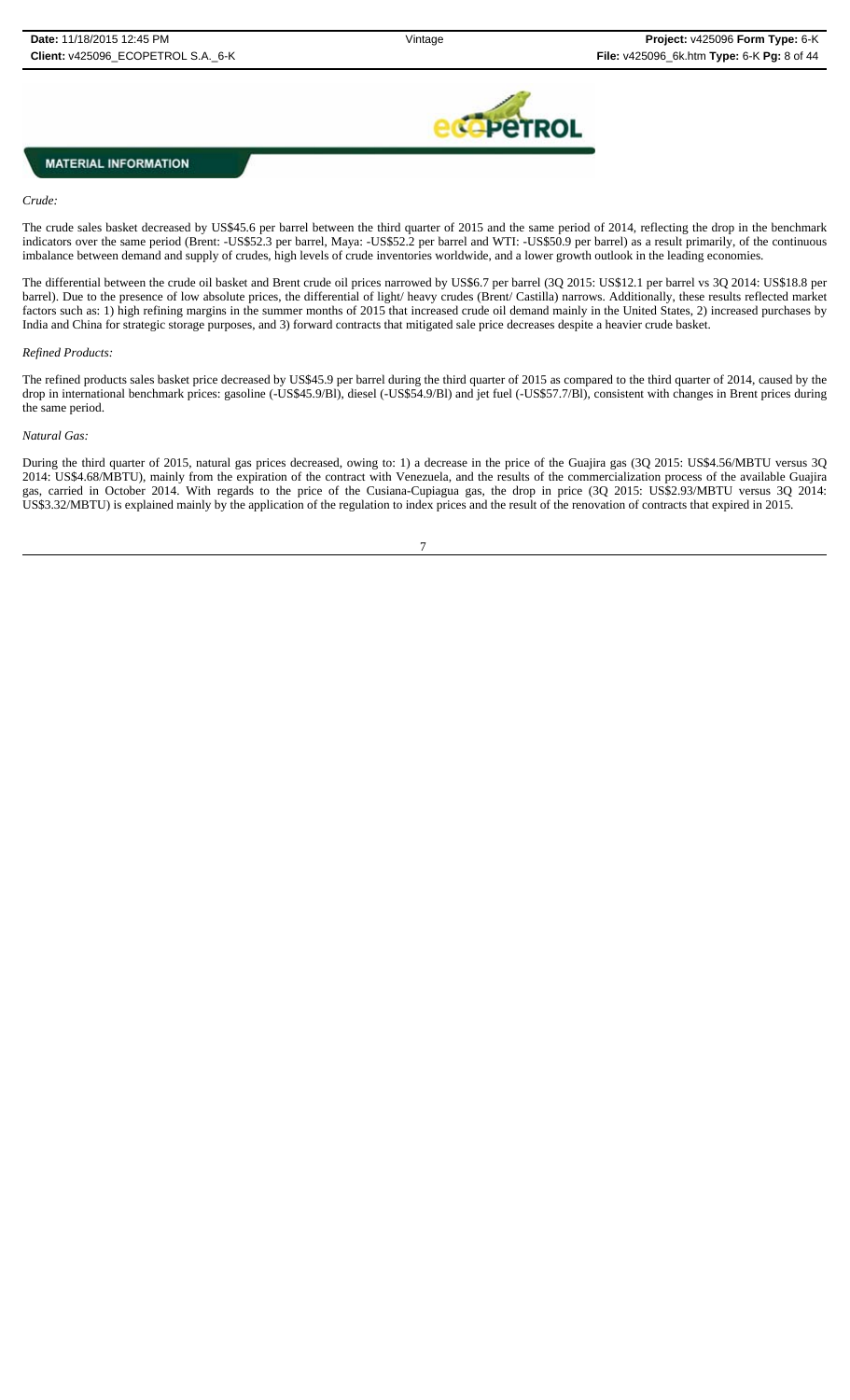

## **Financial Results**

### **Table 6: Consolidated Income Statement**

| A                                 | B         |           | D             |              |             | G           | н             |              |
|-----------------------------------|-----------|-----------|---------------|--------------|-------------|-------------|---------------|--------------|
| <b>COPS Billion</b>               | 30 2015*  | 3O 2014*  | $\Delta$ (\$) | $\Delta$ (%) | Jan-Sep 15* | Jan-Sep 14* | $\Delta$ (\$) | $\Delta$ (%) |
| <b>Local Sales</b>                | 5.643.8   | 5,859.1   | (215.3)       | (3.7)%       | 15,765.3    | 18.551.7    | (2.786.4)     | (15.0)%      |
| <b>Export Sales</b>               | 6.161.3   | 9,890.8   | (3,729.5)     | (37.7)%      | 20,371.0    | 30,389.9    | (10,018.9)    | $(33.0)\%$   |
| Sale of Services                  | 1,198.3   | 1,063.8   | 134.5         | 12.6%        | 3,177.5     | 2,775.6     | 401.9         | 14.5%        |
| <b>Total Sales</b>                | 13,003.4  | 16,813.7  | (3,810.3)     | $(22.7)\%$   | 39,313.8    | 51,717.2    | (12, 403.4)   | $(24.0)\%$   |
| <b>Variable Costs</b>             | 6,698.3   | 8,225.9   | (1,527.6)     | $(18.6)\%$   | 20,212.2    | 24,896.7    | (4,684.5)     | $(18.8)\%$   |
| <b>Fixed Costs</b>                | 2,364.2   | 2,695.6   | (331.4)       | $(12.3)\%$   | 6,826.2     | 7,392.1     | (565.9)       | (7.7)%       |
| <b>Cost of Sales</b>              | 9,062.5   | 10,921.5  | (1,859.0)     | $(17.0)\%$   | 27,038.4    | 32,288.8    | (5,250.4)     | $(16.3)\%$   |
| <b>Gross Profits</b>              | 3,940.9   | 5,892.2   | (1,951.3)     | $(33.1)\%$   | 12,275.4    | 19,428.4    | (7, 153.0)    | (36.8)%      |
| <b>Operating Expenses</b>         | 1,090.8   | 1,448.7   | (357.9)       | (24.7)%      | 3,518.2     | 3,807.9     | (289.7)       | (7.6)%       |
| <b>Operating Income/Loss</b>      | 2,850.1   | 4,443.5   | (1,593.4)     | $(35.9)\%$   | 8,757.2     | 15,620.5    | (6, 863.3)    | (43.9)%      |
| Financial Income/Loss             | (693.0)   | (834.4)   | 141.4         | $(16.9)\%$   | (3,002.3)   | (1,042.3)   | (1,960.0)     | 188.0%       |
| <b>Results from Subsidiaries</b>  | (36.7)    | 57.6      | (94.3)        | $(163.7)\%$  | 10.7        | 200.4       | (189.7)       | (94.7)%      |
| Provision for Income Tax          | (1,233.9) | (1,781.7) | 547.8         | $(30.7)\%$   | (2,827.6)   | (6,069.8)   | 3,242.2       | $(53.4)\%$   |
| <b>Consolidated Net Income</b>    | 886.5     | 1,885.0   | (998.5)       | $(53.0)\%$   | 2,938.0     | 8,708.8     | (5,770.8)     | $(66.3)\%$   |
| Non-Controlling Interests         | (232.4)   | (154.0)   | (78.4)        | 50.9%        | (617.3)     | (492.6)     | (124.7)       | 25.3%        |
| <b>Ecopetrol Equity holders**</b> | 654.1     | 1,731.0   | (1,076.9)     | $(62.2)\%$   | 2,320.7     | 8,216.2     | (5,895.5)     | $(71.8)\%$   |
| Other Comprehensive Income        | 2,203.0   | 1,209.7   | 993.3         | 82.1%        | 3,374.5     | 920.8       | 2,453.7       | 266.5%       |
| <b>EBITDA</b>                     | 4,698.4   | 6,344.3   | (1,645.9)     | (25.9)%      | 15,003.0    | 21,241.7    | (6,238.7)     | (29.4)%      |
| <b>EBITDA</b> Margin              | 36.1%     | 37.7%     |               |              | 38.2%       | 41.1%       |               |              |

\* These figures are included for illustration purposes only. Unaudited.

\*\* According to IAS-1, "Presentation of financial statements", paragraph 83, the company must include in the statement of comprehensive results the results attributable to non-controlling interest (minority interest) and the results attributable to shareholders of the controlling company.

Note: To see the impact of the Hedge Account over the net income of 1Q 2015, 2Q 2015, 3Q 2015 and January-September 2015, please refer to the table 12 of the chapter "Cash Flow Hedge for Future Company Exports".

**Total Sales** decreased by COP\$3,810 billion, or 22.7%, during the third quarter of 2015 as compared to the same period of 2014, as a combined result of:

- A US\$41.4 per barrel reduction in the price of our crude and refined products basket, resulting in a decrease of COP\$7,222 billion.
- A 89.0 mboed decrease in sales volumes, principally corresponding to reduced export sales volumes, due to the impact of public order problems on the availability of transport systems during the third quarter of 2015, resulting in a decrease of COP\$991 billion.
- A COP\$167 billion decrease, caused by the recognition of exchange rate effect as Other Comprehensive Income by the application of hedge accounting, which did not apply in 2014.
- The effects of the devaluation of the Colombian peso against the U.S. dollar from an average of COP\$1,909.1/US in the third quarter of 2014 to COP\$2,935.6/US in the third quarter of 2015, resulting in a COP\$4,368 billion increase in income.
- A COP\$202 billion increase from transport services, due to the positive effect of the devaluation on service fees to third parties.

**Cost of Sales** decreased by 17% (-COP\$1,859 billion) in the third quarter of 2015 as a result of:

**Variable Costs:** 18.6% (-COP\$1,528 billion) decrease resulting from:

a) A COP\$1,264 billion reduction in the purchase prices of crude, gas and refined products due to the net effect of:

o Reduced average purchase price given international benchmark prices: -COP\$2,322 billion.

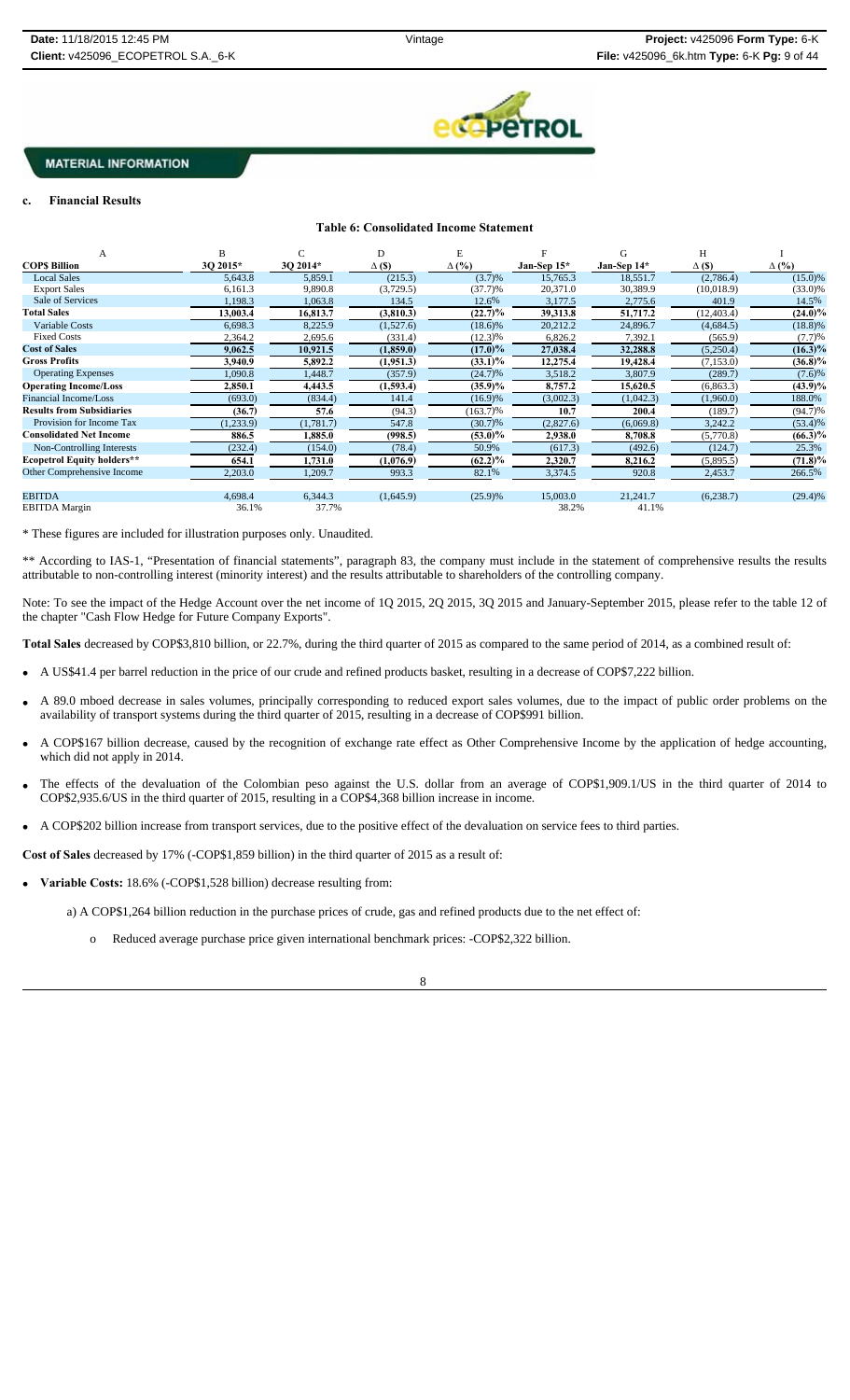

- A COP\$694 billion reduction in purchased volumes (-75 mboed), primarily due to the net effect of: 1) reduced purchases of crude oil from third parties (COP\$1,026 billion), as a result of lower availability of transport system owing to attacks on infrastructure during the third quarter of 2015, 2) lower purchases of diluents (–COP\$517 billion), attributable to: a) optimization strategies implemented at Ecopetrol S.A, b) non- availability of import facilities at Puerto Bahía and c) lower transportation of Naphtha by pipeline given the higher demand of gasoline and diesel, 3) increased gasoline imports (+COP\$804 billion) due to higher local demand and 4) other minor variations (+COP\$45 billion).
- Devaluation of the Colombian peso against the U.S. dollar: +COP\$1,752 billion.
- b) Inventories decreased by COP\$351 billion, caused by the accumulation of inventories as follows:
	- o Reficar, given the preparation for the start-up of the refinery's operations: –COP\$178 billion.
	- o Lower sales of Ecopetrol in the quarter: –COP\$143 billion.
	- o Propilco, owing to the shutting down of the Splitter plant: –COP\$30 billion.
- c) A COP\$92 billion increase in transport costs, especially due to the greater number of tanker trucks in service, the impact of public order problems on transport systems and the higher costs of logistical, transfer, loading and unloading services.
- d) Other minor variable items: -COP\$5 billion.
- **Fixed Costs:** a 12.3% (-COP\$331 billion) decrease as a result of:
	- a) A COP\$293 billion decline in contracted services, mainly due to cost optimizations in Ecopetrol S.A. and Hocol S.A. achieved in carrying out the business transformation plan, operating cost optimizations in partnership contracts in the Rubiales, Nare and Quifa fields, and lower costs in the Cravo Norte field, whose portion was lower in 2014, owing to the application of the high price clause.
	- b) A COP\$149 billion reduction in maintenance costs, led mainly by Ecopetrol S.A. as a result of cost optimization of its maintenance plan carried out in 2015, notably: restructuring of maintenance services, quantities, and renegotiation of fees in field maintenance framework contracts.
	- c) A COP\$85 billion increase in depreciation, primarily from higher asset capitalizations of the transport segment and increased maintenance at the Barrancabermeja refinery.
	- d) Other minor items: +COP\$26 billion.

Attacks to our infrastructure negatively impacted our results during 2015 in the amount of COP\$54 billion, including costs associated with repairs of the South and Caño Limon systems, dismantling of illicit connections, resumption of pipeline operations, and area decontamination.

Gross margin in third quarter of 2015 was 30.3% compared to 35.0% for the same period last year.

**Operating Expenses:** a 24.7% (-COP\$358 billion) decrease as a combined result of:

a) A COP\$404 billion decrease in exploratory expenditures due to decreased seismic activity and fewer dry wells reported in the period.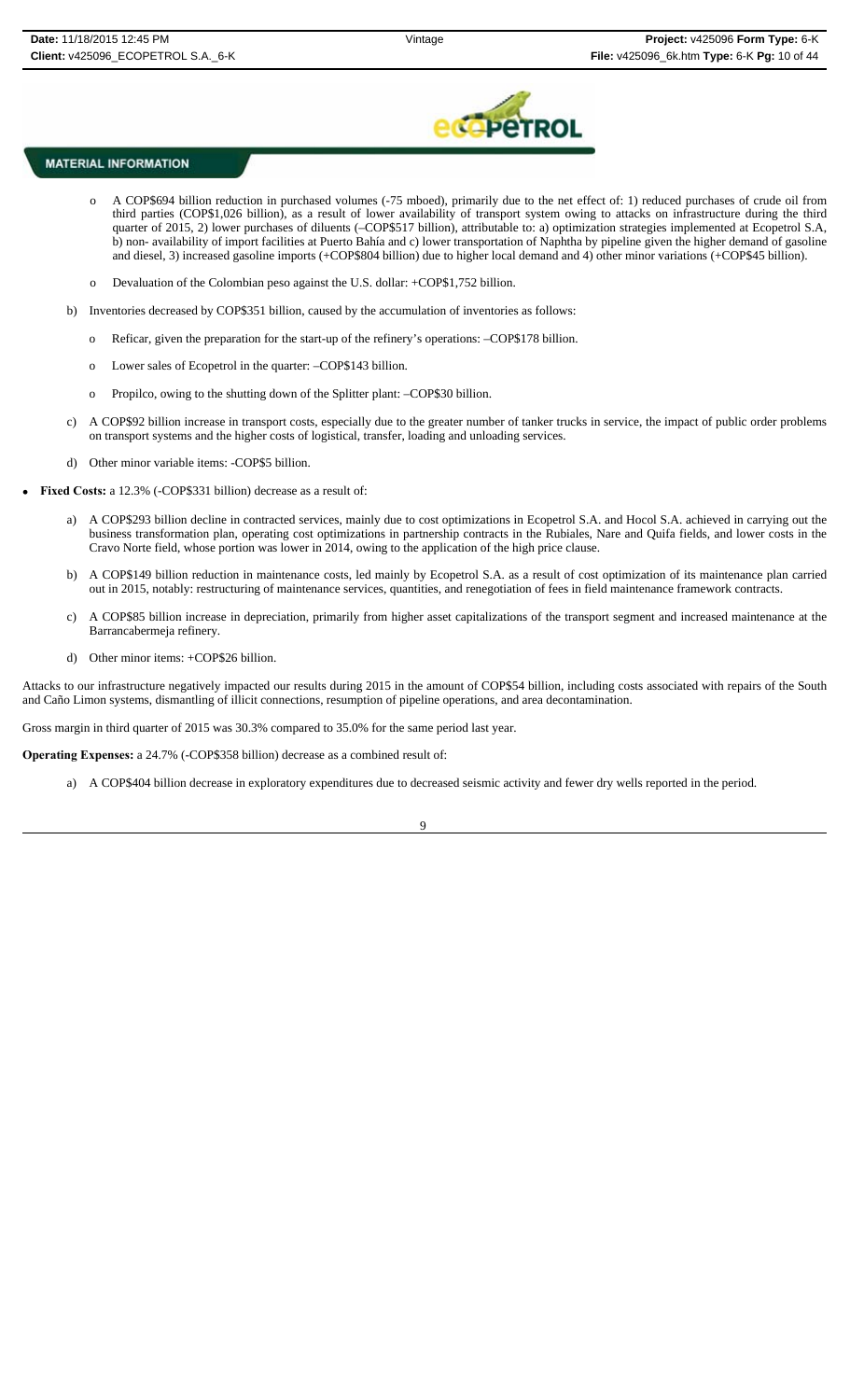

- b) COP\$35 billion in recovery of operating provisions in Cenit in the third quarter of 2014.
- c) Increase in other minor expenditures: +COP\$11 billion.

Financial Income/Loss: a COP\$141 billion decrease in net financial losses in the third quarter of 2015 as compared to the same period of 2014, as a net result of:

- a) A COP\$524 billion loss on exchange rate difference, caused by the adoption of a new accounting policy (hedge accounting) allowing for hedge of future exports, with effect as of January 1st 2015 (See Consolidated Financial Results—Cash Flow Hedge for Future Company Exports below).
- b) A COP\$72 billion increase in revenues resulting from the sale of shares in Empresa de Energía de Bogotá.
- c) A COP\$383 billion increase in financial expenditures from increased indebtedness.
- d) A COP\$72 billion decrease in financial expenditures due to valuation of assets and financial liabilities.

Affiliated company income decreased by COP\$94 billion in the third quarter of 2015, primarily due to a decrease in net income by Equión and Savia, as a consequence of decreased international crude oil prices.

**Income Tax** expense decreased by 31% (-COP\$548 billion), largely because of lower profits in the period.

As a result, the quarter's **Net Income** attributable to Ecopetrol´s shareholders was a profit of COP\$654 billion, 62% lower than the corresponding net result of the third quarter of 2014.

**EBITDA** decreased by 26% to COP\$4,698 billion in the third quarter of 2015 compared to COP\$6,344 billion in the same period of 2014, and the **EBITDA Margin** was 36% in the third quarter of 2015 as compared to 38% in the third quarter of 2014.

Starting in the third quarter of 2015, the Company modified its **EBITDA** calculation methodology to depurate the total effect of the financial results and the impairment of long term fixed assets, as well as to align it with best practices for calculating this indicator. Up until the second quarter of 2015, **EBITDA** was calculated using the following formula:

**EBITDA** = Net income  $+/-$  Net Interest,  $+$  Taxes  $+$  Depreciations  $+$  Amortizations  $+/-$  Minority Interest.

As of the third quarter of 2015, the following formula is used:

**EBITDA** = Net Income +/- Total Financial Income + Taxes + Depreciations + Amortizations +/- Impairment of Long-Term Fixed Assets

Figures for the 2014 and 2015 periods have been recalculated for comparison purposes.

EBITDA is not an indicator defined by International Financial Reporting Standards (IFRS) and our EBITDA figures may not be comparable to those of other companies.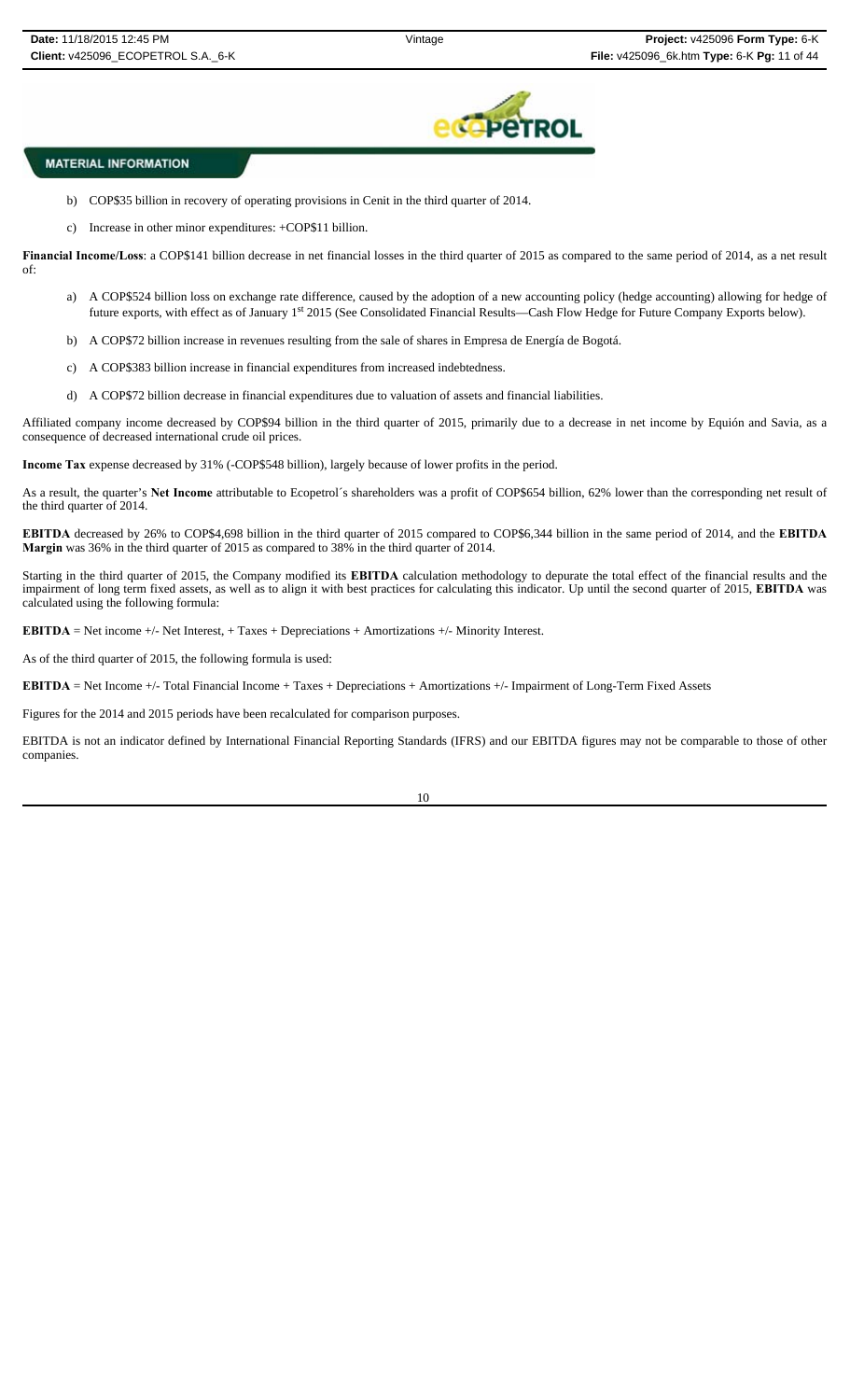

## **Balance Sheet**

| тимге та панинге онес                             |                           |               |               |              |  |  |  |  |  |
|---------------------------------------------------|---------------------------|---------------|---------------|--------------|--|--|--|--|--|
| A                                                 | B                         |               | D             | E            |  |  |  |  |  |
| (COP\$ Billion)                                   | <b>September 30, 2015</b> | June 30, 2015 | $\Delta$ (\$) | $\Delta$ (%) |  |  |  |  |  |
| <b>Current Assets</b>                             | 28,027.4                  | 27,410.6      | 616.8         | 2.3%         |  |  |  |  |  |
| Non Current Assets                                | 109,387.0                 | 98,760.0      | 10,627.0      | 10.8%        |  |  |  |  |  |
| <b>Total Assets</b>                               | 137,414.4                 | 126,170.6     | 11,243.8      | $8.9\%$      |  |  |  |  |  |
| <b>Current Liabilities</b>                        | 21,547.9                  | 21,381.5      | 166.4         | $0.8\%$      |  |  |  |  |  |
| Long Term Liabilities                             | 64,762.3                  | 55,651.5      | 9,110.8       | 16.4%        |  |  |  |  |  |
| <b>Total Liabilities</b>                          | 86,310.2                  | 77,033.0      | 9,277.2       | 12.0%        |  |  |  |  |  |
| <b>Shareholders Equity</b>                        | 51,104.2                  | 49,137.6      | 1,966.6       | $4.0\%$      |  |  |  |  |  |
| Non Controlling Interest                          | 1.624.7                   | 1.710.0       | (85.3)        | (5.0)%       |  |  |  |  |  |
| <b>Total Liabilities and Shareholders' Equity</b> | 137,414.4                 | 126,170.6     | 11,243.8      | 8.9%         |  |  |  |  |  |

**Table 7: Balance Sheet**

The main variations in the balance sheet during the third quarter of 2015 compared to the end of June 2015 can be explained by:

A COP\$617 billion increase in **Current Assets**, primarily in Ecopetrol S.A., due to the net effect of:

- o A COP\$1,056 billion increase in **Current Tax Assets,** owing to income tax and CREE allowances and balances in favor of VAT declarations.
- o A COP\$531 billion decrease in **Assets Maintained for Sale** mainly due to the sale of shares in Empresa de Energía de Bogotá S.A. E.S.P. during the first divestment stage in July 2015.
- Other minor variations for +COP\$92 billion
- **Non-Current Assets** increased by COP\$10,627 billion, mainly due to increases in:
	- o **Property, Plant and Equipment** increased by COP\$6,501 billion, due principally to exchange rate effect on affiliated companies with a functional currency that is different from the Colombian peso (+COP\$5,522 billion), asset capitalizations, primarily in Reficar for assets associated with the refinery project (+COP\$1,960 billion), the effects of which were partially offset by depreciations in the third quarter of 2015 and other minor items (- COP\$981 billion).
	- o **Deferred Income Tax** increased by COP\$2,793 billion, generated mainly by Ecopetrol S.A., taking into account the differences in the determination of the tax provision among fiscal and accounting items.
	- o **Natural Resources** increased by COP\$1,025 billion, principally due to the effects of the devaluation of the Colombian peso on assets of affiliated companies with a functional currency that is different from the Colombian peso, especially Ecopetrol América Inc. (+COP\$544 billion) and Hocol (+COP\$245 billion); and a COP\$230 billion increase in the costs of carrying out the Gunflint and Dalmatian South projects in Ecopetrol America Inc. and in other affiliates for +COP\$6 billion.
	- o Other minor variations of +COP\$308 billion.
- **Current Liabilities** increased by COP\$166 billion since June 2015, mainly due to the net effect of: a COP\$606 billion increase in income tax provisions in our transport subsidiaries, given the increased profits of their operations.

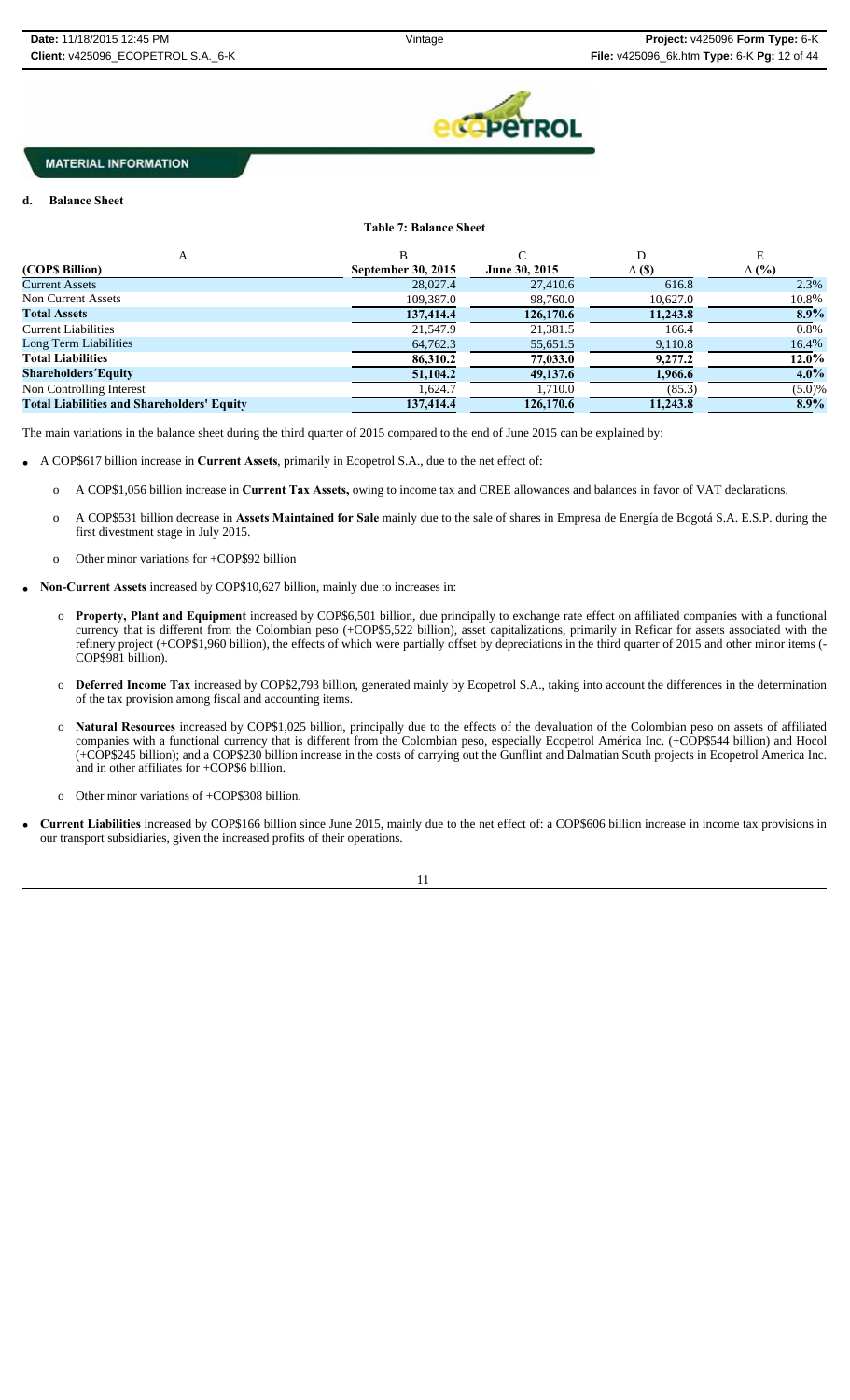

In addition, a COP\$125 billion increase in other current liabilities, mainly in Ocensa, resulting from an increased valuation of liabilities under hedging instruments, a COP\$718 billion decrease in provider and creditor accounts payable due to the fulfillment of obligations with third parties and lower purchases in the period, a COP\$124 billion increase in financial obligations stemming from the effect of the devaluation of the Colombian peso, and COP\$29 billion in other minor variations.

- **Long-term Liabilities** increased by COP\$9,111 billion, primarily due to the effect of the devaluation of the Colombian peso on U.S. dollar-denominated debt and an increase in the deferred tax liability.
- **Shareholders' Equity** was COP\$51,104 billion, a COP\$1,967 billion increase since June 30 2015, mainly due to a COP\$4,607 billion increase in valuations at affiliates with functional currencies other than the Colombian peso, attributable to the effects of the devaluation of the Colombian peso. This effect was partially offset by a COP\$2,238 billion increase in Ecopetrol's dollar-denominated debt due to the devaluation of the Colombian peso, designated as hedge instrument for future crude exports, and COP\$402 billion in other minor changes.

The opening balance and financial statements as of December 31, 2014, under IFRS, may undergo changes due to the modification of the standards and interpretations issued by the International Accounting Standards Board ("IASB") and subsequently adopted by Colombia. Therefore, until Ecopetrol and its affiliates prepare their first complete sets of financial statements under IFRS as of December 31, 2015, there is a possibility that the comparative consolidated statements for these periods could be adjusted. The company expects that there will be no material changes in the information presented in its opening and transition balances.

#### **e. Results by Business Segment**

The following table presents our business segment results for the periods indicated:

## **Table 8: Quarterly Results by Segment**

| А                                  | B       |          |                       |         |                                       | G       | н                   |          |                               | r.      |
|------------------------------------|---------|----------|-----------------------|---------|---------------------------------------|---------|---------------------|----------|-------------------------------|---------|
|                                    | E&P     |          | Refining & Petrochem. |         | <b>Transportation &amp; Logistics</b> |         | <b>Eliminations</b> |          | <b>Ecopetrol Consolidated</b> |         |
| <b>COPS Billion</b>                | 3Q 2015 | 30 2014  | 30 2015               | 30 2014 | 3Q 2015                               | 3Q 2014 | 3Q 2015             | 3Q 2014  | 3Q 2015                       | 3Q 2014 |
| <b>Local Sales</b>                 | 1,833   | 2,999    | 5,250                 | 5,407   | 72                                    | 43      | (1,511)             | (2,590)  | 5,644                         | 5,859   |
| <b>Export Sales</b>                | 5,338   | 8,515    | 850                   | 1,353   |                                       |         | (27)                | 23       | 6,161                         | 9,891   |
| Sales of Services                  | 42      | 147      | 56                    | 50      | 2,791                                 | 1,966   | (1,691)             | (1,099)  | 1,198                         | 1,064   |
| <b>Total Sales</b>                 | 7,213   | 11,661   | 6,156                 | 6,810   | 2,863                                 | 2,009   | (3,229)             | (3,666)  | 13,003                        | 16,814  |
| <b>Variable Costs</b>              | 4,412   | 5,458    | 4,624                 | 5,872   | 54                                    | 31      | (2,391)             | (3, 135) | 6,698                         | 8,226   |
| <b>Fixed Costs</b>                 | 1,809   | .769     | 454                   | 472     | 809                                   | 917     | (708)               | (462)    | 2,364                         | 2,696   |
| <b>Cost of Sales</b>               | 6,221   | 7,227    | 5,078                 | 6,344   | 863                                   | 948     | (3,099)             | (3,597)  | 9,062                         | 10,922  |
| Gross profit                       | 992     | 4,434    | 1,078                 | 466     | 2,000                                 | 1,061   | (130)               | (69)     | 3,941                         | 5,892   |
| <b>Operating Expenses</b>          | 603     | 1,114    | 414                   | 258     | 142                                   | 130     | (68)                | (54)     | 1,091                         | 1,448   |
| <b>Operating Profit</b>            | 389     | 3,320    | 664                   | 208     | 1,858                                 | 931     | (62)                | (15)     | 2,850                         | 4,444   |
| Financial Income/Loss              | (331)   | (652)    | (282)                 | (226)   | (54)                                  | 44      | (26)                | (1)      | (693)                         | (835)   |
| <b>Results from Subsidiaries</b>   | (52)    | 58       |                       | (1)     |                                       |         |                     |          | (37)                          | 58      |
| Income tax benefits (expense)      | (247)   | (1, 389) | (239)                 | (86)    | (748)                                 | (307)   |                     |          | (1,234)                       | (1,782) |
| Net Income Consolidated            | (241)   | 1,337    | 147                   | (105)   | 1,067                                 | 669     | (88)                | (16)     | 886                           | 1,885   |
| (Minus) Non-controlling interests  |         |          |                       | (1)     | 232                                   | 155     |                     |          | 232                           | 154     |
| <b>Equity Holders of Ecopetrol</b> | (241)   | 1,337    | 147                   | (104)   | 835                                   | 514     | (88)                | (16)     | 654                           | 1,731   |
|                                    |         |          |                       |         |                                       |         |                     |          |                               |         |
| <b>EBITDA</b>                      | 1,745   | 4,707    | 888                   | 526     | 2,125                                 | 1,127   | (60)                | (16)     | 4,698                         | 6,344   |
| <b>EBITDA Margin</b>               | 24.2%   | 40.4%    | 14.4%                 | 7.7%    | 74.2%                                 | 56.1%   | 1.9%                | 0.4%     | 36.1%                         | 37.7%   |

Note: To see the impact of the Hedge Account over the net income of 1Q 2015, 2Q 2015, 3Q 2015 and January-September 2015, please refer to the table 12 of the chapter "Cash Flow Hedge for Future Company Exports".

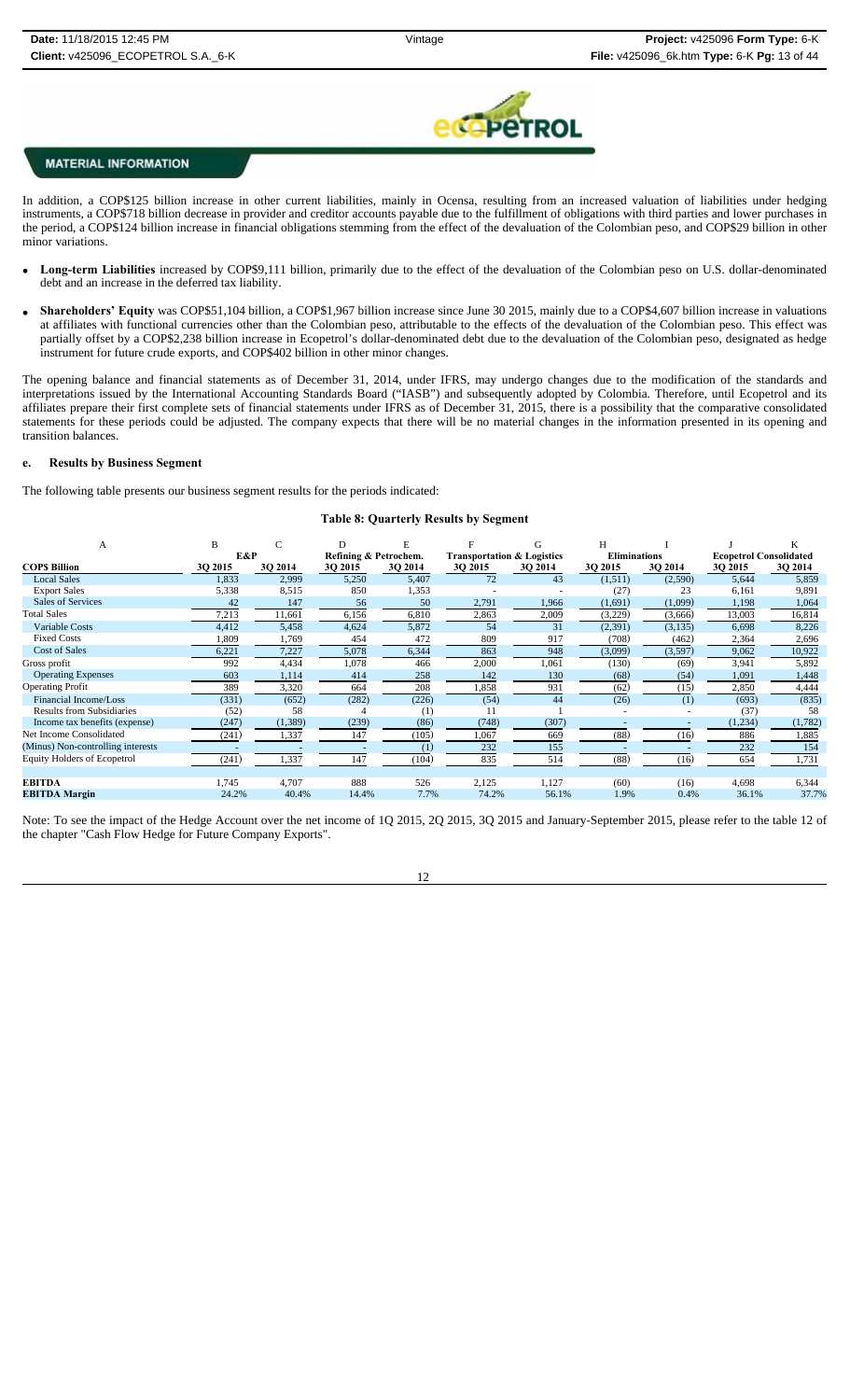

### **Table 9: Accumulated Results by Segment**

| А                                  | B             |               |                       |               |                                       | G             | Н                   |               |                               | K             |
|------------------------------------|---------------|---------------|-----------------------|---------------|---------------------------------------|---------------|---------------------|---------------|-------------------------------|---------------|
|                                    | E&P           |               | Refining & Petrochem. |               | <b>Transportation &amp; Logistics</b> |               | <b>Eliminations</b> |               | <b>Ecopetrol Consolidated</b> |               |
|                                    | Jan -         | Jan -         | Jan -                 | Jan -         | Jan -                                 | Jan -         | Jan -               | Jan-          | Jan-                          | Jan -         |
| <b>COPS Billion</b>                | <b>Sep 15</b> | <b>Sep 14</b> | <b>Sep 15</b>         | <b>Sep 14</b> | <b>Sep 15</b>                         | <b>Sep 14</b> | <b>Sep 15</b>       | <b>Sep 14</b> | <b>Sep 15</b>                 | <b>Sep 14</b> |
| <b>Local Sales</b>                 | 6,065         | 9,335         | 14,409                | 16,593        | 225                                   | 108           | (4,934)             | (7, 484)      | 15,765                        | 18,552        |
| <b>Export Sales</b>                | 17,872        | 26,575        | 2,527                 | 4,462         |                                       |               | (28)                | (647)         | 20,371                        | 30,390        |
| Sales of Services                  | 76            | 198           | 128                   | 154           | 7,597                                 | 5,776         | (4,623)             | (3,353)       | 3,178                         | 2,775         |
| <b>Total Sales</b>                 | 24,013        | 36,108        | 17,064                | 21,209        | 7,822                                 | 5,884         | (9,585)             | (11, 484)     | 39,314                        | 51,717        |
| Variable Costs                     | 13,744        | 16,098        | 13,471                | 18,439        | 300                                   | 230           | (7,303)             | (9,870)       | 20,212                        | 24,897        |
| <b>Fixed Costs</b>                 | 5,145         | 5,019         | 1,350                 | 1,381         | 2,270                                 | 2,374         | (1,939)             | (1, 382)      | 6,826                         | 7,392         |
| <b>Cost of Sales</b>               | 18,889        | 21,117        | 14,821                | 19,820        | 2,570                                 | 2,604         | (9,242)             | (11,252)      | 27,038                        | 32,289        |
| Gross profit                       | 5,124         | 14,991        | 2,243                 | 1,389         | 5,252                                 | 3,280         | (343)               | (232)         | 12,276                        | 19,428        |
| <b>Operating Expenses</b>          | 2,062         | 2,671         | 1,141                 | 898           | 512                                   | 398           | (196)               | (159)         | 3,519                         | 3,808         |
| <b>Operating Profit</b>            | 3,062         | 12,320        | 1,102                 | 491           | 4,740                                 | 2,882         | (147)               | (73)          | 8,757                         | 15,620        |
| Financial Income/Loss              | (2,143)       | (657)         | (623)                 | (299)         | (194)                                 | (73)          | (42)                | (12)          | (3,002)                       | (1,041)       |
| <b>Results from Subsidiaries</b>   | (13)          | 190           | 13                    |               | 11                                    |               |                     |               |                               | 200           |
| Income tax benefits (expense)      | (673)         | (4,905)       | (351)                 | (210)         | (1,804)                               | (955)         |                     |               | (2,828)                       | (6,070)       |
| Net Income Consolidated            | 233           | 6,948         | 141                   | (9)           | 2,753                                 | 1,855         | (189)               | (85)          | 2,938                         | 8,709         |
| (Minus) Non-controlling interests  |               |               | (2)                   | (4)           | 619                                   | 497           |                     |               | 617                           | 493           |
| <b>Equity Holders of Ecopetrol</b> | 233           | 6,948         | 143                   | (5)           | 2,134                                 | 1,358         | (189)               | (85)          | 2,321                         | 8,216         |
|                                    |               |               |                       |               |                                       |               |                     |               |                               |               |
| <b>EBITDA</b>                      | 7,589         | 16,559        | 1,898                 | 1,311         | 5,662                                 | 3,446         | (146)               | (74)          | 15,003                        | 21,242        |
| <b>EBITDA Margin</b>               | 31.6%         | 45.9%         | 11.1%                 | 6.2%          | 72.4%                                 | 58.6%         | 1.5%                | 0.6%          | 38.2%                         | 41.1%         |

Note: To see the impact of the Hedge Account over the net income of 1Q 2015, 2Q 2015, 3Q 2015 and January-September 2015, please refer to the table 12 of the chapter "Cash Flow Hedge for Future Company Exports".

### **Exploration and Production**

Third quarter 2015 revenues fell 38% (-COP\$4,448 billion) compared to the third quarter 2014, mainly as a result of:

- o An 11% drop (-62.5 mboed) in volume exported, caused by the attacks on oil infrastructure.
- o A 54% decrease in Ecopetrol's crude export basket, offset by:
- o A 54% devaluation of the Colombian peso against the U.S. dollar.

The segment's cost of sales decreased 14% (-COP\$1,006 billion) during the third quarter of 2015 compared to the same period of 2014, mainly due to a COP\$437 billion decrease in naphtha imports (13 thousand barrels) because of dilution optimization strategies and the use of diluent inventory; a COP\$197 billion decrease in contracted services as a result of cost optimization efforts resulting in the renegotiation of contract fees; and a COP\$1,016 billion reduction in crude purchasing costs to the ANH and third parties due to the drop in international prices. The positive impact on the cost of sales was partially offset by a COP\$536 billion increase in the costs of hydrocarbon transport services, given the net effect of the devaluation in the exchange rate for dollar-denominated transport rates, greater use of tanker trucks in the third quarter of 2015 because of the attacks on the Caño Limón-Coveñas oil pipelines, and other minor costs of +COP\$36 billion.

Operating expenditures were down by 46% (-COP\$511 billion) during the third quarter of 2015 as compared to the same period of 2014, mainly due to a COP\$404 billion decline in exploration expenditures given lower seismic activity and reduced drilling activity.

As of October 2015, and applied retroactively from January 1, 2015, the Company designated a portion of its debt as a hedge instrument against its future crude export revenues by virtue of the adoption of a new accounting policy (hedge accounting). The aforementioned accounting election resulted in a COP\$321 billion decrease in segment net income as compared to the third quarter 2014. For more information, see Consolidated Financial Results—Cash Flow Hedge for Future Company Exports below.

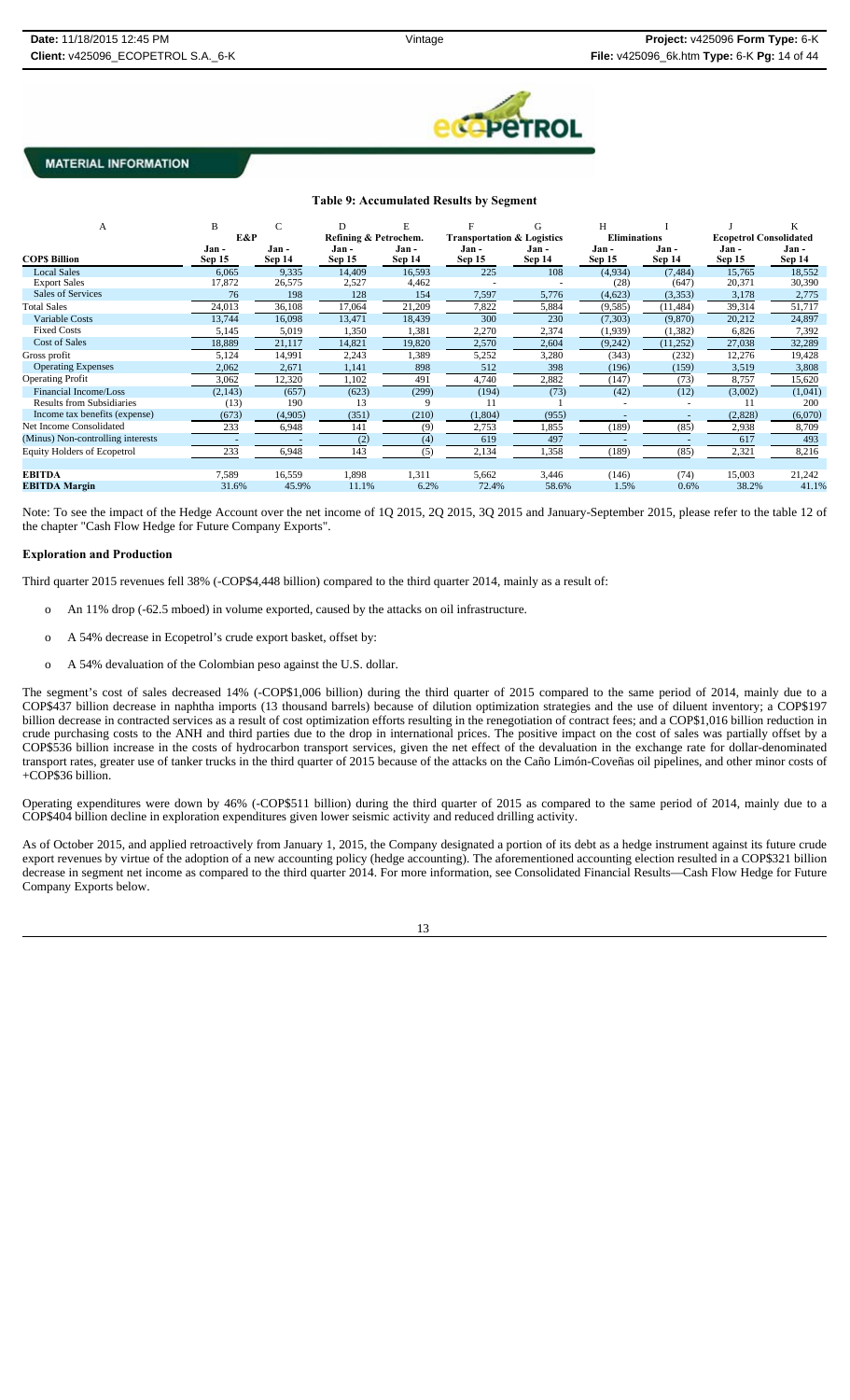

Net income for the segment showed a COP\$241 billion loss in the third quarter of 2015 compared to a gain of COP\$1,337 billion in the same period of 2014.

#### **Refining and Petrochemicals**

Third quarter of 2015 revenues declined 10% (-COP\$654 billion) compared to the same period last year, mainly due to decreased international prices of refined products. This effect was partially offset by a 4% increase in sales volume, caused by higher national demand for fuel and the devaluation of the Colombian peso against the U.S. dollar.

The segment's cost of sales declined 20% (-COP\$1,266 billion) as a consequence of decreased costs of raw materials, in line with lower international prices of crude oil and lower operating costs resulting from optimization strategies implemented by the Company.

As a result of the above, gross sales margin improved compared to the same period of last year, increasing from 7% to 18%, also reflecting a smaller drop in the sale prices of products as compared to the cost of raw materials.

Operating expenditures increased 60% (+COP\$156 billion) compared to the same period last year, mainly due to higher expenditures at the Cartagena Refinery: 1) a payment provision to the nation due the expanded reach of the contract granted Reficar in 2010 as guarantee of legal stability<sup>2</sup> (primarily in regards to taxes) for a period of 15 years extendable to 20 years, 2) increase in project expenditures relating to the start-up and stabilization of the new refinery and 3) depletion of inventory for the Coveñas blend following higher additions of imported crude in stock during the third quarter of 2015 and lower prices in the market versus inventory costs.

As a result of the improved sales margin, the consolidated segment's operating revenues increased by COP\$456 billion compared to the same period of last year.

The segment recorded net income of COP\$147 billion as compared to a COP\$104 billion loss in the same period of last year. With these results, the total accumulated net income for 2015 is COP\$ 143 billion versus a loss of COP\$ 5 billion cumulative in 2014, notwithstanding the significant negative effect of the exchange rate difference on financial expenses.

#### **Transport and Logistics**

Net income for the third quarter of 2015 increased 43% (+COP\$854 billion), primarily due to the effects of the devaluation of the exchange rate on dollardenominated transport rates.

The segment's cost of sales declined by 9% (-COP\$85 billion), primarily due to lower maintenance costs resulting from cost savings under the Company's austerity and cost optimization strategy.

Operating expenses increased by 9% (+COP\$12 billion) compared to the same period last year, primarily due to expenses related to the security agreements for the protection of infrastructure and lower provision reversal versus the same quarter of 2014.

 $2$  By legal stability is understood the guarantee that the nation extends to Reficar that it will continue applying the standard identified for investments for the duration of the contract.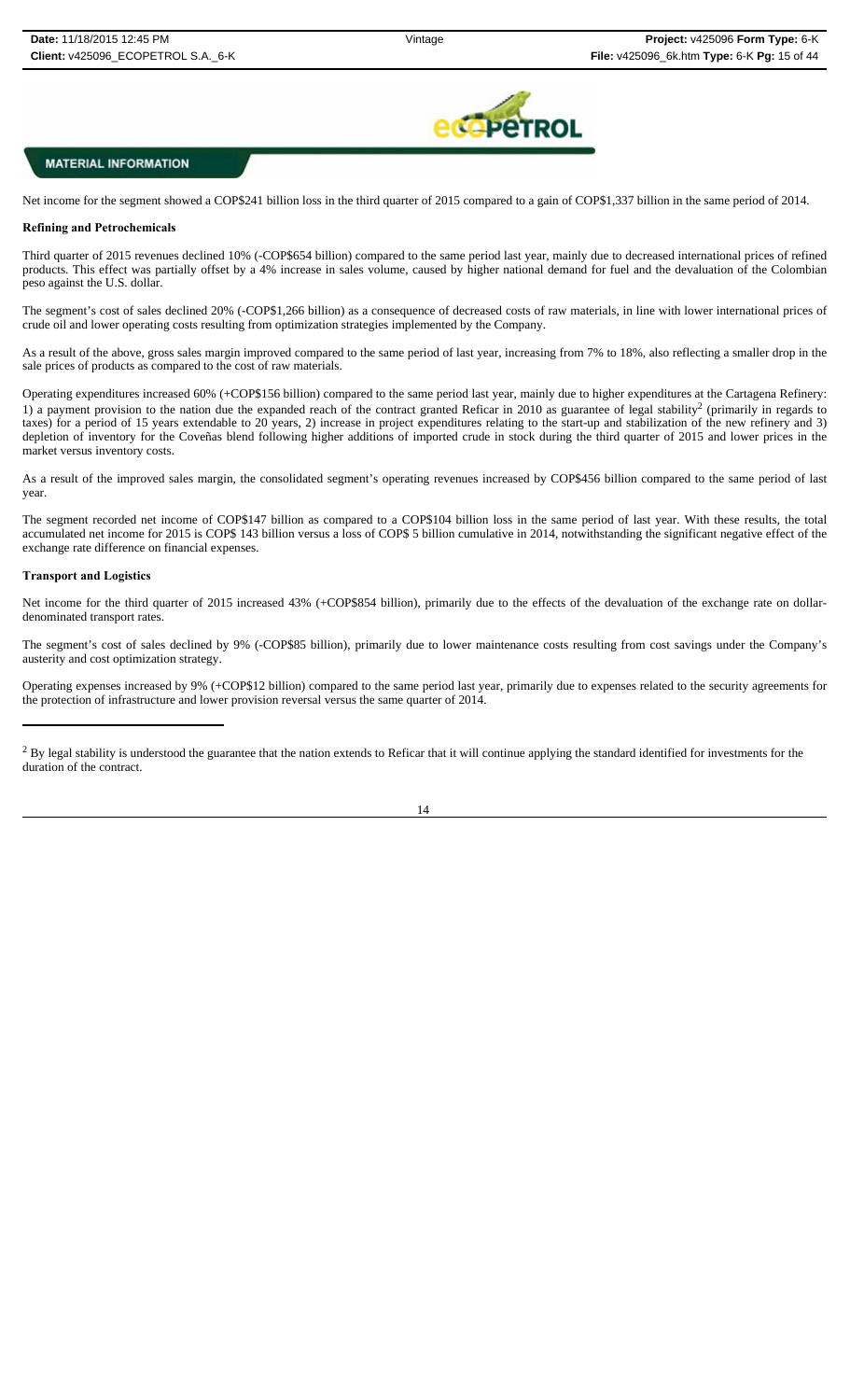

The net financial result (non-operating) decreased by COP\$ 98 billion, compared to the third quarter of last year, mainly as a result of the conversion of the dollar\_denominated debt and interest expense, associated with a higher debt of Ecopetrol assigned to the segment.

As a result of the above the segment recorded net income of COP\$835 billion as compared to COP\$514 billion in the same period of 2014.

### **f. Results of Cost and Expense Reduction Initiatives**

In line with steps taken by the oil and gas industry worldwide to address the drop in crude prices that began in the second half of 2014, Ecopetrol has undertaken austerity and cost optimization measures that have allowed it to partially mitigate the impact of lower crude prices.

For this purpose, the company set an initial budget optimization goal for 2015 of COP\$1.4 trillion. By September 30, 2015, the Company surpassed the goal, reaching COP\$1.6 trillion in budgetary optimizations, which are expected to have a COP\$955 billion impact on our profit and loss statements, COP\$160 billion on investments and COP\$519 billion on cash. The company revised its goal to COP\$ 2.2 trillion to look for additional budgetary optimizations mainly related to: advisory services, construction and assembly, oil services, maintenance, other services, purchases, among others.

**Graph 1: Savings in Cost and Expenditures of Ecopetrol S.A.** 



At the close of the third quarter of 2015, we see the realization of COP\$516 billion in controllable savings as compared to the same period of 2014, COP\$272 billion of which corresponds to the fixed costs line item and COP\$244 billion correspond to the variable costs line item. The optimization of these costs is as follows:

**Table 10: Savings in Cost and Expenditures of Ecopetrol S.A.** 

| <b>Manageable Fixed</b><br><b>Costs Perfomance</b> | Jan - Sep 15 vs Jan - Sep 14<br>(SCOP Billion) | <b>Manageable Variable</b><br><b>Costs Performance</b> | <b>Jan - Sep 15 vs Jan - Sep 14</b><br>(SCOP Billion) |
|----------------------------------------------------|------------------------------------------------|--------------------------------------------------------|-------------------------------------------------------|
| <b>Associated Services Employed</b>                | $-182$                                         | Trucks                                                 | $-198$                                                |
| Maintenance                                        | $-124$                                         | <b>Association Contract Services</b>                   | $-27$                                                 |
| <b>Cost of Projects</b>                            | $-63$                                          | Energy                                                 | $-24$                                                 |
| Others                                             | $+97$                                          | Others                                                 |                                                       |

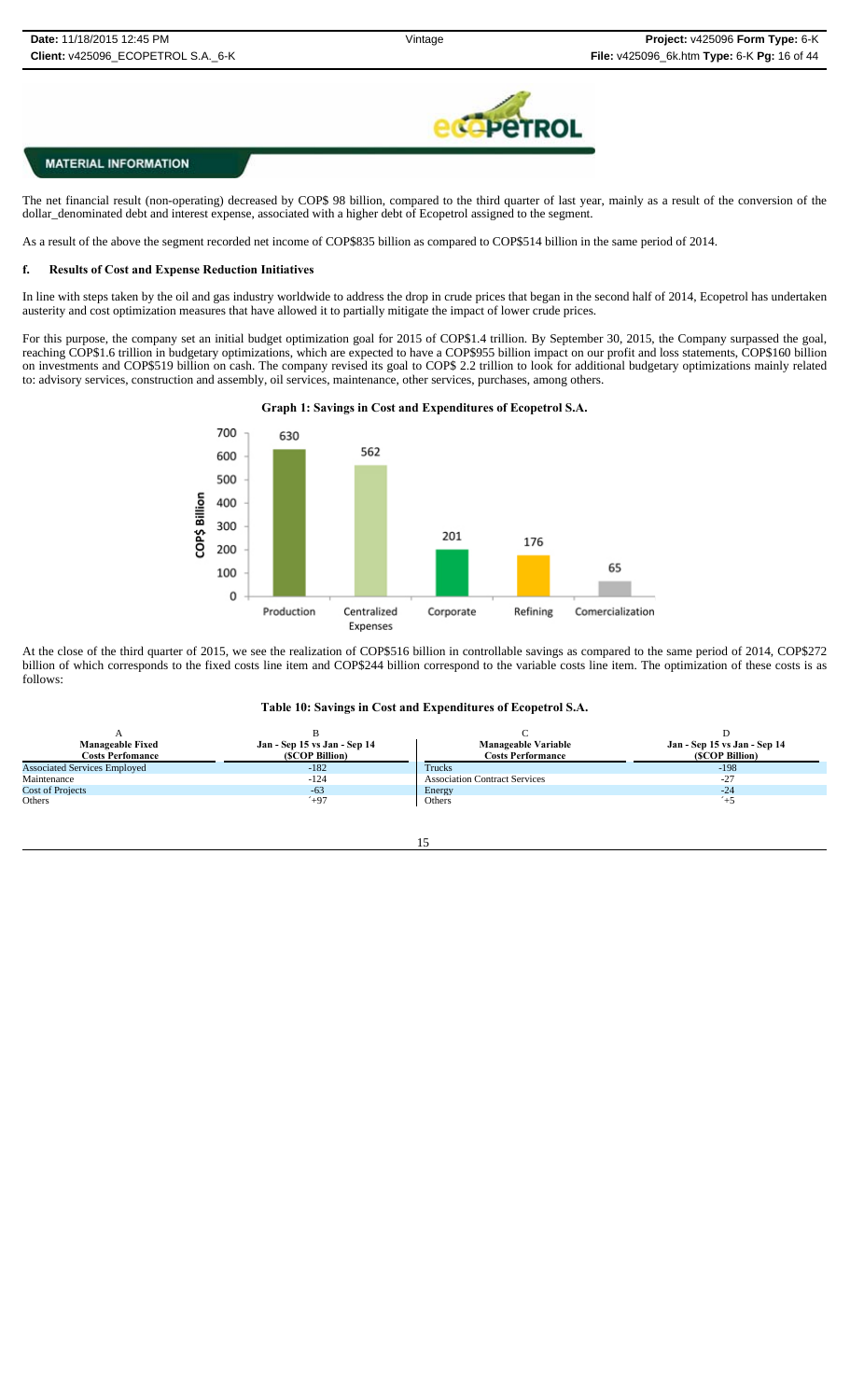

The reduction of naphtha consumption by 7.1 thousand barrels per day as a result to the strategy of increased viscosity of crudes to be transported by pipelines, between the third quarter of 2015 and the same period of 2014. This is just the beginning of the dilution efficiencies, one of the key levers in efficiency given our heavy crude oil production.

With these measures, the goal is to make the company's business operation not only more profitable, but also to generate more cash flow to finance the company's organic investments, seeking financing that will have a minimal impact on the Company's financial and credit rating metrics.

#### **a. Portfolio Management**

In line with the new corporate strategy focused on ensuring the company's long-term sustainability, prioritizing value generation by means of the production of efficient barrels, and a focus on shareholder return, the following initiatives have been undertaken by Ecopetrol during the third quarter of 2015:

#### *Ecopetrol's divestment of its ownership interest in Empresa de Energía de Bogotá S.A. E.S.P.*

Since the beginning of 2015, the first two stages of Ecopetrol's divestment of its share interest in Empresa de Energía de Bogotá (EEB) have taken place.

On August 6, the first stage of the equity divestment program, aimed a certain special conditions beneficiaries<sup>3</sup>, was completed, generating a total of COP\$613,998,000,360 in revenues for Ecopetrol, as shown below:

### **Table 11 – Adjudication Results**

| А                                | B               |
|----------------------------------|-----------------|
| Offering Price per Share (COP\$) | 1.740           |
| Number of Shares Offered         | 631,098,000     |
| Number of Shares Subscribed      | 352,872,414     |
| Total Amount Subscribed (COP\$)  | 613,998,000,360 |
| Number of Shares Sold            | 352,872,414     |
| Gross Proceeds (COP\$)           | 613,998,000,360 |
| <b>Trade Date</b>                | July 27 de 2015 |
| <b>Settlement Date</b>           | July 31 de 2015 |

On October 9, 2015, an auction for the second stage of the equity divestment program was held for the remaining 278,225,586 shares owned by Ecopetrol. The shares were offered at a price of COP\$1,815 per share. The auction was declared void.

- (i) Active workers, retirees, and former workers who have not been separated by the employer with just cause, as long as they are nationals or Colombian residents of the EEB and of the companies in which the latter holds a majority stake, which are related to the regulation.
- (ii) Employee or former employee associations of the EEB
- (iii) Worker unions duly created in accordance with the law.
- (iv) Worker union federations and worker union confederations duly created in accordance with the law
- (v) Employee funds duly created in accordance with the law
- (vi) Mutual investment funds duly created in accordance with the law
- (vii) Severance and pension funds duly created in accordance with the law
- (viii) Cooperative entities defined by cooperative legislation duly created in accordance with the law
- (ix) Family compensation funds duly created in accordance with the law

<sup>&</sup>lt;sup>3</sup> The beneficiaries of the Special Conditions for the purposes of the Program and in exclusivity are the following persons: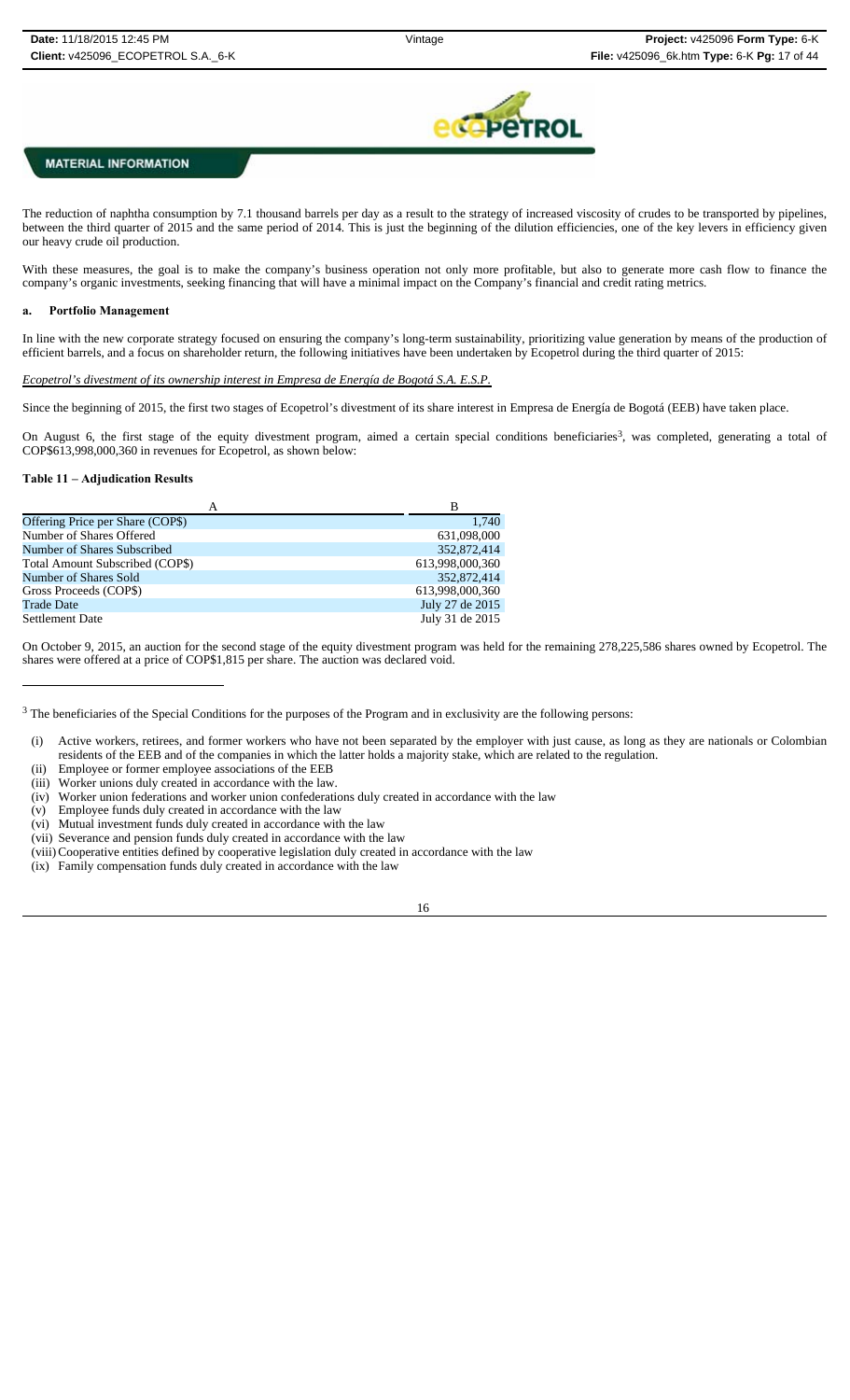

In order to continue with the sale process, Ecopetrol is entitled to hold up to three additional auctions, at a time and in a fashion indicated in the notice of initiation of the second stage.

### *Divestment of Ecopetrol's ownership interest in Empresa Interconexión Eléctrica S.A E.S.P.*

On September 29, 2015, began the first stage of the equity divestment program of Interconexión Eléctrica S.A. E.S.P. (ISA) shares owned by Ecopetrol. This offering, aimed at certain special conditions beneficiaries, will run until November 30, 2015.

#### *Ecopetrol and JX Nippon establish an alliance for the exploration of a Brazilian offshore block*

Through its affiliate in Brazil (Ecopetrol Óleo e Gás), Ecopetrol established an alliance with the Japanese company JX Nippon Oil & Gas Exploration for exploration of the FZA-M-320 block, located in shallow waters off the Foz do Brasil basin, in the Equatorial rim of the Amazon.

Ecopetrol held exclusive rights to the basin, as adjudicated in Round 11 by Brazil's National Oil, Gas and Biofuel Agency (ANP) in May of 2013.

The joint venture agreement, currently in the process of being approved by the ANP, established that JX Nippon would join exploration in the area with a 30% stake, not only in exploratory investments but also any resources that might be discovered. Ecopetrol will maintain the remaining 70% stake and continue as operator.

#### *Ecopetrol and Parex sign agreement for development of the field Aguas Blancas*

Ecopetrol signed an agreement with the Canadian company Parex Resources to increase the reserves and production of the Aguas Blancas field, located in Magdalena Medio. The agreement, if successful, could potentially recover additional 55 million barrels of light crude and increase the field's production to up to 10 thousand barrels per day by 2020.

Estimated investments in the first stage (three years) of US\$61 million will be undertaken by Parex and will be allocated for the drilling of wells and development of a secondary recovery pilot. If successful, total investments could reach US\$700 million and would be assumed 60% by Parex and 40% by Ecopetrol. The share of production will be distributed in equal parts between the two companies, after royalties.

#### *Ecopetrol and Oxy seal deal to increase the reserves and production of La Cira-Infantas*

Ecopetrol and Occidental Andina, LLC (Oxy) reached an agreement to carry out a project that could incorporate more than 100 million additional barrels of crude in reserves for Ecopetrol, if successful, in the field La Cira-Infantas, located in the Santander Magdalena Medio region.

The initiative seeks to increase the field's recovery factor from the current 17% to an estimated 30% and continue increasing production, with the goal of reaching more than 50 thousand barrels a day. If the initial stage of the project is successful, the amount of required estimated investments could reach US\$2,000 million, which would be executed gradually over a period of 10 years.

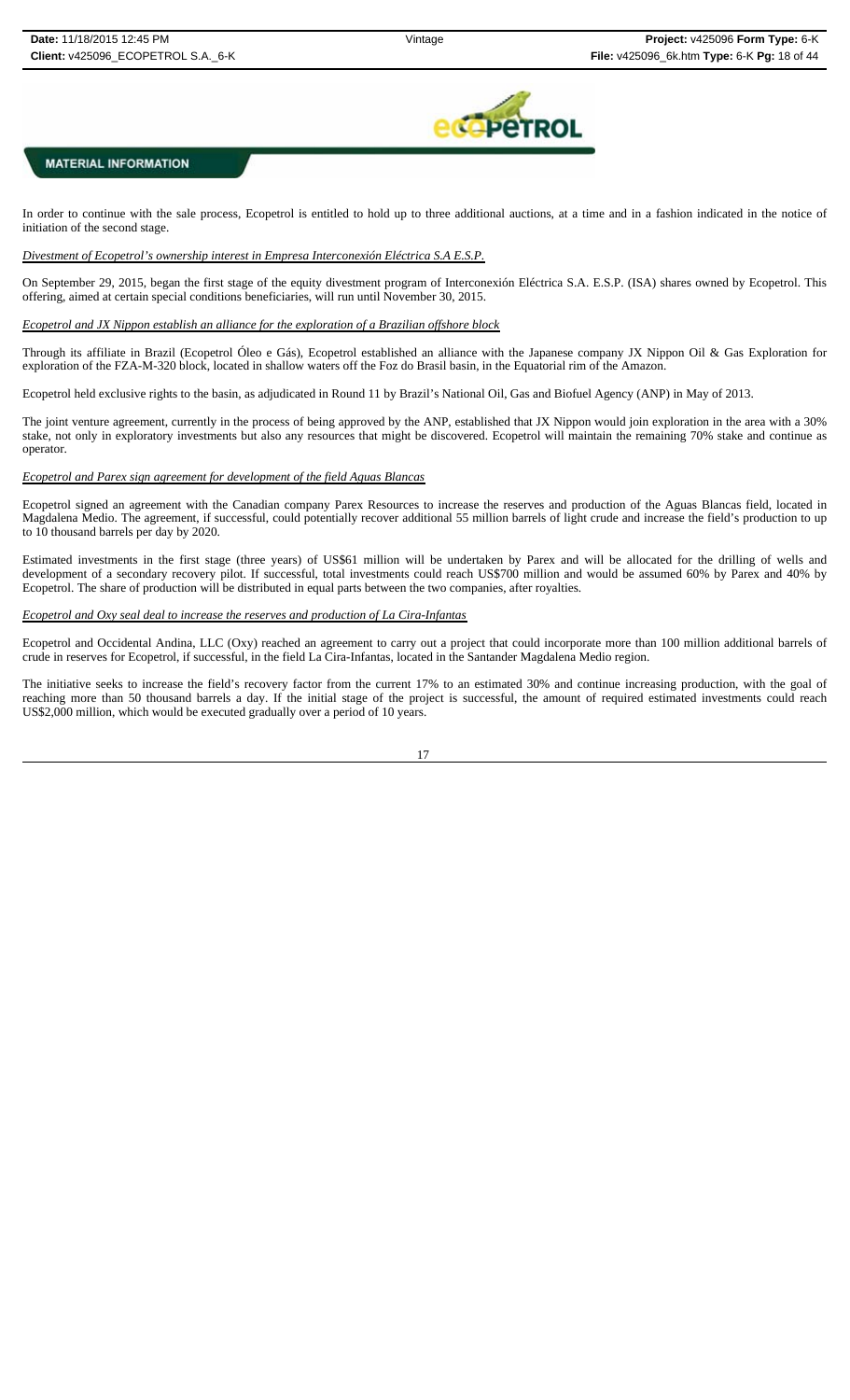

## **b. Cash Flow Hedge for Future Company Exports**

Ecopetrol S.A. is exposed to foreign exchange risk given that a high percentage of its crude export revenues are denominated in U.S. dollars.

Also, in recent years, the company has acquired long-term debt for investment activities in U.S. dollars. This situation creates a natural hedge relationship due to the fact that the risks generated by the foreign exchange difference of export revenues are naturally hedged with the foreign exchange valuation risks of the long-term debt in U.S. dollars.

Aligned with the company's risk management strategy and with the objective of presenting in the Financial Statements the effect of the mentioned natural hedge between exports and debt, on September 30, 2015, the Board of Directors designated US\$5,440 million of Ecopetrol S.A's debt (49% of the debt in dollars) as hedge instrument of its future export sales for the period 2015-2023, in accordance with IAS 39 – Financial instruments: recognition and measurement.

With adoption of this standard, the volatility of foreign exchange rate's effect on the hedged portion of the debt is recognized directly in the Equity, as part of the Other Comprehensive Income, removing the volatility from the income statement. The foreign exchange effect will be reflected periodically in the P&L settlement as foreign sales are realized, understanding that the foreign exchange risk materializes as exports are realized.

The effects of the adoption of hedge accounting policy are entirely recognized in 3Q 2015, causing an impact on net income in an amount of COP\$2.2 trillion, resulting from a positive effect of COP\$3.9 trillion on the financial results minus COP\$1.7 trillion of deferred income tax and the effect on export revenues realized during the period.

In accordance with Resolution 509 of 2015 of the Colombian National Accounting Office, the accounting policy adopted will be applied to the entire 2015 accounting period, starting on January 1st.

For comparison purposes, the following table shows re-stated net income for the first, second and third quarters of 2015, for local purposes, reflecting the impact of application of the previously described hedge policy:

#### **Table 12 – Sensitization of Net Income 2015**

| <b>COPS Millions</b>                        | 10 2015    | 20 20 15  | 30 2015     | <b>Jan-Sep 2015</b> |
|---------------------------------------------|------------|-----------|-------------|---------------------|
| <b>Net Income Reported</b>                  | 160,030    | 1.506.556 | 654,117     | 2.320,703           |
|                                             |            |           |             |                     |
| Impact on:                                  |            |           |             |                     |
| (-) Financial Results (a)                   | 984.627    | 38.701    | 2,868,821   | 3,892,149           |
| $(-)$ Revenue $(b)$                         | (12,001)   | (29, 860) | (125, 242)  | (167, 103)          |
| $(-)$ Deferred Income Tax $(c)$             | (395, 163) | (9,358)   | (1,081,778) | (1,486,299)         |
| <b>Total Impacts</b>                        | (407, 164) | (39,218)  | (1,207,020) | (1,653,402)         |
| <b>Net Income Under Local IFRS Restated</b> | 737,493    | 1,506,039 | 77,171      | 2,320,703           |

Notes:

- (a) The effect of the hedge accounting over the portion of debt used as hedging instrument (US\$5,440 million) reclassified to the account Other Comprehensive Income of Shareholder Equity in 2Q and 3Q 2015.
- (b) Recognition in the period's result of the exchange differences of debt and revenues once crude export earnings are realized.
- (c) The impact on deferred income tax is the result of the recognition of temporary differences in the exchange difference treatment in terms of accounting and taxation.

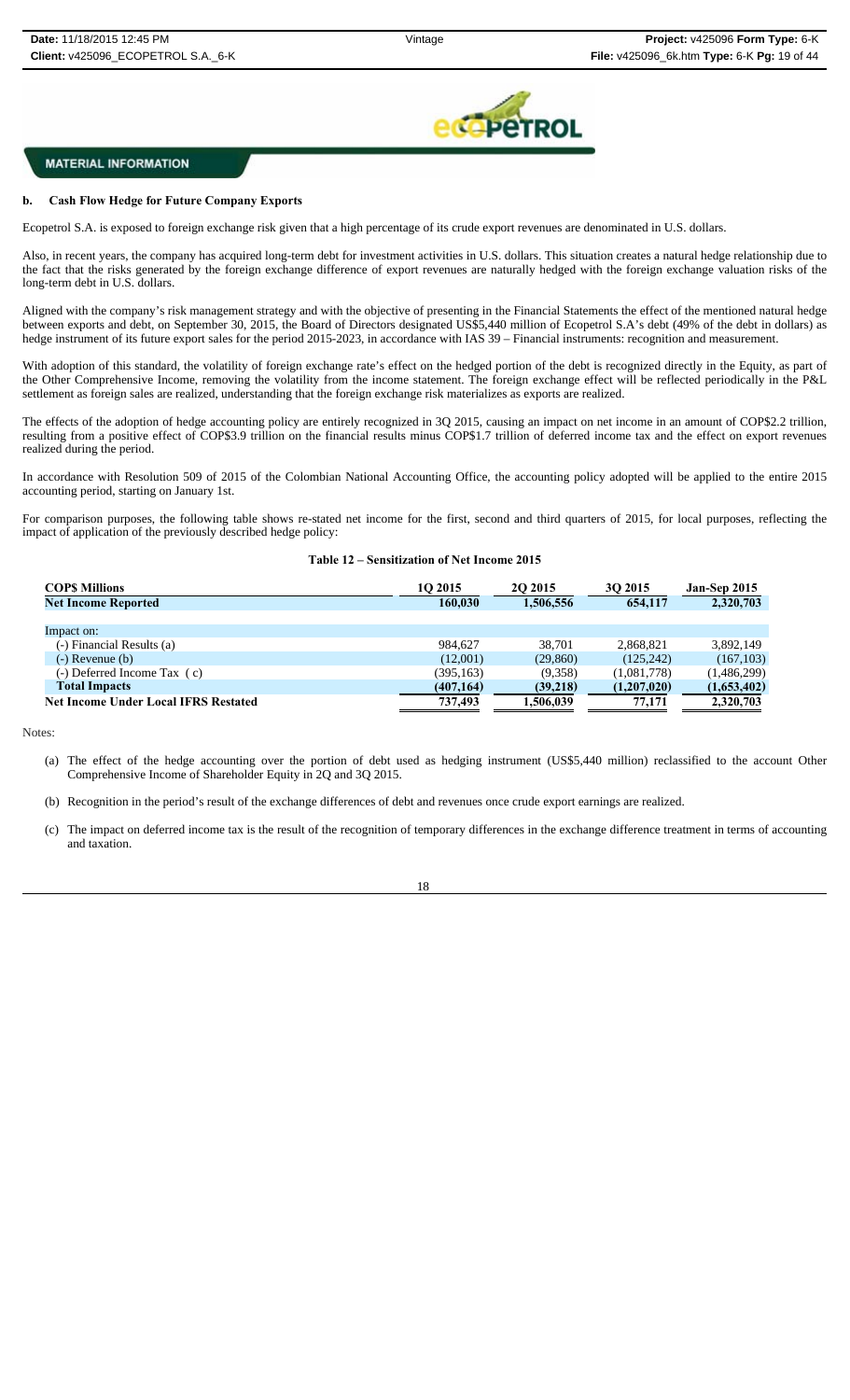

## **II. Operating Results**

### **a. Investments**

### **Table 13: Investments\* by Ecopetrol´ s Corporate Group**

| A                                     | в                                         |                                   | D       | E                               |
|---------------------------------------|-------------------------------------------|-----------------------------------|---------|---------------------------------|
|                                       | January - September 2015 (US\$ million)** |                                   |         |                                 |
| Segment                               | <b>Ecopetrol S.A.</b>                     | Affiliates and<br>Subsidiaries*** | Total   | <b>Allocation by</b><br>segment |
| Production                            | 2,026.0                                   | 378.5                             | 2,404.5 | 50.9%                           |
| Refining, Petrochemicals and Biofuels | 107.4                                     | 1,254.2                           | 1,361.6 | 28.8%                           |
| Exploration                           | 192.7                                     | 153.7                             | 346.3   | 7.3%                            |
| Transportation                        | 27.8                                      | 528.9                             | 556.7   | 11.8%                           |
| Corporate                             | 49.6                                      | 0.0                               | 49.6    | 1.0%                            |
| New Business****                      | 3.8                                       | 0.0                               | 3.8     | 0.1%                            |
| Supply and Marketing                  | 1.0                                       | 0.0                               | 1.0     | $0.0\%$                         |
| Total                                 | 2,408.4                                   | 2.315.3                           | 4,723.6 | 100.0%                          |

\*Figures in this table differ from the capital expenditure figures presented in the Consolidated Statement of Cash Flows on page 33 because the figures in this table include both operating expenditures and capital expenditure outflows of investment projects, while the investment line of the Consolidated Statement of Cash Flows includes capital expenditures only.

\*\* Investments were converted using the average representative Market Exchange Rate for the period of analysis.

\*\*Prorated according to Ecopetrol' s stake.

\*\*\* Corresponds to the new organizational structure and refers to investments approved for the New Business segment. These assets were part of the Corporate segment until 2014.

Investments in the period January - September of 2015 were US\$4,723.6 million (Ecopetrol S.A. itself accounting for 51% of that amount while affiliates and subsidiaries accounted for 49%). These investments were distributed as follows:

- Production (50.9%): The drilling campaign, especially in the Castilla, Chichimene and Rubiales fields.
- Refining, Petrochemicals and Biofuels (28.8%): the Industrial Services Master Plan of the Barrancabermeja refinery and the Cartagena refinery modernization project.
- Transport (11.8%): the Reficar logistics project, which was aimed at ensuring the supply of crude and liquid products for the Cartagena Refinery, and the San Fernando – Monterrey, Ocensa P135 and Costa Norte – Galán projects.
- Exploration (7.3%): higher costs in drilling the Kronos and Calasú wells.

#### **b. Exploration**

### *Exploration in Colombia:*

The following table summarizes the results of the exploration activities in Colombia for the periods indicated: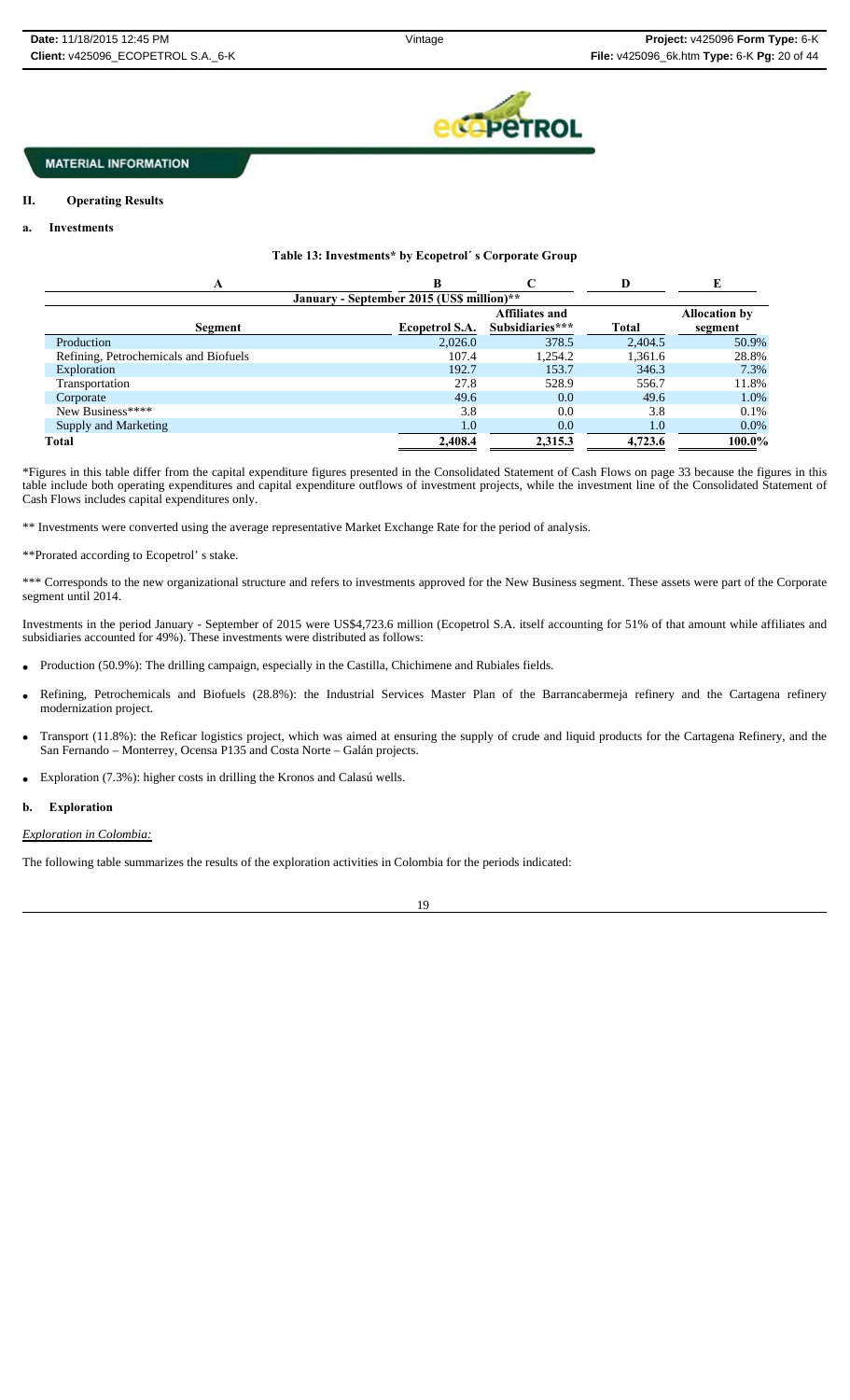

#### **Table 14: Wildcats in Colombia A B C D E F G H I 3Q 2015 Jan-Sep 2015** Company Drilled Hydrocarbon Presence\* Under Evaluation Dry Drilled Hydrocarbon Presence\* Under Evaluation Dry Ecopetrol S.A.  $\begin{array}{ccccccccccccc}\n1 & 1 & 0 & 0 & 1 & 1 & 0 & 0\n\end{array}$  $Hocol S.A.$  0 0 0 0 1 1 0 0 **Total 1 1 0 0 2 2 0 0**

\*Geological Success.

Drilling at the Kronos-1 exploratory well encountered 130 - 230 net feet of natural gas pay in the upper objective, proving the presence of a working petroleum system and confirming the geologic and seismic analyses. Anadarko and Ecopetrol are evaluating the data and results obtained to determine the next steps.

As the quarter closed, drilling was being done on the exploratory wells Calasú, located in deep waters of the Colombian Caribbean and operated by Anadarko who holds 50%, Muérgana Sur, located in the Llanos Orientales and operated by Ecopetrol S.A., and Champeta, located in the Interior Magdalena Valley and operated by Hocol S.A. The Nogal Est-1 stratigraphic test well, located on the Nogal Block in the Putumayo basin was being drilled.

#### *International Exploration:*

During the third quarter of 2015, Ecopetrol America, Inc. continued drilling the Sea Eagle exploratory well in deep waters off the Gulf of Mexico (operated 35% by Murphy, 15% by PetroVietnam, and the other 50% by Ecopetrol America Inc). The well was declared dry. Drilling began on the appraisal well Leon 2 in deep waters off the Gulf of Mexico (operated 60% by Repsol and 40% by Ecopetrol America, Inc.).

In addition, and as a result of Ecopetrol America, Inc.'s participation in the Lease Sale 426, in September 2015, the U.S. Bureau of Ocean Energy Management (BOEM) awarded the GB494, GB495 and GB539 blocks. These blocks will be operated by Anadarko who holds a participation of 50% and Ecopetrol America, Inc the remaining 50%. In addition in November the BOEM awarded the East Breaks 685 block to Ecopetrol America, Inc, who holds a participation of 100%.

#### **c. Production**

The following table summarizes the results of our oil and gas production activities for the periods indicated: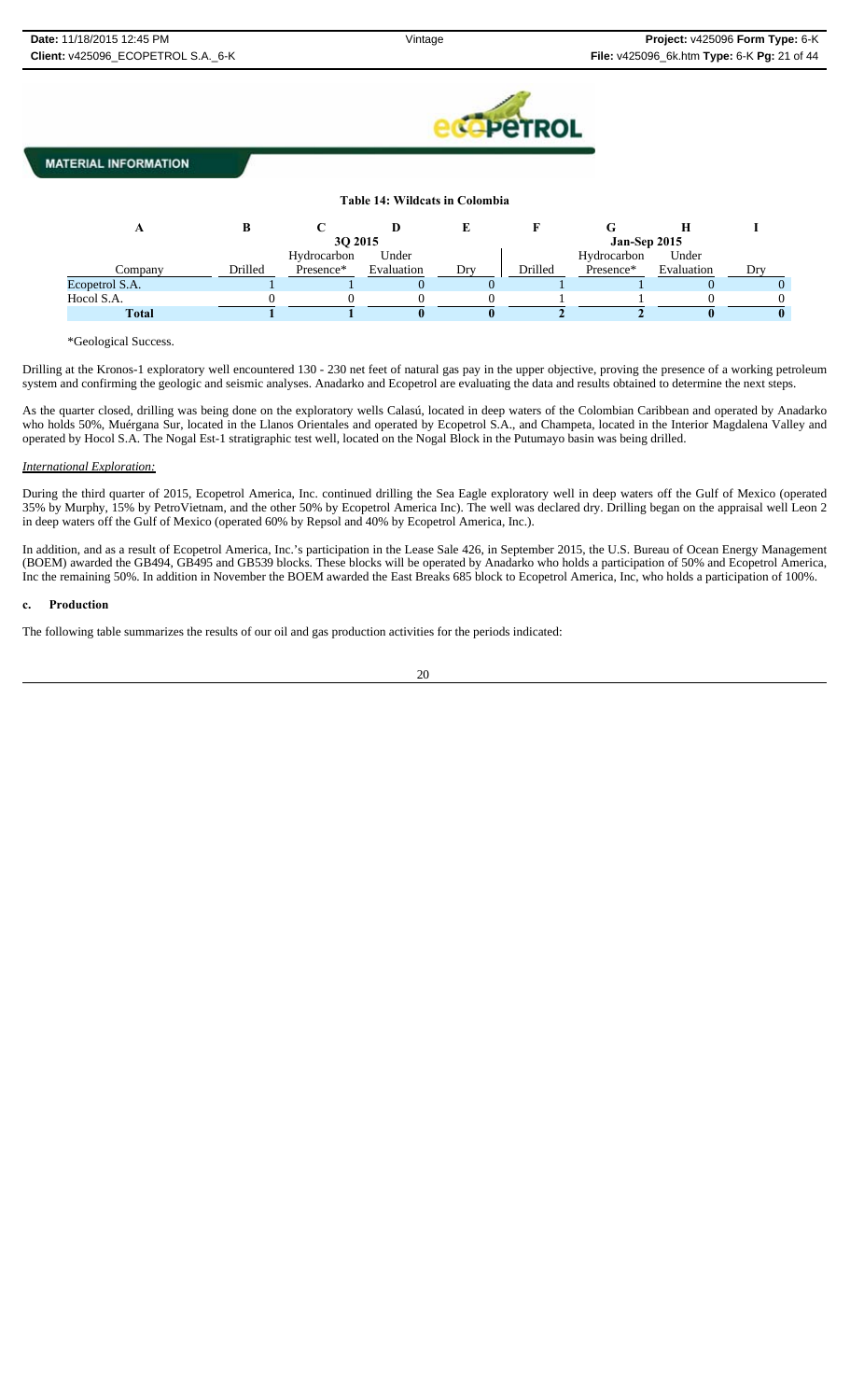

## **Table 15: Group´s Gross\* Oil and Gas Production\*\***

| A                               | B                 | $\mathbf C$      | D                  | E                | F                 | G                 | $\mathbf H$  | $\mathbf I$      |
|---------------------------------|-------------------|------------------|--------------------|------------------|-------------------|-------------------|--------------|------------------|
| Ecopetrol S.A. (mboed)          | 3Q 2015           | 3Q 2014          | $\Delta$ (%)       | $\Delta$ (bls)   | Jan-Sep 15        | Jan-Sep 14        | $\Delta$ (%) | $\Delta$ (bls)   |
| Crude Oil                       | 570.2             | 580.0            | (1.7)%             | (9.8)            | 587.0             | 576.5             | 1.8%         | 10.5             |
| Natural Gas***                  | 115.8             | 124.0            | (6.6)%             | (8.2)            | 120.3             | 125.7             | $(4.3)\%$    | (5.4)            |
| <b>Total</b>                    | 686.0             | 704.0            | $(2.6)\%$          | (18.0)           | 707.3             | 702.2             | 0.7%         | $\overline{5.1}$ |
| Hocol (mboed)                   | 3Q 2015           | 3Q 2014          | $\Delta$ (%)       | $\Delta$ (bls)   | Jan-Sep 15        | Jan-Sep 14        | $\Delta$ (%) | $\Delta$ (bls)   |
| Crude Oil                       | 22.2              | 20.2             | 9.9%               | 2.0              | 21.1              | 21.6              | $(2.3)\%$    | (0.5)            |
| <b>Natural Gas</b>              | 0.1               | 0.1              | $0.0\%$            | 0.0              | 0.1               | 0.2               | (50.0)%      | (0.1)            |
| <b>Total</b>                    | 22.3              | 20.3             | $\overline{9.9}$ % | $\overline{2.0}$ | $\overline{21.2}$ | 21.8              | $(2.8)\%$    | (0.6)            |
| Savia (mboed)****               | 3Q 2015           | 3Q 2014          | $\Delta$ (%)       | $\Delta$ (bls)   | Jan-Sep 15        | Jan-Sep 14        | $\Delta$ (%) | $\Delta$ (bls)   |
| Crude Oil                       | 4.7               | 5.3              | $(11.3)\%$         | (0.6)            | 4.9               | 5.4               | $(9.3)\%$    | (0.5)            |
| Natural Gas                     | 1.2               | 1.4              | $(14.3)\%$         | (0.2)            | 1.2               | 1.1               | 9.1%         | 0.1              |
| <b>Total</b>                    | $\overline{5.9}$  | $\overline{6.7}$ | $(11.9)\%$         | (0.8)            | 6.1               | 6.5               | $(6.2)\%$    | (0.4)            |
| Equion (mboed)****              | 3Q 2015           | 3Q 2014          | $\Delta$ (%)       | $\Delta$ (bls)   | Jan-Sep 15        | Jan-Sep 14        | $\Delta$ (%) | $\Delta$ (bls)   |
| Crude Oil                       | 12.2              | 9.0              | 35.6%              | 3.2              | 11.2              | 9.2               | 21.7%        | 2.0              |
| <b>Natural Gas</b>              | 9.0               | 8.6              | 4.7%               | 0.4              | 8.9               | 8.5               | 4.7%         | 0.4              |
| <b>Total</b>                    | $\overline{21.2}$ | 17.6             | 20.5%              | $\overline{3.6}$ | 20.1              | $\overline{17.7}$ | 13.6%        | $\overline{2.4}$ |
| Ecopetrol America-K2            |                   |                  |                    |                  |                   |                   |              |                  |
| (mboed)                         | 3Q 2015           | 3Q 2014          | $\Delta$ (%)       | $\Delta$ (bls)   | Jan-Sep 15        | Jan-Sep 14        | $\Delta$ (%) | $\Delta$ (bls)   |
| Crude Oil                       | 2.7               | 3.2              | $(15.6)\%$         | (0.5)            | 2.9               | 2.0               | 45.0%        | 0.9              |
| <b>Natural Gas</b>              | 2.8               | 3.0              | (6.7)%             | (0.2)            | 2.9               | 1.7               | 70.6%        | 1.2              |
| <b>Total</b>                    | $\overline{5.5}$  | $\overline{6.2}$ | $(11.3)\%$         | (0.7)            | $\overline{5.8}$  | $\overline{3.7}$  | 56.8%        | $\overline{2.1}$ |
| <b>Ecopetrol Corporate</b>      |                   |                  |                    |                  |                   |                   |              |                  |
| Group (mboed)                   | 3Q 2015           | 3Q 2014          | $\Delta$ (%)       | $\Delta$ (bls)   | Jan-Sep 15        | Jan-Sep 14        | $\Delta$ (%) | $\Delta$ (bls)   |
| Crude Oil                       | 612.0             | 617.7            | (0.9)%             | (5.7)            | 627.1             | 614.7             | 2.0%         | 12.4             |
| <b>Natural Gas</b>              | 128.9             | 137.1            | $(6.0)\%$          | (8.2)            | 133.4             | 137.2             | (2.8)%       | (3.8)            |
| <b>Total Group's Production</b> | 740.9             | 754.8            | $(1.8)\%$          | (13.9)           | 760.5             | 751.9             | 1.1%         | 8.6              |

\* Gross production includes royalties and prorated according to Ecopetrol´s stake in each company.

\*\* Figures for Equion and Savia are not consolidated within the Ecopetrol Group.

\*\*\* Gas production includes white products.

\*\*\*\* The production breakdown of crude oil and gas for 2014 was modified in order to reflect the production of white products in the production of gas.

### **Table 16: Net\* Oil and Gas Production\*\* – Ecopetrol´s Net Interest**

| <b>Ecopetrol Group (mboed)</b>  | 30 2015 | 30 2014 | $\Delta$ (%) | $\Delta$ (bls) | Jan-Sep 15 | Jan-Sep 14 | (%)     | (bls)                      |
|---------------------------------|---------|---------|--------------|----------------|------------|------------|---------|----------------------------|
| Crude Oil                       | 528.5   | 529.7   | (0.2)%       | (1.2)          | 541.0      | 527.9      | 2.5%    | 19.1                       |
| Natural Gas***                  | 108.6   | 13.7    | (4.5)%       | (5.1           | 12.3       | 113.5      | (1.1)%  | (1, 2)<br>$\overline{1}$ . |
| <b>Total Group's Production</b> | 637.1   | 643.4   | $(1.0)\%$    | (6.3)          | 653.3      | 641.4      | $1.9\%$ | 11.9                       |

\* Net production does not includes royalties and prorated according to Ecopetrol´s stake in each company.

\*\* Equion and Savia do not consolidate within the Group.

\*\*\* Gas production includes white products.

In comparison with the third quarter of 2014, Ecopetrol Group's production decreased by 13.9 mboed (-1.8%), mainly due to the temporary closing of the Caño Limón and Gibraltar fields during most of July and August following the attacks on the Caño Limón-Coveñas oil pipeline in the third quarter of 2015. Production was reduced by approximately 22 mboed in the Caño Limón field and by approximately 4 mboed in the Gibraltar field, each as compared to the third quarter of 2014. Also contributing to this decrease in production, was the natural decline of certain fields, especially those located in the Guajira district, as well as the reduction in Ecopetrol' s production stake in certain fields affected by high price contractual clauses, which together decreased production by approximately 12 mboed, as compared to the third quarter of 2014.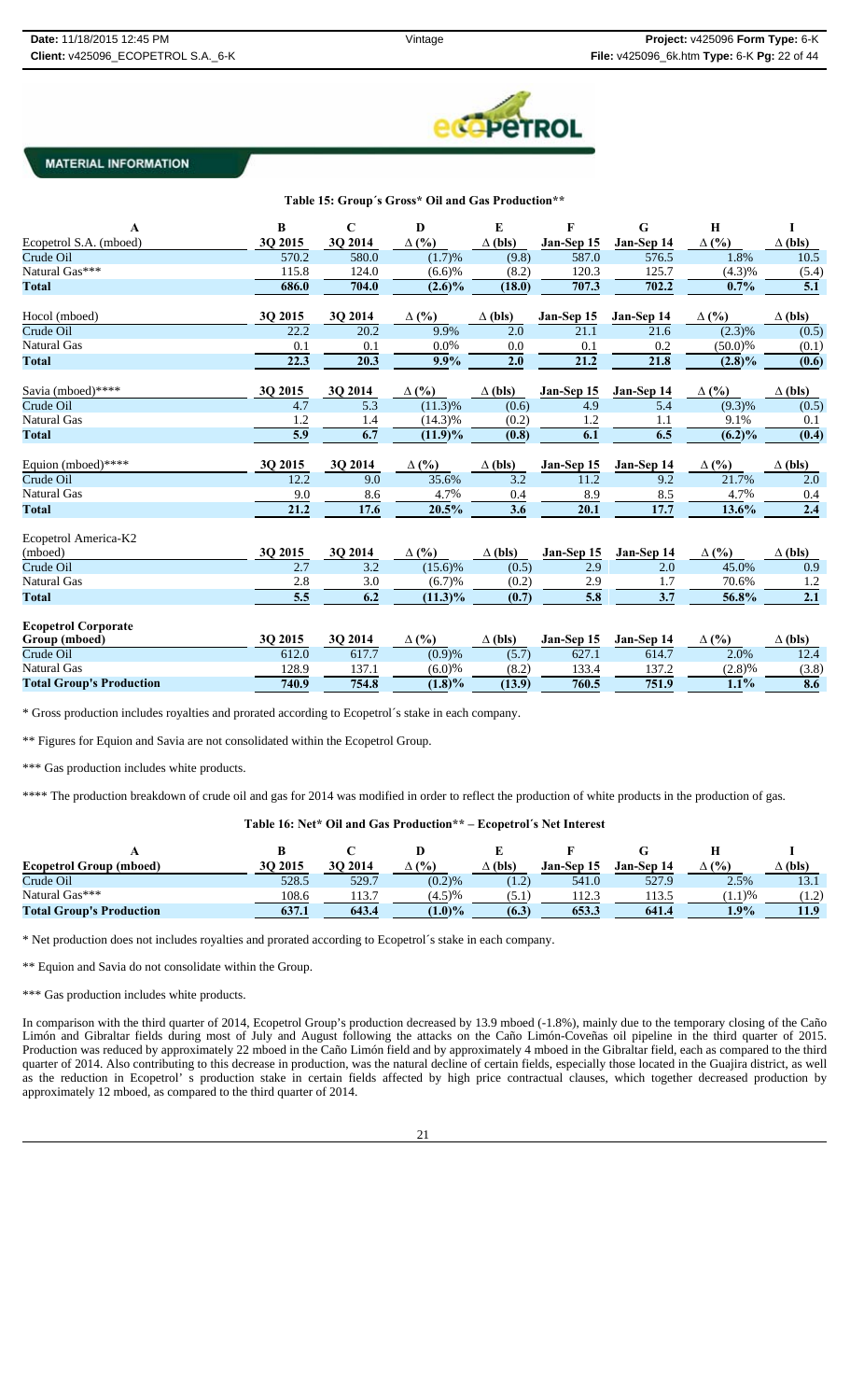

These production decreases were partially offset primarily by the Castilla and Chichimene assets, which maintained production levels of the second quarter of 2015 and represent increases of 19.5% and 27.5%, respectively, in comparison with the third quarter of 2014. In addition, the resumption of activity in the Rubiales field during the third quarter of 2015 halted the decline observed since the end of 2013.

*Projects to Increase the Recovery Factor:*

During the third quarter of 2015, four pilot projects were launched with the aim of increasing the recovery factor – a chemical injection pilot project in the Chichimene field and water injection pilot projects in the fields Provincia, Tisquirama and Castilla.

The air injection pilot project in Chichimene field reached 92% completion on construction of surface facilities, thereby completing most of the project's main works. Connectivity tests were also concluded with positive results, demonstrating the continuity in the sands and the connection between the injection well and production wells, and helping to also evaluate the flow conditions of fluids between them.

Including the pilot projects begun in 2015, the Company has to date 28 recovery pilots underway, of which 16 have shown positive results in increasing pressure and 14 an increase in crude production in the areas impacted by the pilot projects.

#### *Production of Main Fields:*

The following table summarizes the average production of our main fields by region for the periods indicated: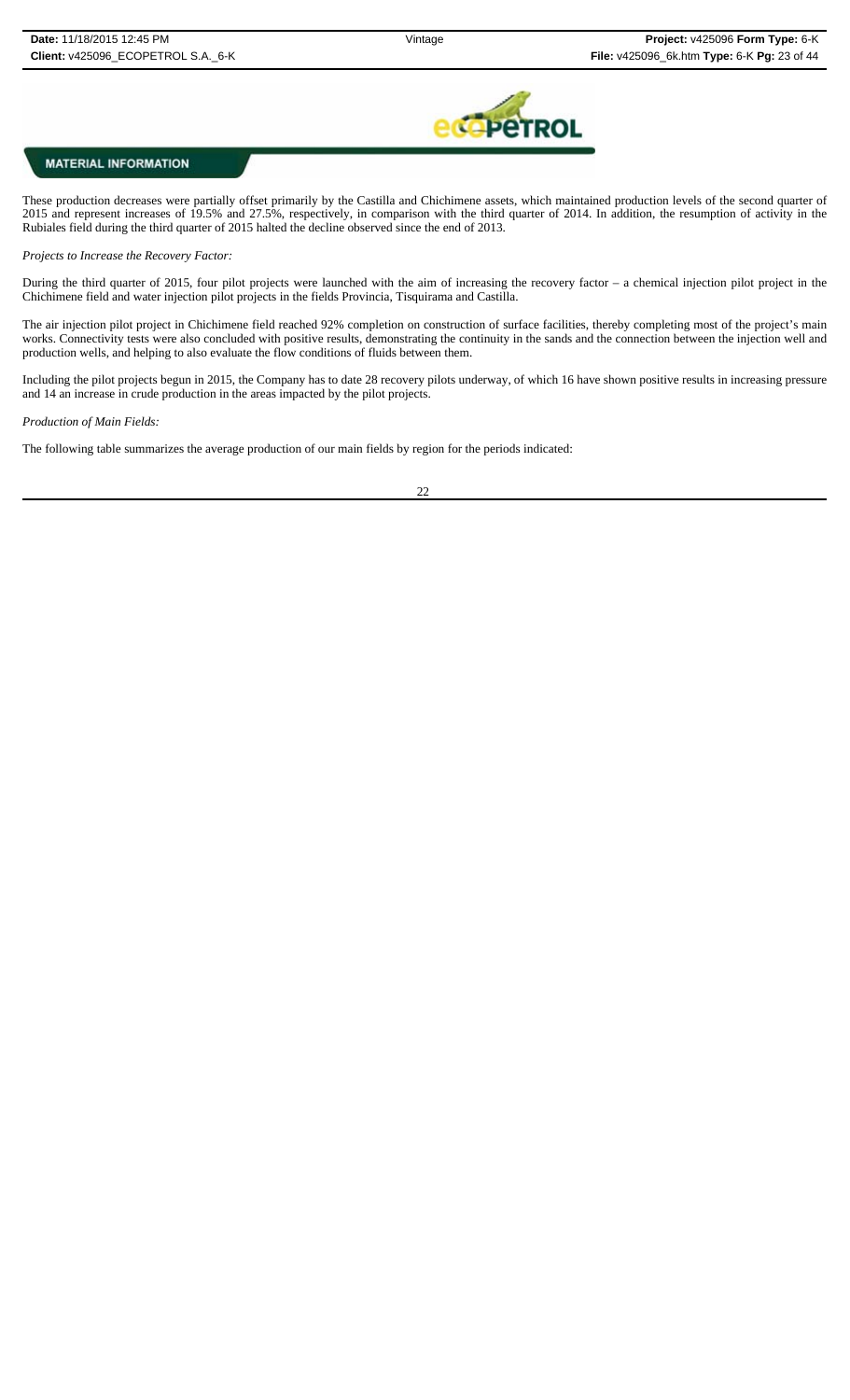

## **Table 17: Gross Average Production Main Fields by Region – Ecopetrol´ s Net Interest**

| $\mathbf{A}$                  | $\bf{B}$ | $\mathbf C$ | $\mathbf D$           | E          | $\mathbf F$ | ${\bf G}$          |
|-------------------------------|----------|-------------|-----------------------|------------|-------------|--------------------|
|                               | 3Q 2015  | 3Q 2014     | $\Delta($ %)          | Jan-Sep 15 | Jan-Sep 14  | $\Delta$ (%)       |
| <b>Central Region</b>         | 95.2     | 96.3        | $(1.1)\%$             | 97.8       | 95.1        | 2.8%               |
| 1) La Cira - Infantas         | 22.9     | 24.9        | (8.0)%                | 23.5       | 24.7        | (4.9)%             |
| 2) Casabe                     | 20.9     | 22.2        | (5.9)%                | 22.5       | 21.9        | 2.7%               |
| 3) Yarigui                    | 19.6     | 17.6        | 11.4%                 | 18.0       | 17.4        | 3.4%               |
| 4) Other                      | 31.8     | 31.6        | 0.6%                  | 33.8       | 31.1        | 8.5%               |
| <b>Orinoquia Region</b>       | 260.4    | 231.2       | 12.6%                 | 259.6      | 222.7       | 16.6%              |
| 1) Castilla                   | 122.9    | 102.9       | 19.4%                 | 121.4      | 103.2       | 17.6%              |
| 2) Chichimene                 | 77.7     | 60.9        | 27.6%                 | 78.5       | 52.5        | 49.5%              |
| 3) Cupiagua                   | 37.3     | 39.7        | (6.0)%                | 36.1       | 39.0        | (7.4)%             |
| 4) Other                      | 22.5     | 27.7        | (18.8)%               | 23.6       | 28.0        | (15.7)%            |
| <b>South Region</b>           | 31.8     | 34.4        | $(7.6)\%$             | 33.1       | 35.3        | (6.2)%             |
| 1) San Francisco              | 8.0      | 9.2         | $(13.0)\%$            | 8.3        | 9.4         | (11.7)%            |
| 2) Huila Area                 | 8.2      | 9.0         | (8.9)%                | 8.7        | 9.3         | (6.5)%             |
| 3) Tello                      | 4.8      | 4.6         | 4.3%                  | 4.9        | 4.5         | 8.9%               |
| 4) Other                      | 10.8     | 11.6        | (6.9)%                | 11.2       | 12.1        | (7.4)%             |
| <b>Associated Operations*</b> | 298.6    | 342.1       | $\overline{(12.7)}\%$ | 316.8      | 349.1       | (9.3)%             |
| 1) Rubiales                   | 94.7     | 101.2       | (6.4)%                | 94.2       | 107.0       | $(12.0)\%$         |
| 2) Guajira                    | 40.0     | 46.4        | $(13.8)\%$            | 43.7       | 51.1        | $(14.5)\%$         |
| 3) Quifa                      | 23.8     | 33.0        | (27.9)%               | 24.5       | 33.2        | $(26.2)\%$         |
| 4) Caño Limón                 | 12.0     | 34.2        | $(64.9)\%$            | 24.8       | 27.8        | $(10.8)\%$         |
| 5) Cusiana                    | 32.2     | 33.8        | (4.7)%                | 32.6       | 33.7        | (3.3)%             |
| 6) Other                      | 95.9     | 93.5        | 2.6%                  | 97.0       | 96.3        | 0.7%               |
| <b>Total Ecopetrol S.A.</b>   | 686.0    | 704.0       | $\overline{(2.6)}\%$  | 707.3      | 702.2       | $\overline{0.7}\%$ |
| <b>Direct Operation</b>       | 391.8    | 366.3       | 7.0%                  | 395.0      | 357.0       | 10.6%              |
| <b>Associated Operation</b>   | 294.2    | 337.7       | $(12.9)\%$            | 312.3      | 345.2       | $(9.5)\%$          |
| Hocol                         |          |             |                       |            |             |                    |
| 1) Ocelote                    | 15.2     | 13.9        | 9.4%                  | 14.2       | 14.6        | (2.7)%             |
| 2) Other                      | 7.1      | 6.4         | 10.9%                 | 7.0        | 7.2         | (2.8)%             |
| Equion**                      |          |             |                       |            |             |                    |
| 1) Piedemonte                 | 15.4     | 11.7        | 31.6%                 | 14.2       | 11.7        | 21.4%              |
| 2) Tauramena / Chitamena      | 4.5      | 4.6         | (2.2)%                | 4.6        | 4.6         | $0.0\%$            |
| 3) Other                      | 1.3      | 1.3         | 0.0%                  | 1.3        | 1.4         | (7.1)%             |
| Savia**                       |          |             |                       |            |             |                    |
| 1) Lobitos                    | 2.4      | 3.0         | $(20.0)\%$            | 2.6        | 3.0         | $(13.3)\%$         |
| 2) Peña Negra                 | 2.3      | 2.3         | 0.0%                  | 2.3        | 2.3         | $0.0\%$            |
| 3) Other                      | 1.2      | 1.4         | $(14.3)\%$            | 1.2        | 1.2         | 0.0%               |
| <b>Ecopetrol America Inc.</b> |          |             |                       |            |             |                    |
| 1) Dalmatian                  | 4.4      | 4.7         | (6.4)%                | 4.6        | 2.4         | 91.7%              |
| 2) k2                         | 1.1      | 1.5         | $(26.7)\%$            | 1.2        | 1.3         | (7.7)%             |

\* Fields previously classified as minor fields belong to the Associated Operation Vicepresidency regardless the type of operation. \*\* Figures for Equion and Savia are not consolidated within the Ecopetrol Group.

The following table summarizes the results of our crude oil production by type of crude for the periods indicated:

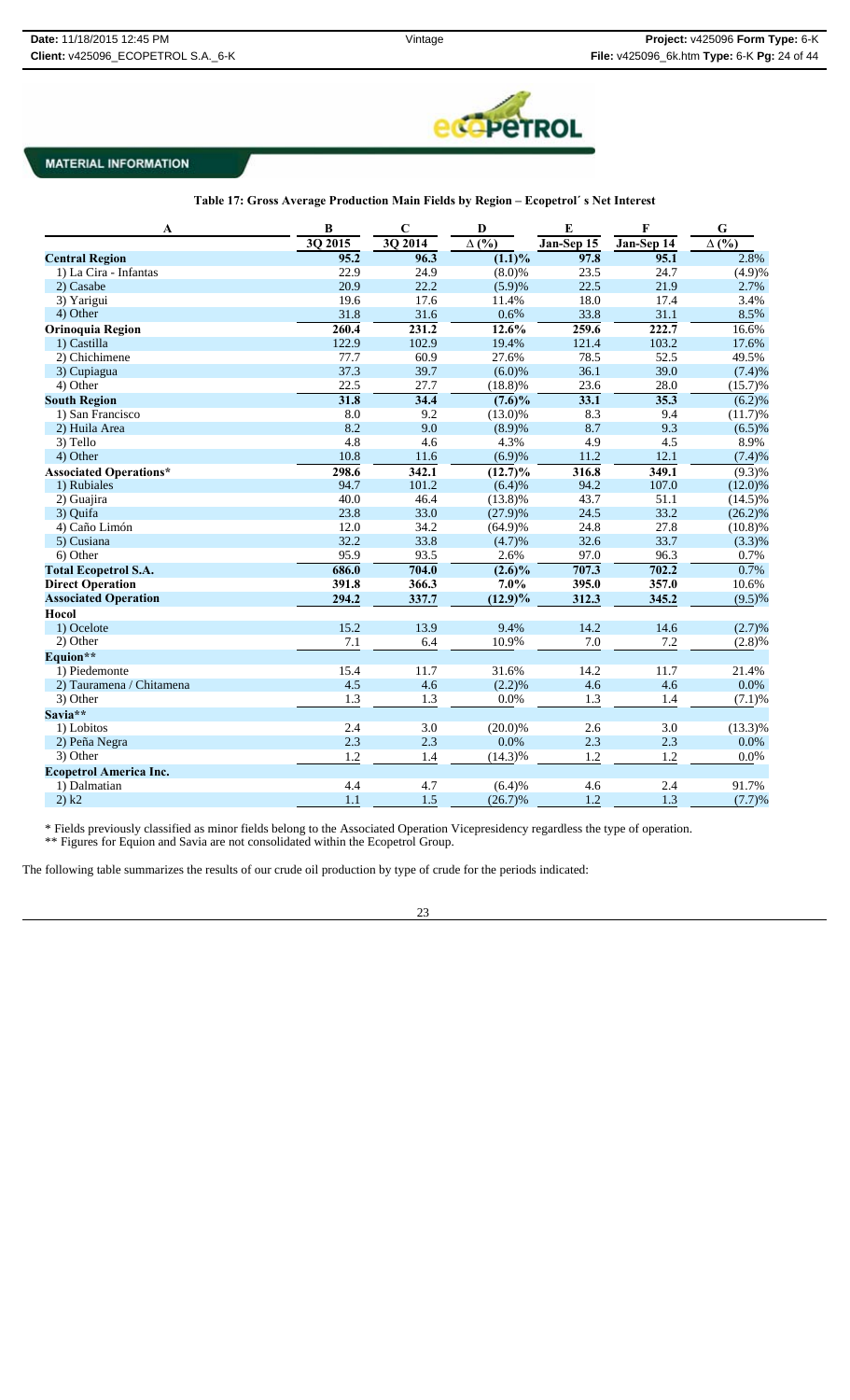

### **Table 18: Gross Corporate Group Production per Type of Crude (mbod)**

|              |         |         |            |                       |       | G            |
|--------------|---------|---------|------------|-----------------------|-------|--------------|
|              | 30 2015 | 30 2014 | ∆ (%)      | Jan-Sep 15 Jan-Sep 14 |       | $\Delta$ (%) |
| Light        | 64.9    | 61.2    | $6.0\%$    | 62.9                  | 61.2  | 2.8%         |
| Medium       | 193.0   | 219.7   | $(12.2)\%$ | 209.2                 | 219.5 | (4.7)%       |
| <b>Heavy</b> | 354.1   | 336.8   | 5.1%       | 355.0                 | 334.0 | 6.3%         |
| <b>Total</b> | 612.0   | 617.7   | $(0.9)\%$  | 627.1                 | 614.7 | $2.0\%$      |

#### *Lifting Cost*

The lifting cost per barrel produced by the Group, not including production corresponding to royalties, was US\$6.89 per barrel for the third quarter of 2015, representing a US\$3.81 per barrel reduction compared with US\$10.70 for the same period of 2014. This reduction was primarily due to:

- A cost effect resulting in a US\$0.25 per barrel decrease in lifting costs due to the combined effects of:
	- o Cost optimization strategies in Ecopetrol and Hocol operations resulting in a US\$0.63 reduction. These strategies included 1) fewer number of well interventions as a result of subsoil strategies, 2) improvements in maintenance routines and equipment reliability, 3) reduction of energy costs by optimizing electrical systems and 4) lower costs resulting from contract renegotiations.
	- o A US\$0.38 increase in costs per barrel resulting from 1) increased subsoil and surface maintenance activity at the Chichimene field and the startup of activities at the CPO-09 field and 2) artificial lift facilities in the K2 field Ecopetrol America Inc.
- Volume effect resulting in a US\$0.14 per barrel increase in lifting costs, caused by decreased production volumes.
- The effect of the devaluation of the Colombian peso against the U.S. dollar resulting in a US\$3.70 per barrel decrease in lifting costs, owing to the conversion of peso-denominated cost in US dollars at a higher exchange rate (COP\$2,935.60/US in the third quarter of 2015 versus COP\$1,909.13/US in the same quarter of 2014).

The lifting cost per barrel produced by the Group during January – September 2015 was US\$7.29/Bl, showing a US\$3.62/Bl decrease compared with the same period of 2014 (US\$10.91/Bl). Out of this observed reduction, a total of US\$1.03/Bl per barrel were attributable to cost reduction and optimization strategies.

#### **d. Transport**

The following table summarizes our volumes transported for the periods indicated:

#### **Table 19: Volumes Transported (mbod)**

| . .                     | 30 2015 | 3O 2014 | (%)       | Jan-Sep 15 | Jan-Sep 14 | v<br>$\Delta$ (%) |
|-------------------------|---------|---------|-----------|------------|------------|-------------------|
| Crude                   | 947.4   | 980.3   | (3.4)%    | 982.7      | 947.1      | 3.8%              |
| <b>Refined Products</b> | 247.6   | 252.0   | (1.7)%    | 250.2      | 249.2      | 0.4%              |
| Total                   | 1,195.0 | 1.232.3 | $(3.0)\%$ | .,232.9    | 1.196.3    | 3.1%              |

Note: figures correspond to volumes transported by the Ecopetrol Group and by third parties.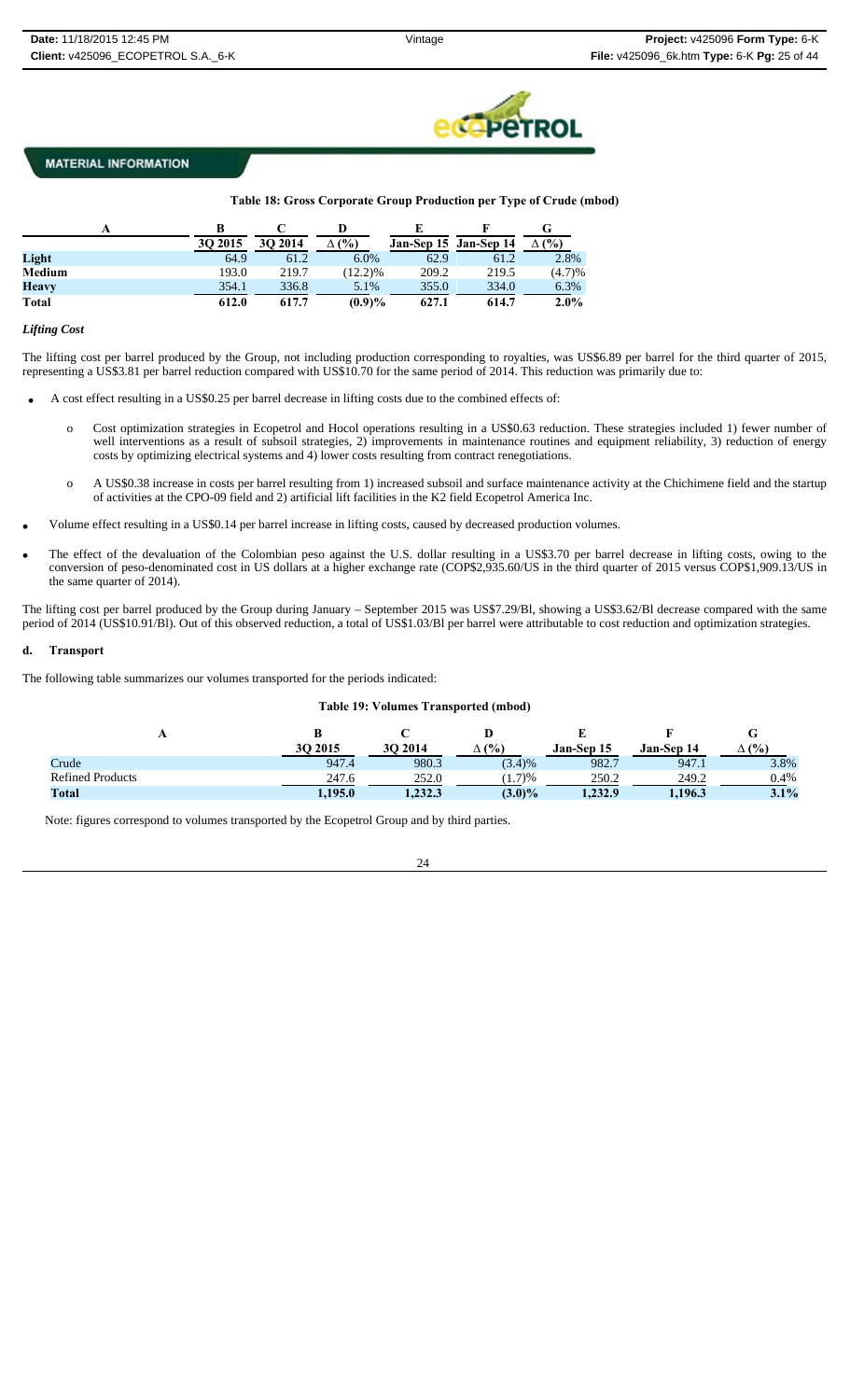

The volume of crude transported by the main Cenit S.A.S. system and those of its affiliates decreased 3.4% in the third quarter of 2015, compared to the same period of 2014, due primarily to the attacks on infrastructure of the Caño Limón–Coveñas system, which was out of operations 62% of the time in the third quarter of 2015 versus 29% in the same period of 2014. Ecopetrol S.A. crude accounted for approximately 71% of the total volume of crude transported by Cenit oil pipelines.

The volumes of refined products transported by the main Cenit S.A.S systems decreased 1.7% in the third quarter of 2015 compared to the same period of 2014, as a result of lower volumes of fuel transported by the Galán-Sebastopol system, due to fewer deliveries of refined products from the Barrancabermeja refinery. Ecopetrol S.A. refined products accounted for approximately 15% of the total volume of refined products transported through Cenit pipelines.

#### *Projects:*

During the third quarter, the work of renovating the Tocancipá Terminal was completed. Its purpose is to improve the fuel storage and handling infrastructure and diversify supply sources for the country's central region. The installation's total load capacity is 12,000 barrels per day of motor gasoline, extra gasoline and diesel, which meets biofuel blends and additives standards.

Also in the third quarter, the construction and testing of two storage tanks at the Coveñas terminal was completed, each with a capacity of 420 thousand barrels. The tanks are expected to be placed into operation during the fourth quarter after the fire systems are installed.

#### **Cost Per Barrel Transported4**

The average cost per barrel transported for the Ecopetrol Group during the third quarter of 2015 was US\$3.42/BL, representing a US\$0.60 per barrel decrease as compared to US\$4.02 per barrel for the same period of 2014. This result was primarily due to the following factors:

- Expenditure effect: US\$1.15 per barrel: US\$ 1.38 per barrel increase in tax expenditures as a consequence of increased revenues during the quarter partially offset by US\$ 0.23 per barrel decrease in fixed and variable costs due to higher efficiencies obtained.
- Volume effect: US\$0.08 per barrel increase, owing to lower volume transported.
- TRM effect: US\$1.83 cost per barrel decrease resulting from the devaluation of the Colombian peso from COP\$1,026.47 per dollar compared to the same quarter of 2014 (COP\$2,935.60/US in 2015 vs COP\$1,909.13/US in 2014).

The cost per barrel transported for the Ecopetrol Group for the third quarter of 2015 was US\$3.95 per barrel, representing a US\$0.78 per barrel decrease as compared to US\$4.72 per barrel for the same period last year.

In 2015, all financial information and volumes for the business group is reported under IFRS, eliminating out all transactions between Ecopetrol S.A. and its transport affiliates; hence, the cost is calculated as follows: total costs and expenses of each transport company from the group, plus Ecopetrol S.A. costs in the operation and maintenance of some of its own systems; divided by the total volumes transported by all the affiliates (crude and refined products).

<sup>&</sup>lt;sup>4</sup> In 2014, Ecopetrol S.A. reported its results individually and it calculated its transport cost taking into account all payments made to affiliates for crude transport, transport by truck, and all costs incurred by Ecopetrol S.A. in the operation and maintenance of some of its own crude systems. These costs were divided by the crude barrels sold by Ecopetrol S.A.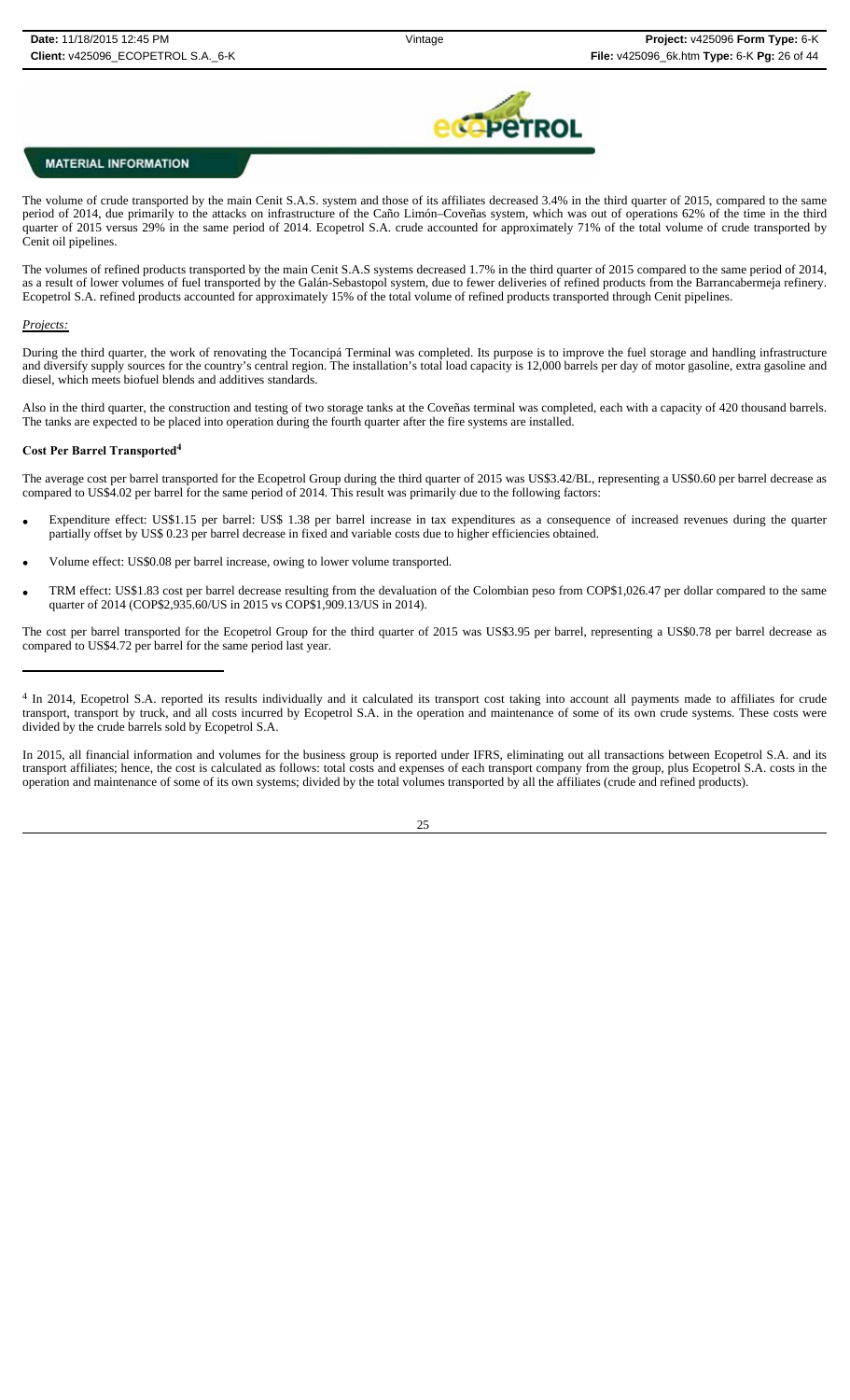

The dollar portion of the cost per barrel transported for the Ecopetrol Group represents 9% of the barrel cost.

### **e. Refining**

### *e.1) Reficar (Cartagena Refinery):*

The new Cartagena refinery reached a key milestone on October 21: the start-up of operations of the crude oil unit. This was the beginning of the process of sequentially placing into service the 31 plants of the new Cartagena Refinery, which will be completed in the first quarter of 2016. The operation is expected to be running smoothly by the second quarter of 2016, with an estimated throughput of between 150 and 158 thousand barrels a day.

The Cartagena Refinery will have a maximum capacity of 165 thousand barrels a day and a conversion factor of 97%. The refinery is expected to have a feedstock of 70% heavy crude and 30% light crude, which is expected to be satisfied with 70% national crude and 30% imported crude.

At a stable throughput of 165 thousand barrels a day, the daily estimate production will be: 90 thousand barrels of diesel, 45.5 thousand barrels of naphtha and gasoline, 16 thousand barrels of jet fuel, 5 thousand barrels of propylene, 5 thousand barrels of LPG, 250 tons of sulphur and 2,500 tons of coke.

Reficar will deliver products with low sulphur content (diesel- ULSD- of 10 parts per million – ppm- and gasoline of a maximum of 50 ppm), the quality of which will allow those products to reach any market, with emphasis on North America, South America and the Caribbean.

#### *e.2) Barrancabermeja Refinery:*

The following table summarizes the results of our refining activities for the periods indicated:

#### **Table 20: Refinery Runs, Utilization Factor and Production**

|                                   | 30 2015 | 30 2014 | (%)<br>$\Delta$ ' | <b>Jan-Sep 15</b> | Jan-Sep 14 | U<br>(%)  |
|-----------------------------------|---------|---------|-------------------|-------------------|------------|-----------|
| Refinery Runs <sup>*</sup> (mbod) | 208.2   | 226.3   | $(8.0)\%$         | 219.5             | 226.7      | $(3.2)\%$ |
| Utilization Factor (%)            | 71.8%   | 78.9%   | $(9.0)\%$         | 76.4%             | 81.2%      | (5.9)%    |
| Production (mboed)                | 209.6   | 224.7   | (6.7)%            | 220.8             | 228.8      | $(3.5)\%$ |

\* Includes volumes loaded in the refinery, not total volumes received.

The throughput and the utilization factor of the Barrancabermeja refinery decreased as compared to the third quarter of 2014, as a consequence of scheduled maintenance at the U-200 crude unit, which has a capacity of 75 thousand barrels a day. It is important to mention the use of a visbraker as a crude unit to minimize the impact of the scheduled turnaround of the U200. Year to date, the negative effect has also been generated by lower crude availability, a heavier feedstock, and difficulties in the evacuation of fuel oil. However, through the optimization of operational schemes, it has been possible to increase the yields of jet fuel and diesel, lowering the imports of these fuels.

The Industrial Services Master plan obtained 99.2% completion, initiating the pre-commissioning, commissioning and start-up of a furnace, which is expected to be completed in the last quarter of 2015.

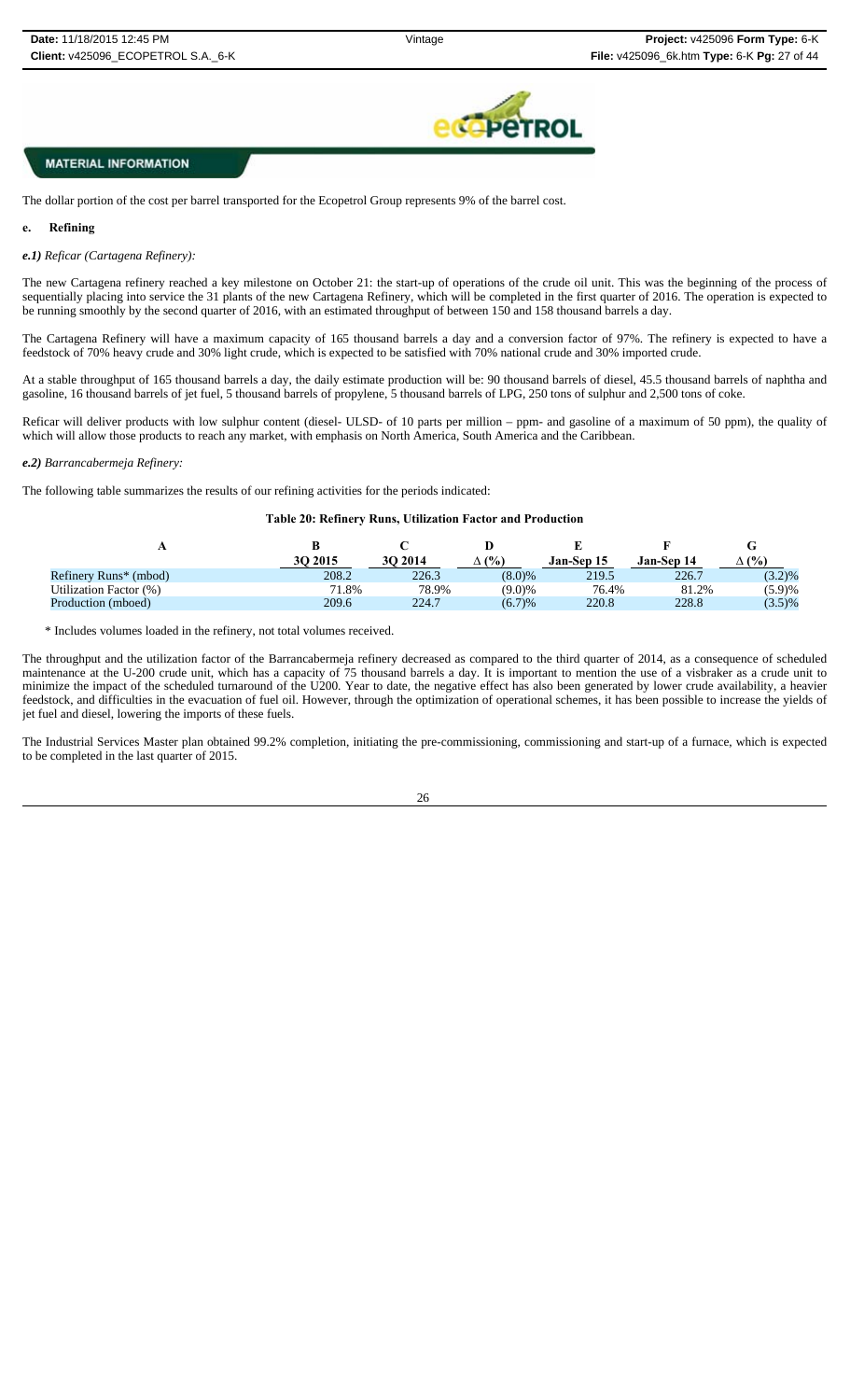

## *Costs and Margins of the Refining Segment*

The cash operating cost for the segment (includes the operation of the Barrancabermeja refinery and Propilco) in the third quarter of 2015 was US\$4.33/Bl, US\$2.16/Bl lower compared to the same period in 2014 (US\$6.49/Bl), as a result of:

- The effects of the devaluation of the Colombian peso against the U.S. dollar resulting in a US\$2.33 per barrel decrease, due to the re-expression of pesodenominated cost in US dollars at a higher exchange rate (COP\$2,935.60/US in the third quarter of 2015 versus COP\$1,909.13/US in the same quarter of 2014).
- Cost effects: US\$-0.16/Bl due to the net effects of:
	- A US\$0.57/Bl cost decrease in fixed costs due to cost reduction and optimization strategies in maintenance in support services
	- o A US\$0.41/Bl cost increase related to industrial services cost increases at Ecopetrol; and operation cost increases at Propilco associated to a higher sale volume, allowing for a higher contribution margin.
- A volume effect due to lower recorded throughput resulting in a US\$0.33 per barrel increase in cash operating costs.

Ecopetrol Group's cash operating cost for the January-September 2015 period was US\$4.51 per barrel, representing a US\$1.84 per barrel decrease as compared to US\$6.35 per barrel for the same period of 2014. Out of this observed reduction, a total of US\$0.35 per barrel were attributable to cost reduction and optimization strategies.

The portion in dollars corresponding to the refining cost is 19%.

The following table summarizes the results of our refining margin for the periods indicated:

#### **Table 21: Refining Margin**

|                                                                    | <b>3O 2015</b> | 2014<br>4V 17 | $\frac{(0)}{0}$<br>▵ | Jan-Sep 15 | Jan-Sep<br>14 | (%    |
|--------------------------------------------------------------------|----------------|---------------|----------------------|------------|---------------|-------|
| Refining Margin (USD/bl)<br>$\epsilon$<br>$\overline{\phantom{0}}$ | 10.,           | 10.J          | $7.7\%$              | .          | 17.Z          | 23.2% |

The increase in the gross refining margin in Barrancabermeja during the third quarter of 2015, as compared to the third quarter of 2014, was primarily the result of: 1) implementation of initiatives to increase the value of LPG and residual streams ( diluent for heavy crudes) and a higher yield of medium distillates through the change of operational schemes in some units, and 2) more attractive international prices for refined products as compared to crude.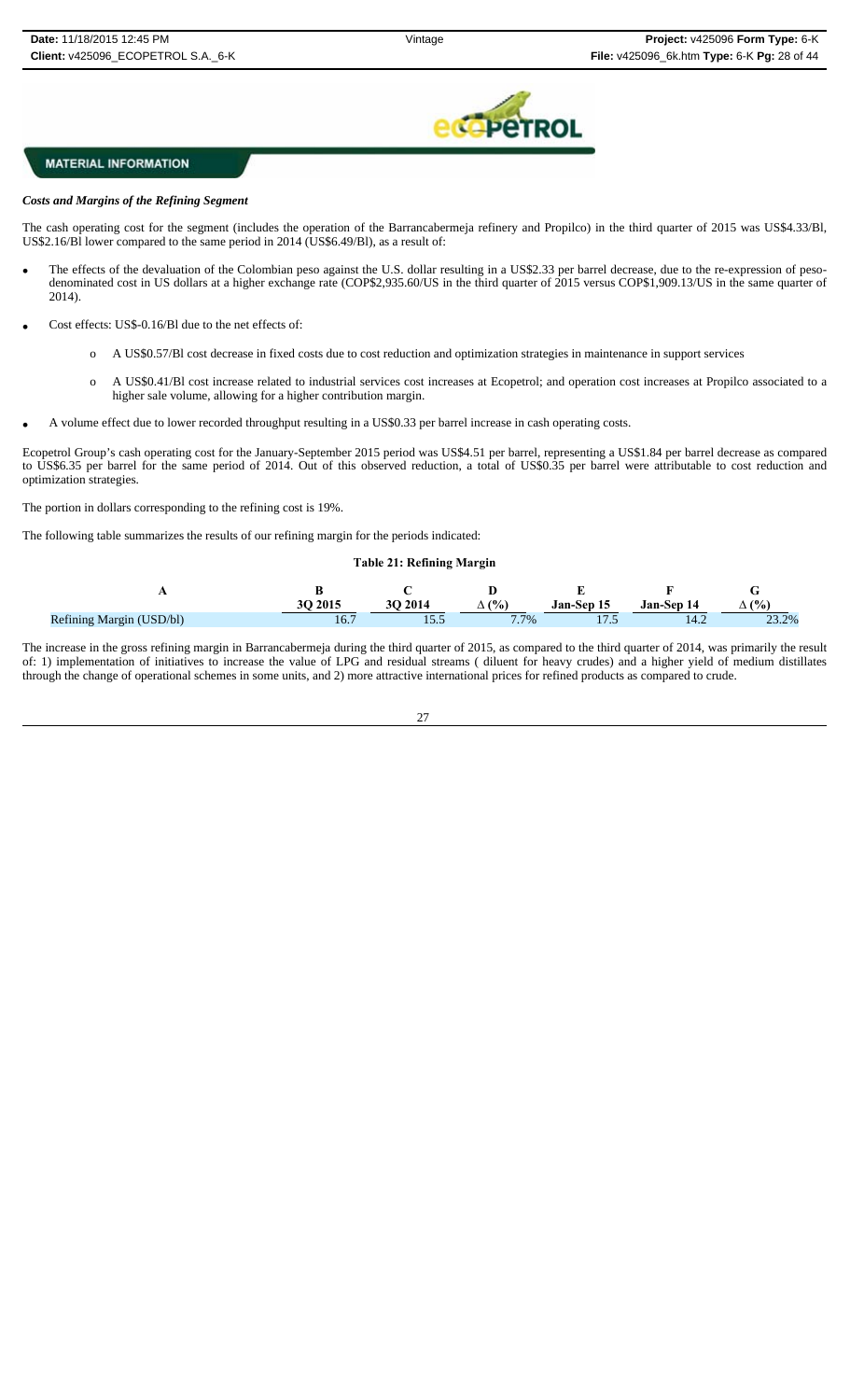

**III. Organizational Consolidation, Corporate Responsibility and Corporate Governance (Ecopetrol S.A.)**

**a. Organizational Consolidation**

*Health, Safety and the Environment (HSE):*

The following table summarizes our HSE record for the periods indicated:

### **Table 22: Health, Safety and the Environment (HSE)**

| HSE*                                                         | 30 2015 | <b>3O 2014</b> | Jan-Sep 15 | <b>Jan-Sep 14</b> |
|--------------------------------------------------------------|---------|----------------|------------|-------------------|
| Accident Frequency Index (accidents per million labor hours) | 0.56    | 0.09           | 0.4        | 0.99              |
| Environmental Incidents (operational cause)                  |         |                |            |                   |

\*Results are subject to revision due to the fact that some figures may be reclassified, depending on the final results of the respective investigations.

The Cartagena Refinery Modernization Project has experienced more than 110 million man-hours to date without any job-related fatalities.

#### *Science and Technology:*

In the third quarter of 2015, the company was granted two patents, one in Colombia and the other in Peru, each with duration of 20 years:

- Colombia: "Device and method for escalation of processes for secondary and tertiary recovery, or oil improvement".
- Peru: "Process for the treatment of spent caustic soda and the product obtained from the process".

These two patents bring the total to four for 2015 and a total of 64 patents in force for the Company, making it still the company with the highest number of patents in Colombia.

### **b. Corporate Social Responsibility**

### *Dow Jones Sustainability Index:*

For the fifth year in a row, Ecopetrol S.A. was included in the Dow Jones World Sustainability Index. Ecopetrol S.A. is still among the top 10% of companies with the best sustainability performance among 2,500 publicly traded companies that are also part of the Standard & Poor's Broad Market Index (BMI).

#### *Social Investment:*

During 2015, the Company invested COP\$21,028 million in regional competitiveness programs, COP\$8,034 million in education and cultural programs and COP\$3,083 million for citizenship and democracy programs, amounting to a total investment of COP\$32,145 million.

#### Extraordinary Shareholders Meeting

On September 4<sup>th</sup> 2015 Mr Carlos Cure Cure was appointed as an independent member of the Board of Directors, following the resignation of Mr. Gonzalo Restrepo López.

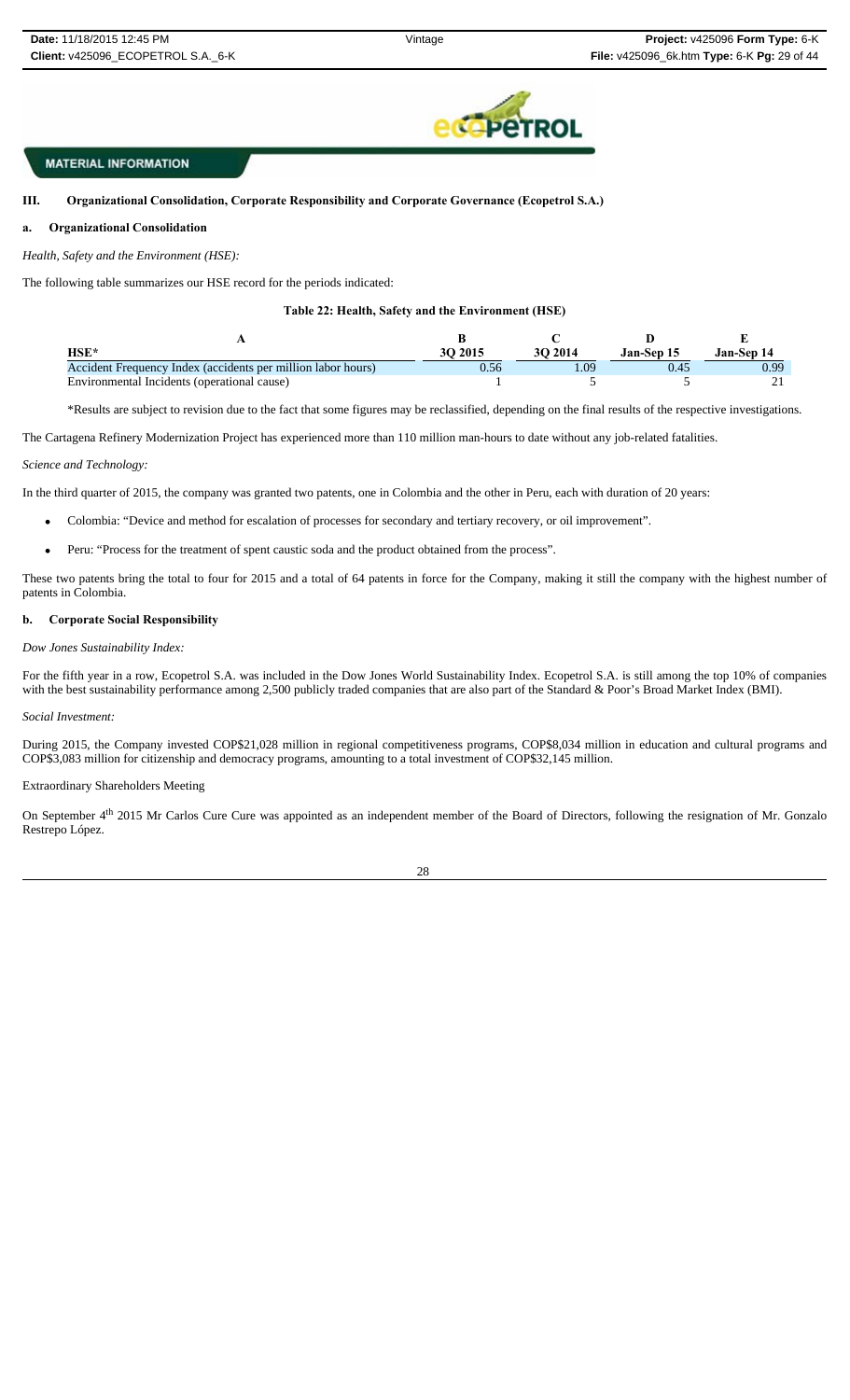

### **IV. Presentations of Third Quarter Results**

Ecopetrol's management will host two conference calls to review our results for the third quarter of 2015:

**Spanish English**  November 18, 2015 November 18, 2015 9:00 a.m. Bogota/New York/Toronto 10:30 a.m. Bogota/New York/Toronto

The webcast will be available on Ecopetrol's website: www.ecopetrol.com.co

Please log on in advance to download the necessary software and check the proper operation of the webcast in your browser. We recommend using the latest versions of Internet Explorer, Google Chrome or Mozilla Firefox.

#### **About Ecopetrol S.A.**

Ecopetrol S.A. (BVC: ECOPETROL; NYSE: EC; TSX: ECP) is one of the 40 largest oil companies in the world and one of the four main oil companies in Latin America. It is the largest company in Colombia based on revenue, profit, assets and net worth. Ecopetrol is the only vertically integrated Colombian oil and gas company with stakes in operations in Colombia, Brazil, Peru and the United States (Gulf of Mexico).

Ecopetrol is majority-owned by the Republic of Colombia (88.5%) and its shares are traded on the Colombian Stock Exchange (Bolsa de Valores de Colombia S.A.) under the ticker symbol ECOPETROL, on the New York Stock Exchange under the ticker symbol EC, and on the Toronto Stock Exchange under the ticker symbol ECP. Ecopetrol has three business segments: 1) exploration and production, 2) transport and logistics and 3) refining, petrochemicals and biofuels. Its subsidiaries include the following companies: Andean Chemicals Limited, Bioenergy S.A., Bionergy Zona Franca S.A.S., Black Gold Re Ltd, Cenit Transporte y Logística de Hidrocarburos S.A.S., Ecopetrol America Inc, Ecopetrol del Perú S.A., Ecopetrol Oleo e Gas do Brasil Ltda, Ecopetrol Germany GmbH, Ecopetrol Capital AG, Ecopetrol Global Energy S.L.U., Ecopetrol Global Capital S.L.U., Equion Energía Limited, Hocol Petroleum Limited, Hocol S.A., Oleoducto de los Llanos Orientales S.A., Propilco S.A., Compounding and Masterbatching Industry Ltda - COMAI, Oleoducto Bicentenario de Colombia S.A.S, Oleoducto Central S.A. - OCENSA, Oleoducto de Colombia S.A. - ODC, Refinería de Cartagena S.A., Santiago Oil Company, Colombia Pipelines Limited, SENTO S.A.S y PROYECTOS ODC N1 S.A.S.

### **Forward-looking Statements**

This release may contain forward-looking statements related to the prospects of the business, estimates of operating and financial results, and growth forecasts for Ecopetrol. These are projections, and, as such, are based solely on the expectations of management with regard to the future of the company and its continuous access to capital to finance the company's business plan. Such forward-looking statements depend essentially on changes in market conditions, government regulations, competitive pressures, and the performance of the Colombian economy and industry, among other factors. Therefore, they are subject to change without prior notice.

#### **Contacts:**

**Director of Corporate Finance and Investor Relations** Maria Catalina Escobar Telephone: +571-234-5190 E-mail: investors@ecopetrol.com.co

**Media Relations (Colombia)**  Jorge Mauricio Tellez Telephone: + 571-234-4329 E-mail: mauricio.tellez@ecopetrol.com.co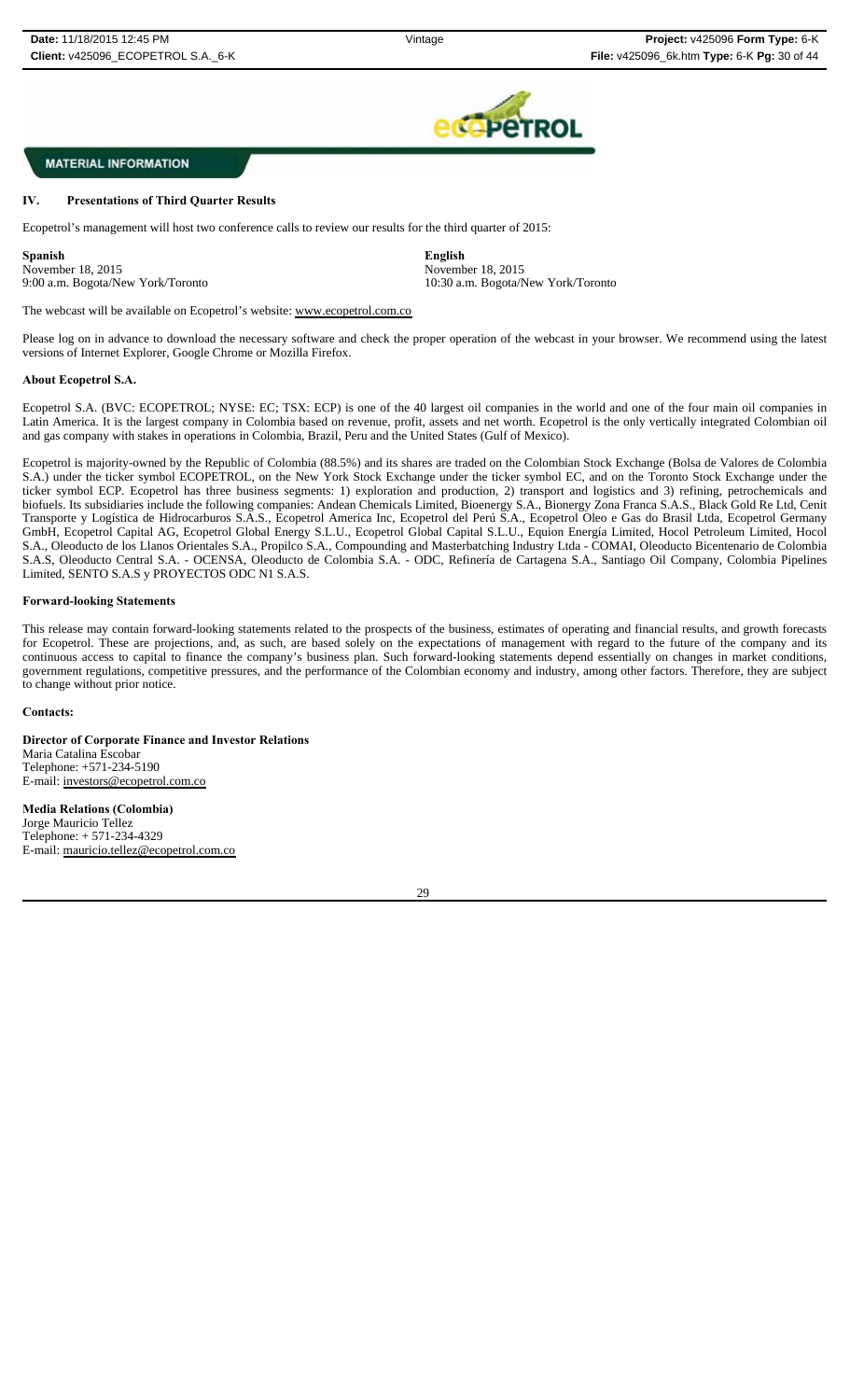

# **V. Ecopetrol´s Group Exhibits**

**Table 1 – Local Purchases and Imports**

| Α                             | B       | C       | D            | E                   | F            | G            |
|-------------------------------|---------|---------|--------------|---------------------|--------------|--------------|
| Ecopetrol S.A. (consolidated) |         |         |              |                     |              |              |
| 1) Local Purchases (mboed)    | 30 2015 | 30 2014 | $\Delta$ (%) | <b>Jan - Sep 15</b> | Jan - Sep 14 | $\Delta$ (%) |
| Crude*                        | 152.9   | 177.5   | $(13.9)\%$   | 175.8               | 190.0        | $(7.5)\%$    |
| $Gas**$                       | 1.5     | 2.2     | $(31.8)\%$   | 1.9                 | 2.3          | (17.4)%      |
| <b>Refined Products</b>       | 6.1     | 5.4     | 13.0%        | 15.3                | 12.4         | 23.4%        |
| Diluent***                    | 7.6     | 15.8    | $(51.8)\%$   | 7.4                 | 14.2         | (47.9)%      |
| <b>Total</b>                  | 168.1   | 200.9   | $(16.3)\%$   | 200.4               | 218.9        | $(8.5)\%$    |
| 2) Imports (mbded)            | 30 2015 | 3O 2014 | $\Delta$ (%) | <b>Jan - Sep 15</b> | Jan - Sep 14 | $\Delta$ (%) |
| Crude                         | 4.9     | 0.0     | N.A.         |                     | 0.0          | N.A.         |
| <b>Refined Products</b>       | 176.2   | 131.5   | 34.0%        | 210.9               | 187.8        | 12.3%        |
| Diluent                       | 53.6    | 62.0    | $(13.7)\%$   | 60.8                | 58.0         | 4.9%         |
| Total                         | 234.7   | 193.5   | 21.3%        | 273.4               | 245.8        | 11.2%        |

\* Includes purchases of royalties and purchases from third parties.

\*\* Does not include purchses of royalties due to a regulatory change.

\*\*\* Includes products used as diluent and diluent own production.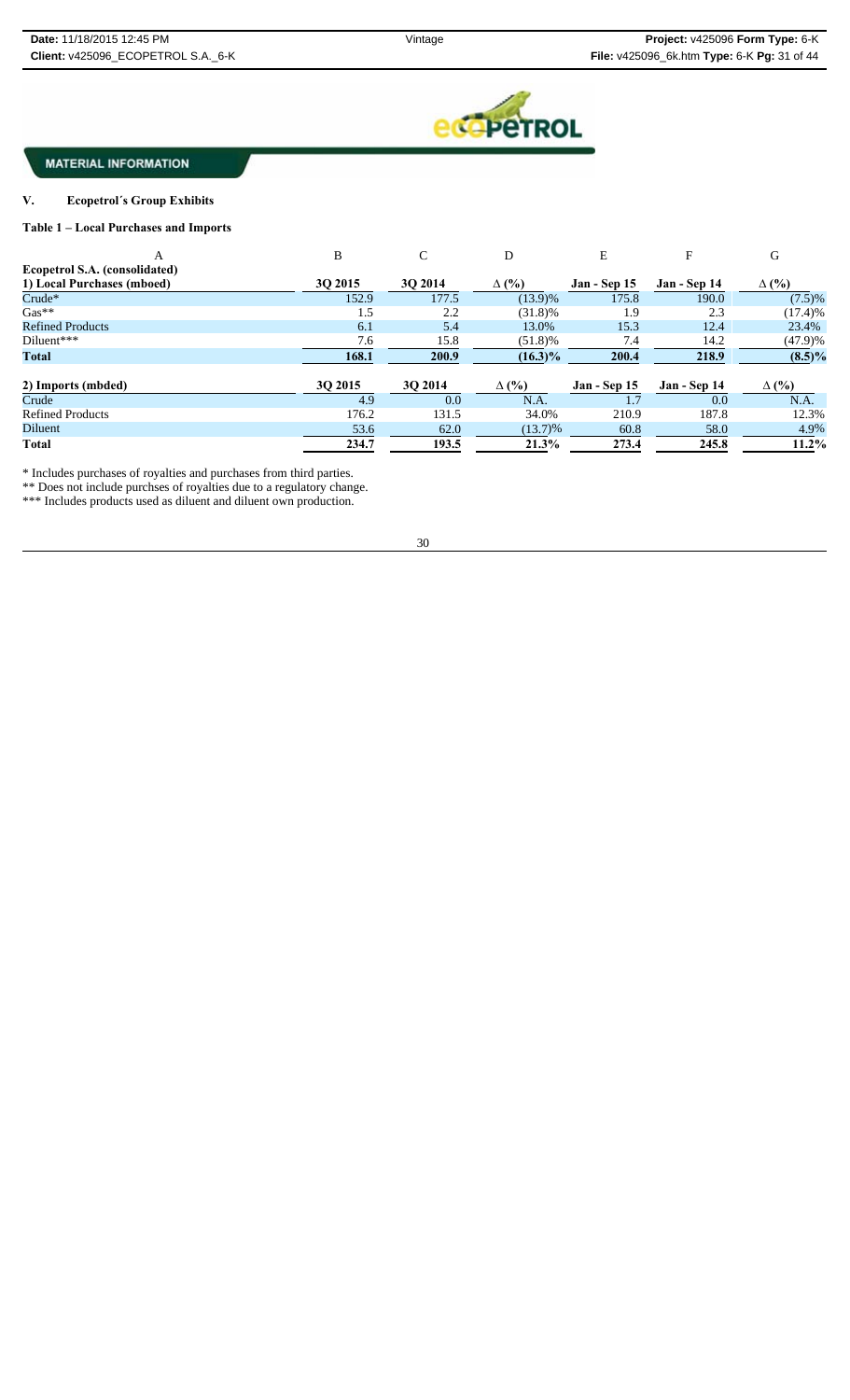

## **Table 2 – Consolidated Income Statement**

| A                                          | B           | $\mathsf{C}$ | D             | E           | F           |
|--------------------------------------------|-------------|--------------|---------------|-------------|-------------|
| <b>COPS Million</b>                        | 3Q 2015*    | 3Q 2014*     | 2Q 2015*      | Jan-Sep 15* | Jan-Sep 14* |
| <b>Revenue</b>                             |             |              |               |             |             |
| <b>Local Sales</b>                         | 5.643.785   | 5,859,075    | 5,404,533     | 15,765,278  | 18,551,700  |
| <b>Export Sales</b>                        | 6,161,281   | 9,890,758    | 7,735,658     | 20,371,027  | 30,389,872  |
| Sale of Services                           | 1,198,294   | 1,063,808    | 869,438       | 3,177,539   | 2,775,595   |
| <b>Total Revenue</b>                       | 13,003,360  | 16,813,641   | 14,009,629    | 39,313,844  | 51,717,167  |
| <b>Cost of Sales</b>                       |             |              |               |             |             |
| <b>Variable Costs</b>                      |             |              |               |             |             |
| <b>Imported Products</b>                   | 3.623.729   | 3,429,576    | 2,918,686     | 9,307,297   | 9,975,767   |
| Purchase of Hydrocarbons                   | 1,386,076   | 2,843,787    | 1,870,088     | 4,917,606   | 8,708,940   |
| Depreciation, Amortization and Depletion   | 1,278,208   | 1,254,419    | 1,311,582     | 3,768,870   | 3,677,060   |
| <b>Hydrocarbon Transportation Services</b> | 442,386     | 350,031      | 208,431       | 971,393     | 1,109,970   |
| Inventories and Other                      | (32,097)    | 348,044      | 768,579       | 1,247,061   | 1,424,977   |
| <b>Fixed Costs</b>                         |             |              |               |             |             |
| Depreciation                               | 339,686     | 255,056      | 321,060       | 991,928     | 786,556     |
| <b>Contracted Services</b>                 | 610,997     | 904,414      | 635,809       | 1,906,336   | 2,421,338   |
| Maintenance                                | 512,918     | 661,685      | 597,630       | 1,511,881   | 1,724,822   |
| <b>Labor Costs</b>                         | 390,787     | 357,544      | 398,934       | 1,165,854   | 1,103,677   |
| Other                                      | 509,762     | 516,890      | 390,517       | 1,250,179   | 1,355,756   |
| <b>Total Cost of Sales</b>                 | 9,062,452   | 10,921,446   | 9,421,316     | 27,038,405  | 32,288,863  |
| <b>Gross Income</b>                        | 3,940,908   | 5,892,195    | 4,588,313     | 12,275,439  | 19,428,304  |
| <b>Operating Expenses</b>                  |             |              |               |             |             |
| <b>Operating Expenses</b>                  | 834.011     | 788,025      | 787,538       | 2,925,386   | 2,272,441   |
| <b>Exploration and Projects</b>            | 256,774     | 660,625      | 251,537       | 592,844     | 1,535,483   |
| <b>Operating Income/Loss</b>               | 2,850,123   | 4,443,545    | 3,549,238     | 8,757,209   | 15,620,380  |
| Financial Results, Net**                   | (692, 984)  | (834, 448)   | (779, 024)    | (3,002,282) | (1,042,335) |
| Share of Profit of Associates              | (36,703)    | 57,615       | 46,618        | 10,659      | 200,371     |
| Income before income tax                   | 2,120,436   | 3,666,712    | 2,816,832     | 5,765,586   | 14,778,416  |
| <b>Income Tax</b>                          | (1,233,879) | (1,781,672)  | (1, 121, 300) | (2,827,555) | (6,069,812) |
| <b>Consolidated Net Income</b>             | 886,557     | 1,885,040    | 1,695,532     | 2,938,031   | 8,708,604   |
| Non-Controlling Interests                  | (232, 440)  | (153,990)    | (188, 976)    | (617, 328)  | (492, 593)  |
| <b>Ecopetrol Equity Holders***</b>         | 654,117     | 1,731,050    | 1,506,556     | 2,320,703   | 8,216,011   |
|                                            |             |              |               |             |             |
| Other comprenhensive income                | 2,203,033   | 1,209,665    | 459,113       | 3,374,472   | 920,760     |
| <b>EBITDA</b>                              | 4.698.423   | 6,344,251    | 5,521,889     | 15,003,025  | 21,241,656  |
| <b>EBITDA MARGIN</b>                       | 36.1%       | 37.7%        | 39.4%         | 38.2%       | 41.1%       |

#### **Notes**

\* The quarterly figures in this report are not audited.

\*\* Includes exchange difference. COP\$ Million

\*\*\* According to IAS-1, "Presentation of financial statements", paragraph 83, the company must include in the statement of comprehensive income results attributable to non-controlling interests (minority interest) and results attributable to shareholders of the controlling company

Note: To see the impact of the Hedge Account over the net income of 1Q 2015, 2Q 2015, 3Q 2015 and January-September 2015, please refer to the table 12 of the chapter "Cash Flow Hedge for Future Company Exports".

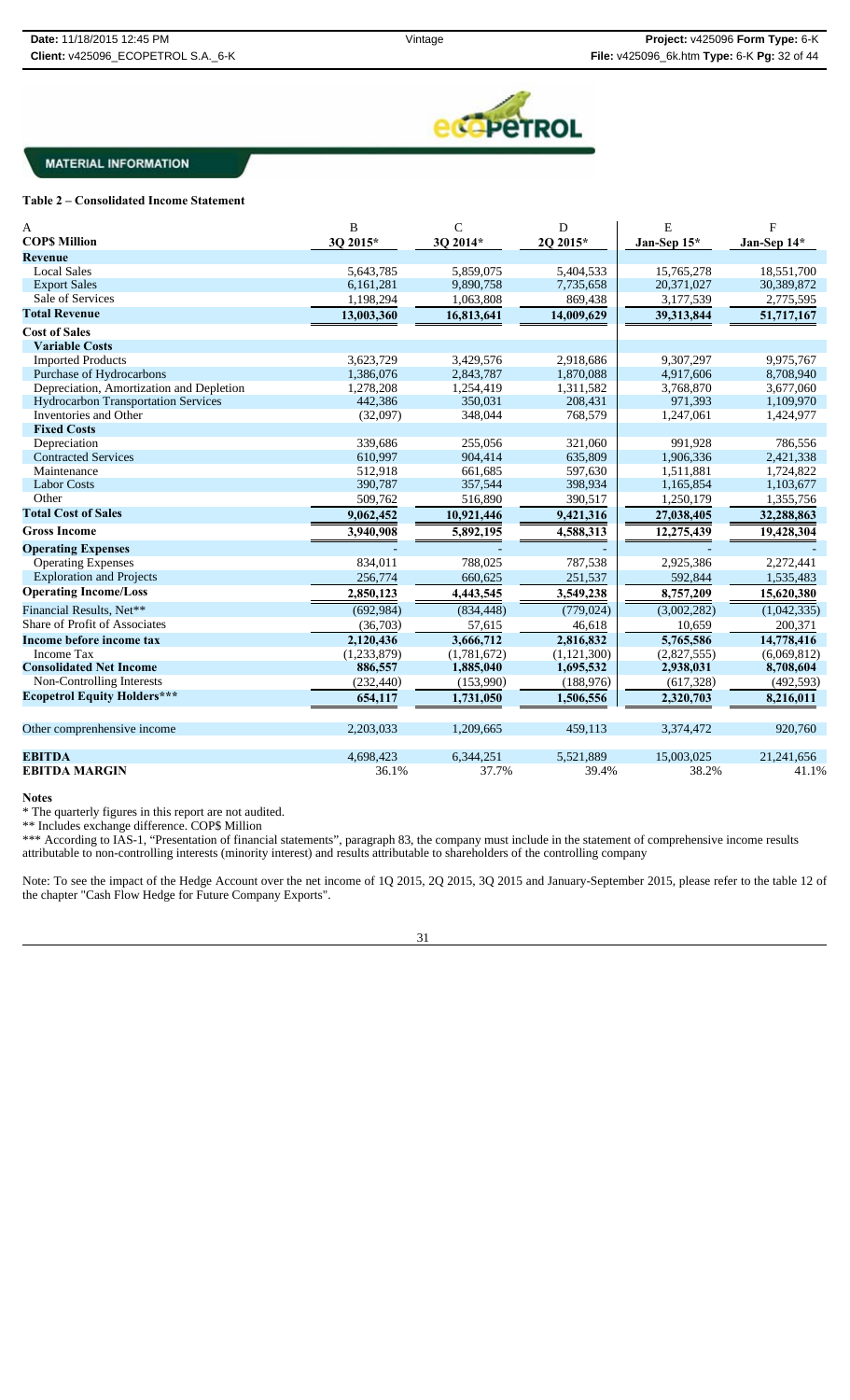

## **Table 3 – Consolidated Balance Sheet**

| A<br><b>COPS Million</b>                                           | B<br>September 30, 2015 | $\mathcal{C}$<br>June 30, 2015 |
|--------------------------------------------------------------------|-------------------------|--------------------------------|
| <b>Assets</b>                                                      |                         |                                |
| <b>Current Assets</b>                                              |                         |                                |
| Cash and Cash Equivalents                                          | 9,306,584               | 9,285,236                      |
| Trade and Other Receivables                                        | 5,024,797               | 4,555,928                      |
| Inventories                                                        | 3,019,257               | 2,905,021                      |
| <b>Current Tax Assets</b>                                          | 4,746,509               | 3,690,713                      |
| Non-Current Assets Held for Sale                                   | 906,865                 | 1,440,846                      |
| Other Assets                                                       | 5,023,354               | 5,532,925                      |
| <b>Total Current Assets</b>                                        | 28,027,366              | 27,410,669                     |
| <b>Non Current Assets</b>                                          |                         |                                |
| Investments in Associates and Joint Ventures                       | 2,653,711               | 2,499,397                      |
| Trade and Other Receivables                                        | 528,882                 | 548,364                        |
| Property, Plant and Equipment                                      | 68,853,645              | 62,352,315                     |
| Natural and Environmental Resources                                | 27,566,483              | 26,541,945                     |
| Intangibles                                                        | 380,714                 | 244,908                        |
| <b>Deferred Tax Assets</b>                                         |                         | 3,454,215                      |
|                                                                    | 6,247,510               |                                |
| <b>Other Non-Current Assets</b><br><b>Total Non Current Assets</b> | 3,156,064               | 3,118,817                      |
|                                                                    | 109,387,009             | 98,759,961                     |
| <b>Total Assets</b>                                                | 137,414,375             | 126,170,630                    |
| <b>Liabilities</b>                                                 |                         |                                |
| <b>Current Liabilities</b>                                         |                         |                                |
| Loans and Borrowings                                               | 4,344,293               | 4,220,309                      |
|                                                                    |                         |                                |
| Trade and Other Payables                                           | 12,189,106              | 12,907,459                     |
| Labor and Pension Plan Obligations                                 | 1,389,684               | 1,309,233                      |
| <b>Current Tax Liabilities</b>                                     | 2,497,255               | 1,890,913                      |
| <b>Accrued Liabilities and Provisions</b>                          | 857,557                 | 908,961                        |
| <b>Other Liabilities</b>                                           | 270,009                 | 144,586                        |
| <b>Total Current Liabilities</b>                                   | 21,547,904              | 21,381,461                     |
| <b>Long Term Liabilities</b>                                       |                         |                                |
| Loans and Borrowings                                               | 48,559,464              | 41,755,963                     |
| Trade and Other Payables                                           | 29,246                  | 26,317                         |
| Labor and Pension Plan Obligations                                 | 4,660,403               | 4,461,073                      |
| Deferred Tax Liabilities                                           | 5,421,576               | 3,598,739                      |
| <b>Accrued Liabilities and Provisions</b>                          | 5,552,573               | 5,282,595                      |
| Other Long-Term Liabilities                                        | 538,977                 | 526,855                        |
| <b>Total Non-Current Liabilities</b>                               | 64,762,239              | 55,651,542                     |
|                                                                    |                         |                                |
| <b>Total Liabilities</b>                                           | 86,310,143              | 77,033,003                     |
| <b>Equity</b>                                                      |                         |                                |
| Equity Attributable to Owners of the Company                       | 49,479,573              | 47,427,640                     |
| Non-Controlling Interests                                          | 1,624,659               | 1,709,987                      |
| <b>Total Equity</b>                                                |                         |                                |
|                                                                    | 51,104,232              | 49,137,627                     |
| <b>Total Liabilities and Shareholders' Equity</b>                  | 137,414,375             | 126,170,630                    |

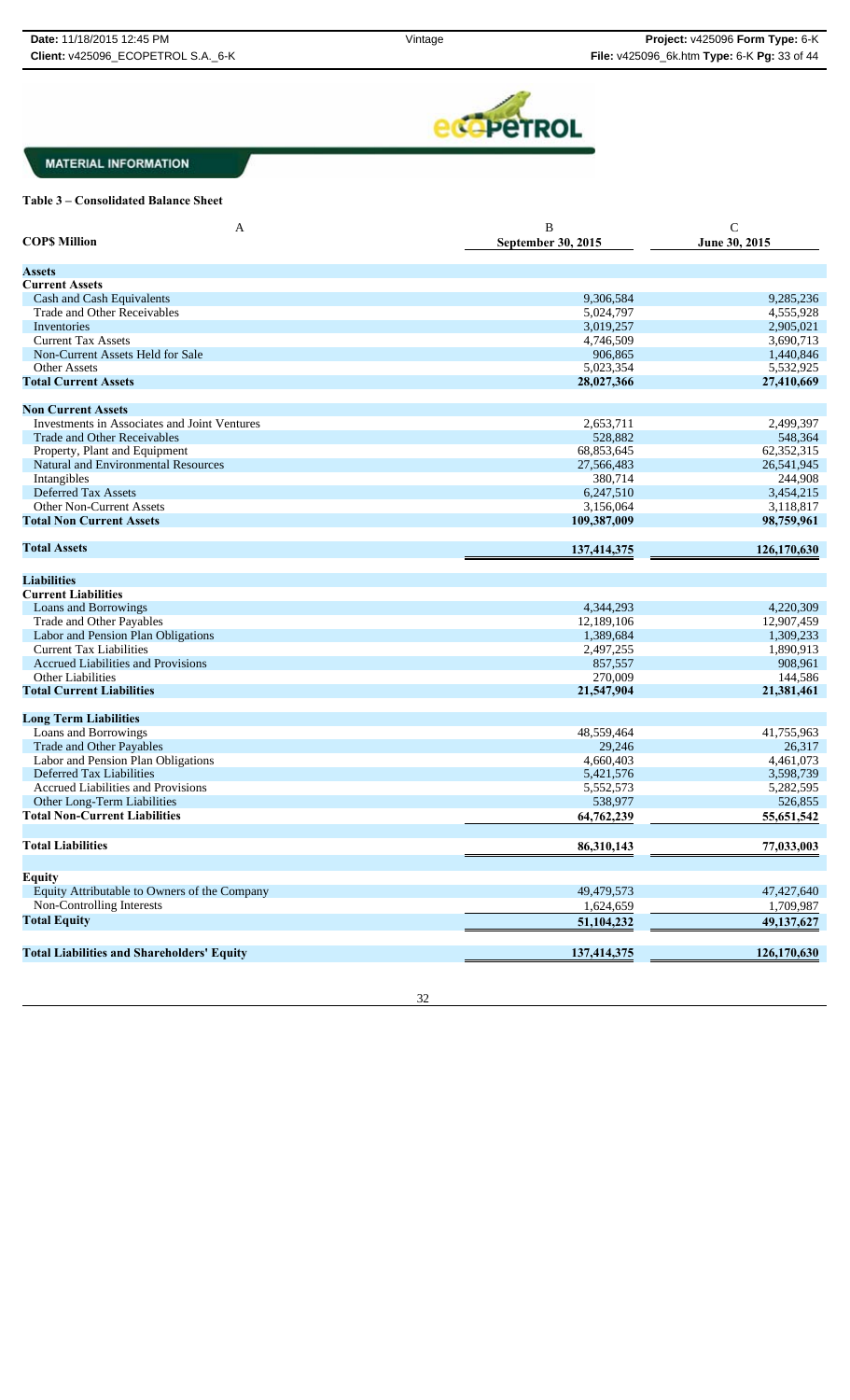

## **Table 4 – Consolidated Cash Flow Statement**

| A<br><b>COPS Million</b>                                 | B<br>30 2015             | ${\bf C}$<br>3O 2014 | ${\bf D}$<br>2Q 2015     | E<br>Jan-Sep 15 | $\mathbf F$<br>Jan-Sep 14 |
|----------------------------------------------------------|--------------------------|----------------------|--------------------------|-----------------|---------------------------|
| Cash Flow Provided by Operating Activities:              |                          |                      |                          |                 |                           |
| Net Income Equity Holders of Ecopetrol                   | 654,117                  | 1,731,050            | 1,506,556                | 2.320.703       | 8,216,011                 |
| Adjustments to Reconcile Net Income to Cash Provided by  |                          |                      |                          |                 |                           |
| <b>Operating Activities:</b>                             |                          |                      |                          |                 |                           |
| Non-Controlling Interests                                | 232,440                  | 153,990              | 188,976                  | 617,328         | 492,593                   |
| <b>Income Tax</b>                                        | 1,233,879                | 1,781,672            | 1,877,852                | 2,827,555       | 6,069,812                 |
| Depreciation, Depletion and Amortization                 | 1,673,281                | 1,575,724            | 1,661,244                | 4,921,443       | 4,625,738                 |
| Foreign Exchange Loss                                    | 46,560                   | 570,722              | 451,181                  | 1,672,593       | 381,757                   |
| Finance Costs Recognised in Profit or Loss               | 736,826                  | 328,280              | 441,137                  | 1,604,068       | 943,356                   |
| Gain on Disponsal of Non-Current Assets                  | (7,534)                  | 98,697               | 18,998                   | 11,958          | 145,318                   |
| <b>Impairment of Assets</b>                              | 11,690                   | 10,746               | (151,063)                | (97, 625)       | (11,011)                  |
| Fair Value Loss (Gain) on Financial Assets Valuation     | (65, 447)                | (6,937)              | (63, 014)                | (67, 898)       | (21, 926)                 |
| Share or Profit os Associates                            | 36,703                   | (57,615)             | (46,618)                 | (10,659)        | (200, 371)                |
| Gain on Sale of Non-Current Assets Held for Sale         | (72, 339)                |                      |                          | (72, 339)       |                           |
| Realized Foreign Exchange Cash Flow Hedges               | 167,103                  | $\mathbf{r}$         |                          | 167,103         |                           |
| Net Changes in Operating Assets and Liabilities          | (640, 691)               | (67, 374)            | (2,329,511)              | (2,907,799)     | (2,531,729)               |
| Income Tax Paid                                          | (60, 439)                | (142, 102)           | (2,949,979)              | (3,135,527)     | (4,819,169)               |
| Cash Provided by Operating Activities                    | 3,946,149                | 5,976,853            | 605,759                  | 7,850,904       | 13,290,379                |
| Cash Flows from Investing Activities:                    |                          |                      |                          |                 |                           |
| Investment in Property, Plant and Equipment              | (1,960,210)              | (1,395,470)          | (1,395,974)              | (5,445,331)     | (5,507,955)               |
| <b>Investment in Natural and Environmental Resources</b> | (2,020,399)              | (2,084,159)          | (1,813,855)              | (4, 724, 778)   | (4,108,083)               |
| Payments for Intangibles                                 | (39, 424)                | 12,737               | (30, 284)                | (76,681)        | (95, 722)                 |
| Proceeds from Sales of Non-Current Assets Held for Sale  | 633,406                  |                      |                          | 633,406         |                           |
| (Purchases) Sales of Other Financial Assets              | 1,864,305                | 1,657,717            | (1,358,756)              | (957, 170)      | (980, 673)                |
| <b>Interest Received</b>                                 | 114,740                  | 93,490               | 107,669                  | 296,099         | 272,612                   |
| Dividends Received                                       | 10,174                   | 70,942               | 110,832                  | 121,006         | 112,753                   |
| Proceeds from Sales of Property, Plant and Equipment     | 33,057                   | (67, 465)            | 10,099                   | 58,441          | (23,056)                  |
| Net Cash used in Investing Activities                    | $\overline{(1,364,351)}$ | (1,712,208)          | $\overline{(4,370,269)}$ | (10,095,008)    | (10, 330, 124)            |
|                                                          |                          |                      |                          |                 |                           |
| Cash Flows from Financing Activities:                    |                          |                      |                          |                 |                           |
| Increase (Decrease) Loans and Borrowings                 | (2,309,542)              | 1,712,533            | 2,803,018                | 4,988,895       | 7,156,620                 |
| <b>Interest Paid</b>                                     | (611, 431)               | (213, 649)           | (301,618)                | (1,316,120)     | (949, 867)                |
| Capitalizations                                          |                          | $\overline{2}$       | (8)                      | 3               | 45                        |
| Dividends Paid                                           | (384, 912)               | (4,690,271)          | (645, 817)               | (1,212,433)     | (7, 333, 691)             |
| Net Cash (used in) Provided by Financing Activities      | (3,305,885)              | (3,191,385)          | 1,855,575                | 2,460,345       | (1, 126, 893)             |
| Exchange Difference in Cash and Cash Equivalents         | 745,435                  | 151,021              | 253,168                  | 1,481,582       | 50,933                    |
| Net Increase (Decrease) in Cash and Cash Equivalents     | 21,348                   | 1,224,281            | (1,655,767)              | 1,697,823       | 1,884,295                 |
| Cash and Cash Equivalents at the Beginning of the Year   | 9,285,236                | 9,465,104            | 10,941,003               | 7,608,761       | 8,805,090                 |
| Cash and Cash Equivalents at the End of the Year         | 9,306,584                | 10,689,385           | 9,285,236                | 9,306,584       | 10,689,385                |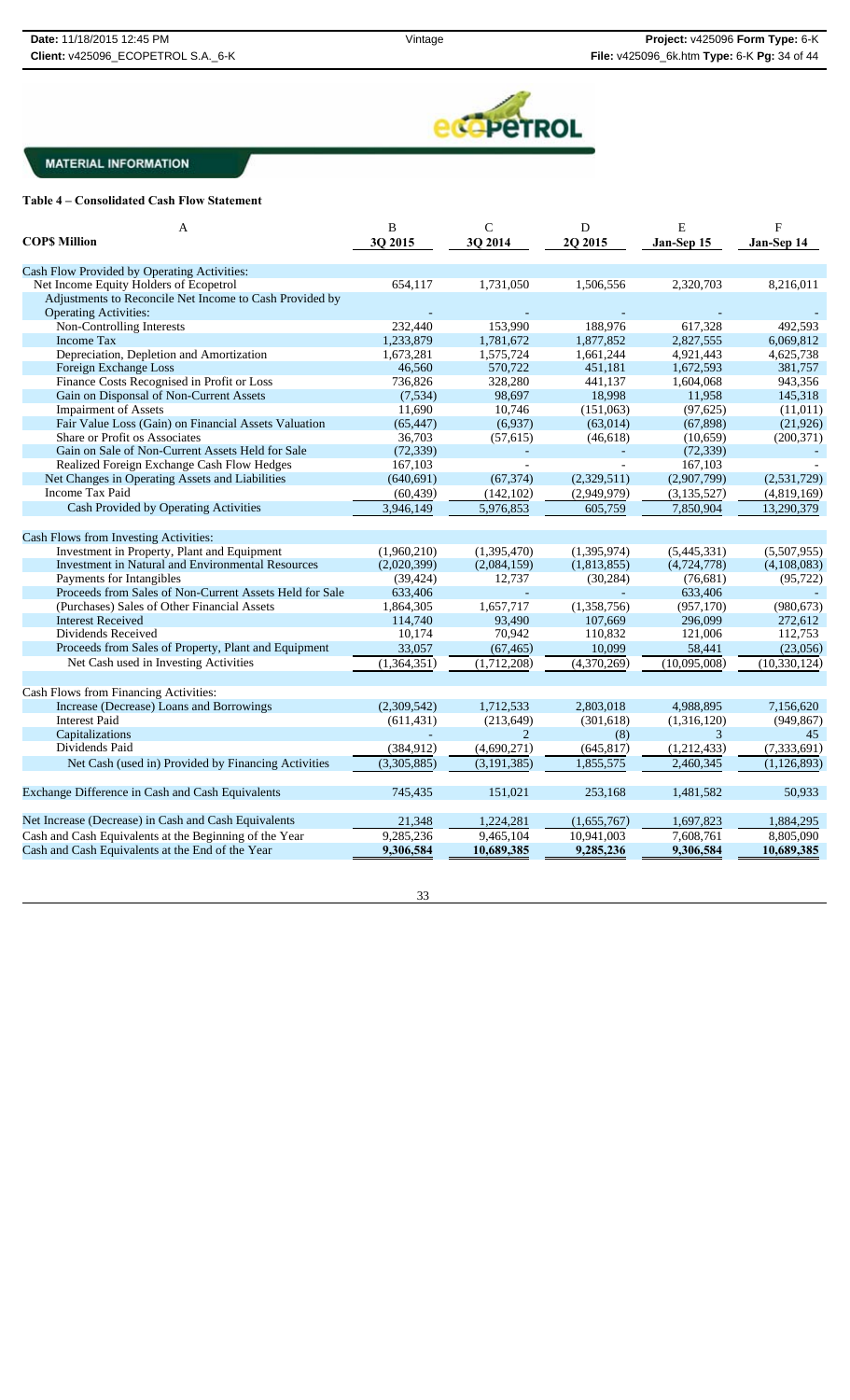

**Table 5 – Reconciliation of EBITDA, Ecopetrol Consolidated**

|                                            | B         |           | D         |                       |                       |
|--------------------------------------------|-----------|-----------|-----------|-----------------------|-----------------------|
| <b>COPS Millions</b>                       | 3O 2015   | 30 2014   | 2Q 2015   | <b>Jan - Sep 2015</b> | <b>Jan - Sep 2014</b> |
| <b>RECONCILIATION NET INCOME TO EBITDA</b> |           |           |           |                       |                       |
| Net Income                                 | 654,117   | 1.731.050 | 1,506,556 | 2,320,703             | 8,216,011             |
| + Depreciation, Depletion and Amortization | 1.673.281 | 1.575.724 | 1,661,244 | 4.921.443             | 4,625,738             |
| +/- Impairment of Non-Current Assets       | 4.625     | 6,078     | 6,123     | 16.706                | 5,731                 |
| $+/-$ Finane Results, Net                  | 692.984   | 834,448   | 779,024   | 3.002.282             | 1,042,335             |
| $+$ Income Tax                             | 1,233,879 | 1.781.672 | 1,121,300 | 2,827,555             | 6,069,812             |
| + Other Taxes                              | 207,097   | 261.289   | 258,666   | 1,297,008             | 789.436               |
| $+$ Non-Controlling Interest               | 232,440   | 153.990   | 188,976   | 617.328               | 492.593               |
| <b>CONSOLIDATED EBITDA</b>                 | 4,698,423 | 6,344,251 | 5,521,889 | 15,003,025            | 21,241,656            |

Note: To see the impact of the Hedge Account over the net income of 1Q 2015, 2Q 2015, 3Q 2015 and January-September 2015, please refer to the table 12 of the chapter "Cash Flow Hedge for Future Company Exports".

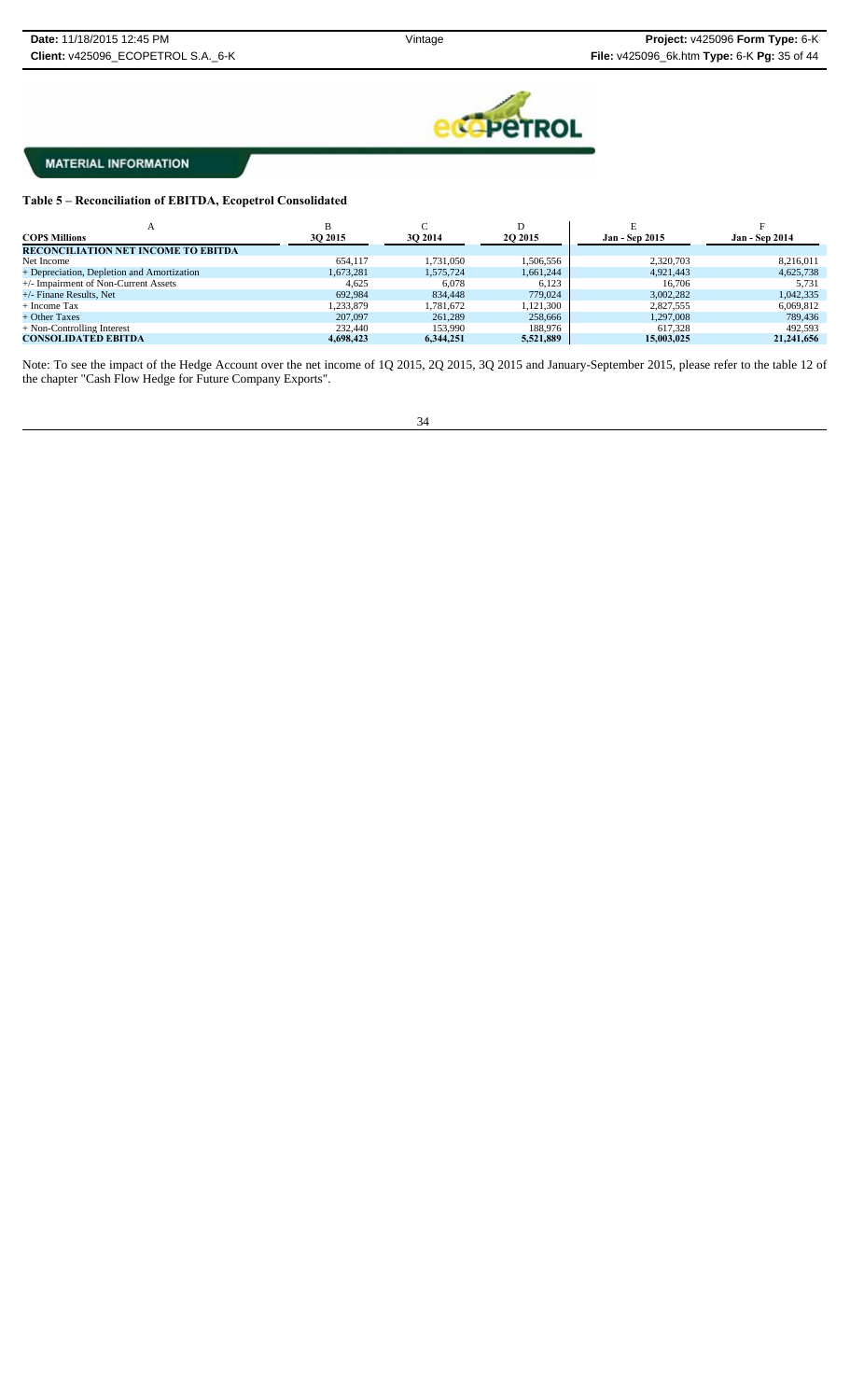

## **VI. Exhibits of Subsidiary Results and Shareholder Interest**

Note: The financial results of subsidiary companies have not been audited

### **Exploration and Production**

### **1. Hocol**

## **Table 6 – Income Statement**

| A                            | B       | C       | D          | E          |
|------------------------------|---------|---------|------------|------------|
| <b>COPS Billion</b>          | 30 2015 | 3Q 2014 | Jan-Sep 15 | Jan-Sep 14 |
| <b>Local Sales</b>           | 76      |         | 189        |            |
| <b>Export Sales</b>          | 181     | 380     | 542        | 1,179      |
| Sale of services             | 36      | 173     | 156        | 271        |
| <b>Total Sales</b>           | 293     | 553     | 887        | 1,451      |
| Variable Costs               | 182     | 110     | 453        | 354        |
| <b>Fixed Costs</b>           | 85      | 214     | 289        | 497        |
| <b>Cost of Sales</b>         | 267     | 324     | 742        | 851        |
| <b>Gross Profits</b>         | 26      | 229     | 145        | 600        |
| <b>Operating Expenses</b>    | 10      | 69      | 101        | 150        |
| <b>Operating Income/Loss</b> | 16      | 160     | 44         | 450        |
| Financial Income/Loss        |         | (2)     | 24         |            |
| Profit/(Loss) before taxes   | 16      | 158     | 68         | 455        |
| Provision for Income Tax     | 12      | (110)   | (28)       | (320)      |
| <b>Net Income</b>            | 28      | 48      | 40         | 135        |
|                              |         |         |            |            |
| <b>EBITDA</b>                | 161     | 231     | 426        | 758        |
| <b>EBITDA</b> Margin         | 55%     | 42%     | 48%        | 52%        |

#### **Table 7 – Balance Sheet**

| А                                                 | В                         |               |
|---------------------------------------------------|---------------------------|---------------|
| (COP\$ Billion)                                   | <b>September 30, 2015</b> | June 30, 2015 |
| <b>Current Assets</b>                             | 1,072                     | 1,250         |
| Non Current Assets                                | 2,753                     | 2,383         |
| <b>Total Assets</b>                               | 3,825                     | 3,633         |
| <b>Current Liabilities</b>                        | 911                       | 1,161         |
| Long Term Liabilities                             | 576                       | 476           |
| <b>Total Liabilities</b>                          | 1,487                     | 1,637         |
| <b>Equity</b>                                     | 2,338                     | 1,996         |
| <b>Total Liabilities and Shareholders' Equity</b> | 3,825                     | 3,633         |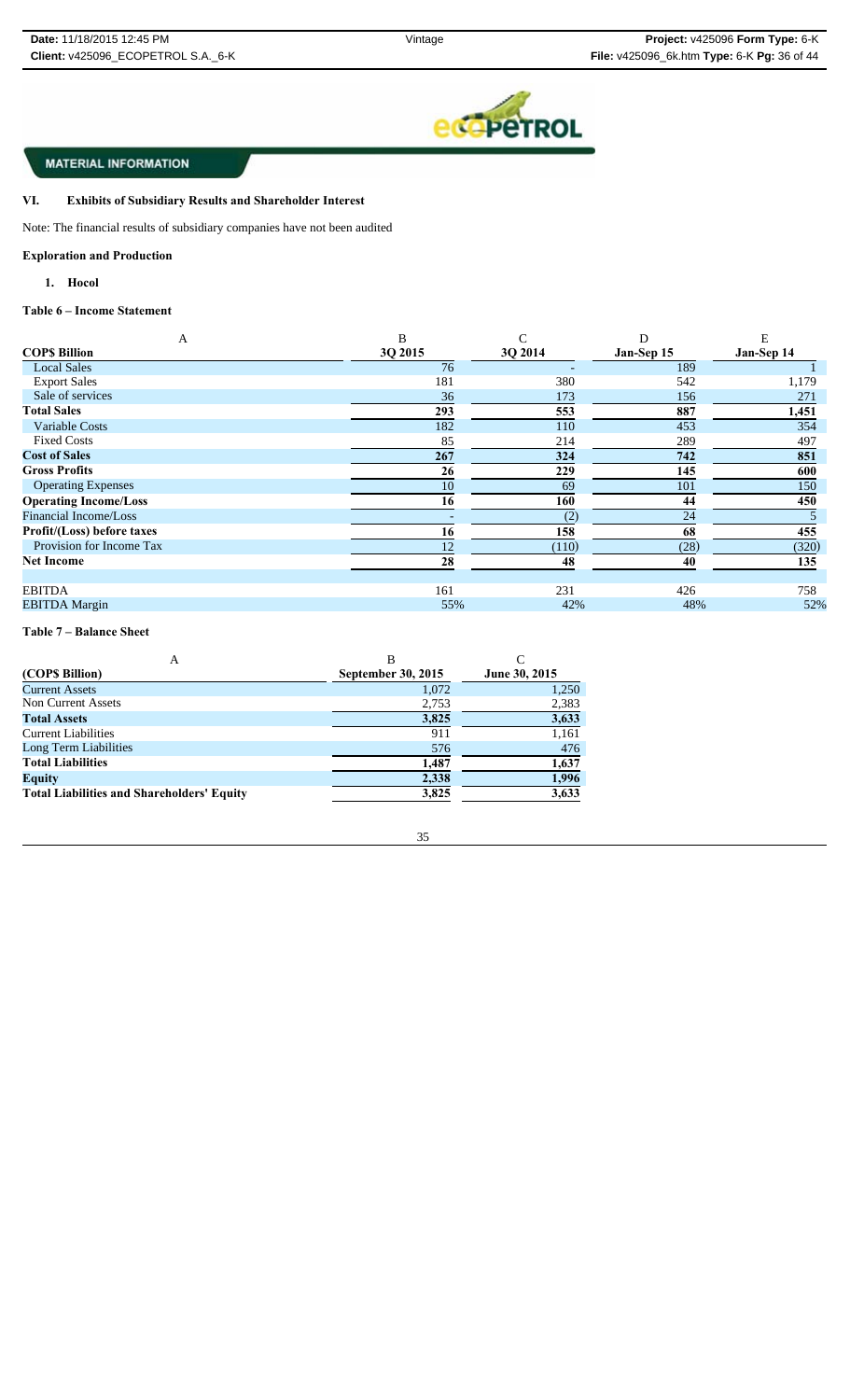

# **2. Savia Peru**

**Table 8 – Income Statement**

| A                                 | B        | C       | D          | E          |
|-----------------------------------|----------|---------|------------|------------|
| <b>USS Million</b>                | 3Q 2015* | 3Q 2014 | Jan-Sep 15 | Jan-Sep 14 |
| <b>Local Sales</b>                | 25.1     | 91.8    | 119.1      | 289.9      |
| <b>Total Sales</b>                | 25.1     | 91.8    | 119.1      | 289.9      |
| Variable Costs                    | 19.0     | 47.6    | 69.1       | 99.3       |
| <b>Fixed Costs</b>                | 10.5     | 26.2    | 58.3       | 79.9       |
| <b>Cost of Sales</b>              | 29.5     | 73.8    | 127.4      | 179.2      |
| <b>Gross Profits</b>              | (4.4)    | 18.0    | (8.3)      | 110.7      |
| <b>Operating Expenses</b>         | (7.7)    | (18.7)  | (30.2)     | (47.0)     |
| <b>Operating Income/Loss</b>      | (12.1)   | (0.7)   | (38.5)     | 63.7       |
| Financial Income/Loss             | (0.6)    | 2.3     | (1.9)      | 0.3        |
| <b>Profit/(Loss) Before Taxes</b> | (12.7)   | 1.6     | (40.4)     | 64.0       |
| Provision for Income Tax          | 1.6      | (2.2)   | 8.3        | (28.4)     |
| <b>Net Income</b>                 | (11.1)   | (0.6)   | (32.1)     | 35.6       |
|                                   |          |         |            |            |
| <b>EBITDA</b>                     | 3.2      | 25.3    | 29.7       | 141.3      |
| <b>EBITDA</b> Margin              | 12.7%    | 27.6%   | 24.9%      | 48.7       |

# \* As of August 31, 2015

**Table 9 – Balance Sheet**

| A                                                 |                        |               |
|---------------------------------------------------|------------------------|---------------|
| <b>USS Million</b>                                | <b>August 31, 2015</b> | June 30, 2015 |
| <b>Current Assets</b>                             | 123.3                  | 129.2         |
| Non Current Assets                                | 721.1                  | 739.2         |
| <b>Total Assets</b>                               | 844.4                  | 868.4         |
| <b>Current Liabilities</b>                        | 168.0                  | 178.3         |
| Long Term Liabilities                             | 145.3                  | 147.9         |
| <b>Total Liabilities</b>                          | 313.3                  | 326.2         |
| <b>Equity</b>                                     | 531.1                  | 542.2         |
| <b>Total Liabilities and Shareholders' Equity</b> | 844.4                  | 868.4         |
|                                                   |                        |               |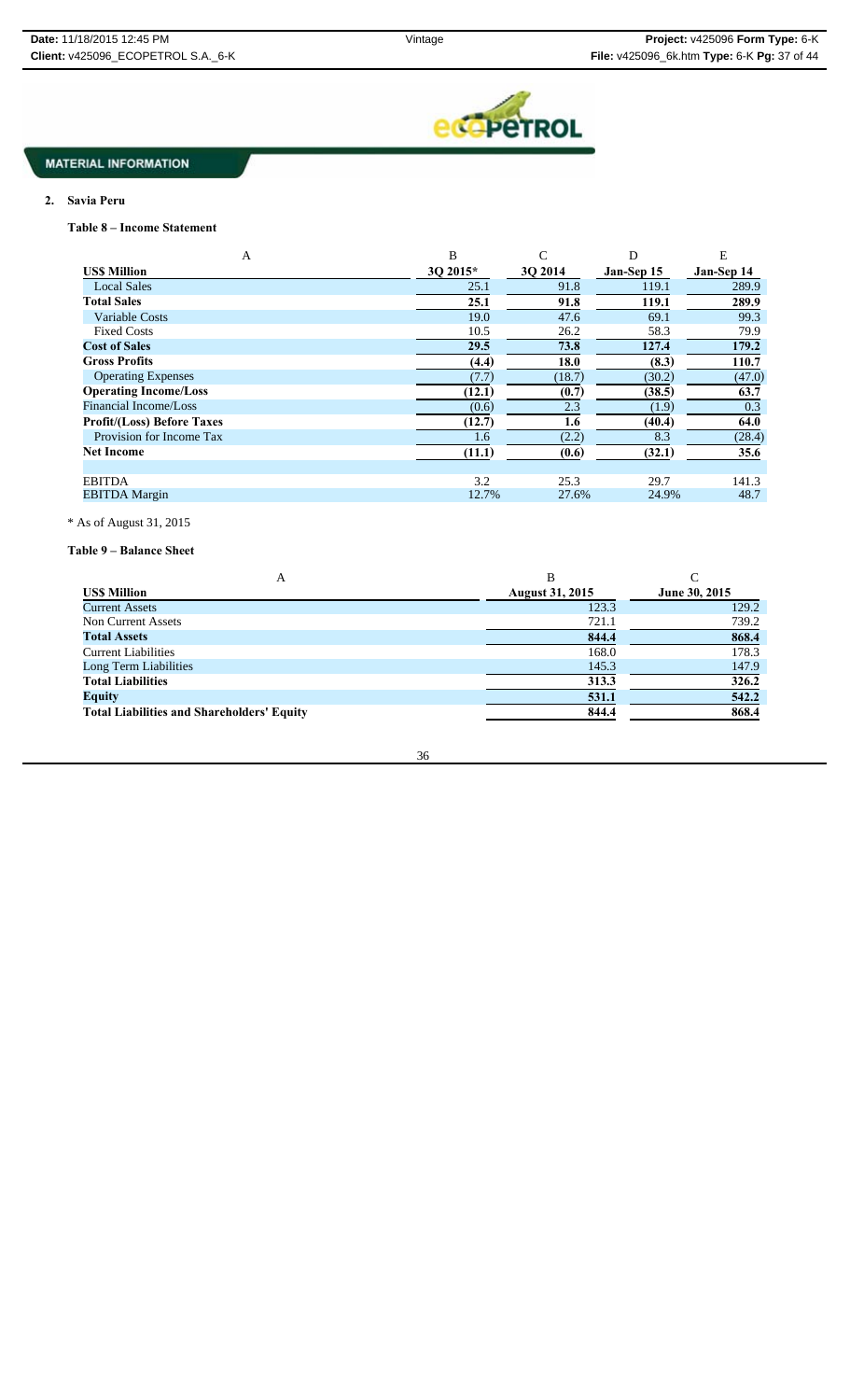

# **3. Equion**

**Table 10 – Income Statement**

| A                                 | B       | C       | D          | E          |
|-----------------------------------|---------|---------|------------|------------|
| <b>COPS Billion</b>               | 30 2015 | 30 2014 | Jan-Sep 15 | Jan-Sep 14 |
| <b>Local Sales</b>                | 124     | 86      | 280        | 223        |
| <b>Export Sales</b>               | 236     | 257     | 643        | 777        |
| <b>Total Sales</b>                | 360     | 343     | 923        | 1,000      |
| Variable Costs                    | 219     | 107     | 546        | 289        |
| <b>Fixed Costs</b>                | 50      | 49      | 140        | 136        |
| <b>Cost of Sales</b>              | 269     | 156     | 686        | 425        |
| <b>Gross Profits</b>              | 91      | 187     | 237        | 575        |
| <b>Operating Expenses</b>         | (6)     | (1)     | (17)       |            |
| <b>Operating Income/Loss</b>      | 85      | 186     | 220        | 583        |
| Financial Income/Loss             | 16      |         | 36         | 19         |
| <b>Profit/(Loss) Before Taxes</b> | 101     | 188     | 256        | 602        |
| Provision for Income Tax          | (185)   | (162)   | (241)      | (292)      |
| <b>Net Income</b>                 | (84)    | 26      | 15         | 310        |
|                                   |         |         |            |            |
| <b>EBITDA</b>                     | 273     | 270     | 695        | 805        |
| <b>EBITDA</b> Margin              | 76%     | 79%     | 75%        | 81%        |

## **Table 11 – Balance Sheet**

| Α                                                 | в                         |               |
|---------------------------------------------------|---------------------------|---------------|
| (COP\$ Billion)                                   | <b>September 30, 2015</b> | June 30, 2015 |
| <b>Current Assets</b>                             | 1,428                     | 1,225         |
| Non Current Assets                                | 2,158                     | 1,891         |
| <b>Total Assets</b>                               | 3,586                     | 3,116         |
| <b>Current Liabilities</b>                        | 971                       | 639           |
| Long Term Liabilities                             | 381                       | 253           |
| <b>Total Liabilities</b>                          | 1,352                     | 892           |
| <b>Equity</b>                                     | 2,234                     | 2,224         |
| <b>Total Liabilities and Shareholders' Equity</b> | 3,586                     | 3,116         |
|                                                   |                           |               |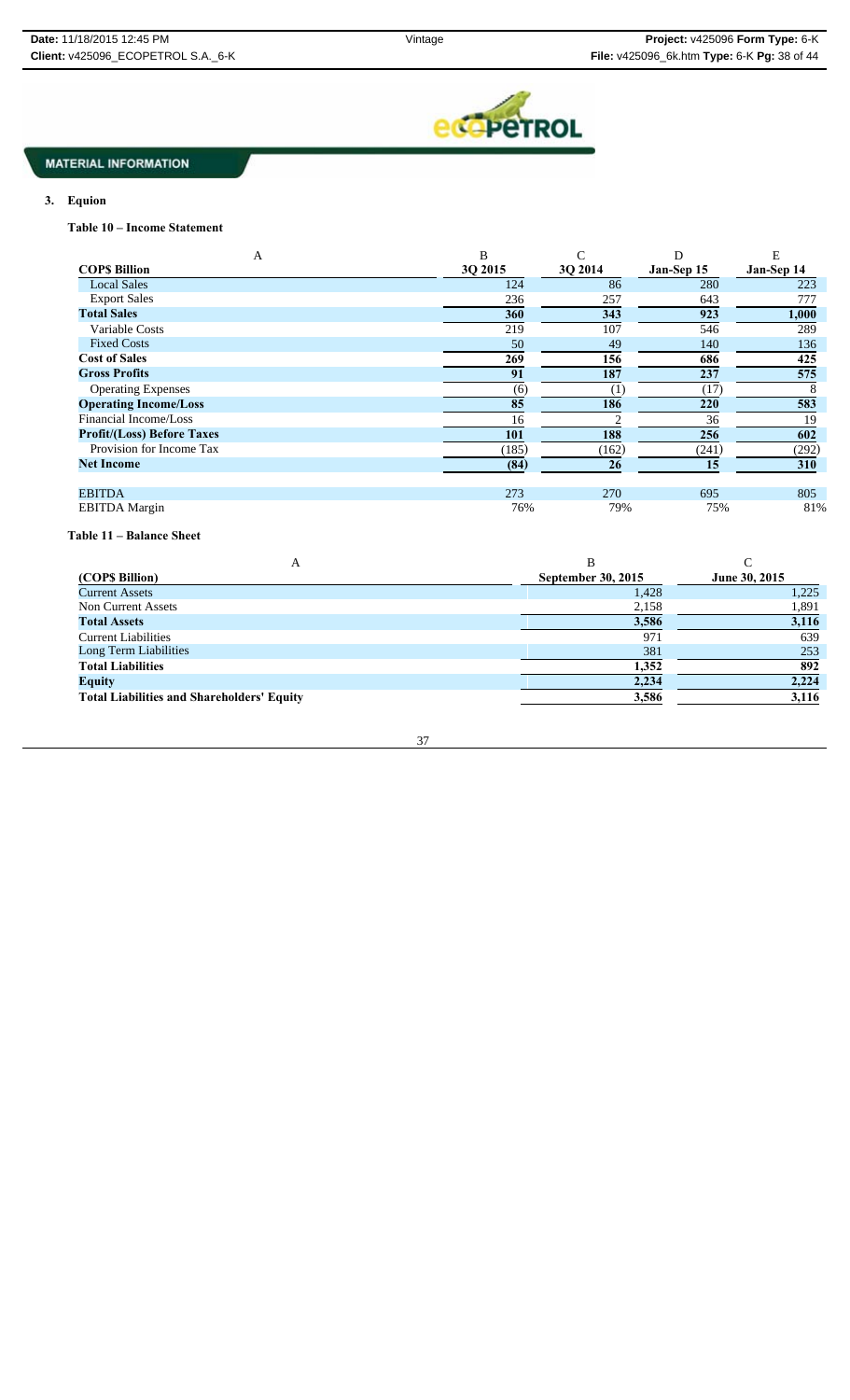

## **Refining and Petrochemical**

**1. Essentia (Propilco)**

**Table 12 – Sales Volumes** 

| <b>Sales Volume (mbd)</b> | 30 2015 | 3O 2014 | <b>Jan-Sep 15</b> | <b>Jan-Sep 14</b> |
|---------------------------|---------|---------|-------------------|-------------------|
| Local                     | 42.0    | 36.7    | 39.7              | 35.5              |
| International             | $0.0\,$ |         | 0.0               | 13.4              |
| Total                     | 42.0    | 38.4    | 39.7              | 48.9              |
|                           |         |         |                   |                   |

#### **Table 13 – Income Statement**

| A                                 | B       | C               | D          | E          |
|-----------------------------------|---------|-----------------|------------|------------|
| <b>COPS Billion</b>               | 30 2015 | 30 2014         | Jan-Sep 15 | Jan-Sep 14 |
| <b>Local Sales</b>                | 183     | 176             | 528        | 481        |
| <b>Export Sales</b>               | 311     | 272             | 828        | 736        |
| <b>Total Sales</b>                | 494     | 448             | 1,356      | 1,217      |
| Variable Costs                    | 342     | 383             | 1,052      | 1,039      |
| <b>Fixed Costs</b>                | 22      | 14              | 66         | 61         |
| <b>Cost of Sales</b>              | 364     | 397             | 1,118      | 1,100      |
| <b>Gross Profits</b>              | 130     | 51              | 238        | 117        |
| <b>Operating Expenses</b>         | 39      | 31              | 113        | 89         |
| <b>Operating Income/Loss</b>      | 91      | $\overline{20}$ | 125        | 28         |
| Financial Income/Loss             | (13)    | (8)             |            | 18         |
| <b>Profit/(Loss) Before Taxes</b> | 78      | 12              | 134        | 46         |
| Provision for Income Tax          | (32)    |                 | (39)       |            |
| <b>Net Income</b>                 | 46      | 12              | 95         | 47         |
|                                   |         |                 |            |            |
| <b>EBITDA</b>                     | 98      | 24              | 150        | 51         |
| <b>EBITDA</b> Margin              | 20%     | 5%              | 11%        | 4%         |

#### **Table 14 – Balance Sheet**

| А                                                 | В                         |               |
|---------------------------------------------------|---------------------------|---------------|
| (COP\$ Billion)                                   | <b>September 30, 2015</b> | June 30, 2015 |
| <b>Current Assets</b>                             | 850                       | 788           |
| Non Current Assets                                | 963                       | 812           |
| <b>Total Assets</b>                               | 1,813                     | 1,600         |
| <b>Current Liabilities</b>                        | 450                       | 465           |
| Long Term Liabilities                             | 122                       | 121           |
| <b>Total Liabilities</b>                          | 572                       | 586           |
| <b>Equity</b>                                     | 1,241                     | 1,014         |
| <b>Total Liabilities and Shareholders' Equity</b> | 1,813                     | 1,600         |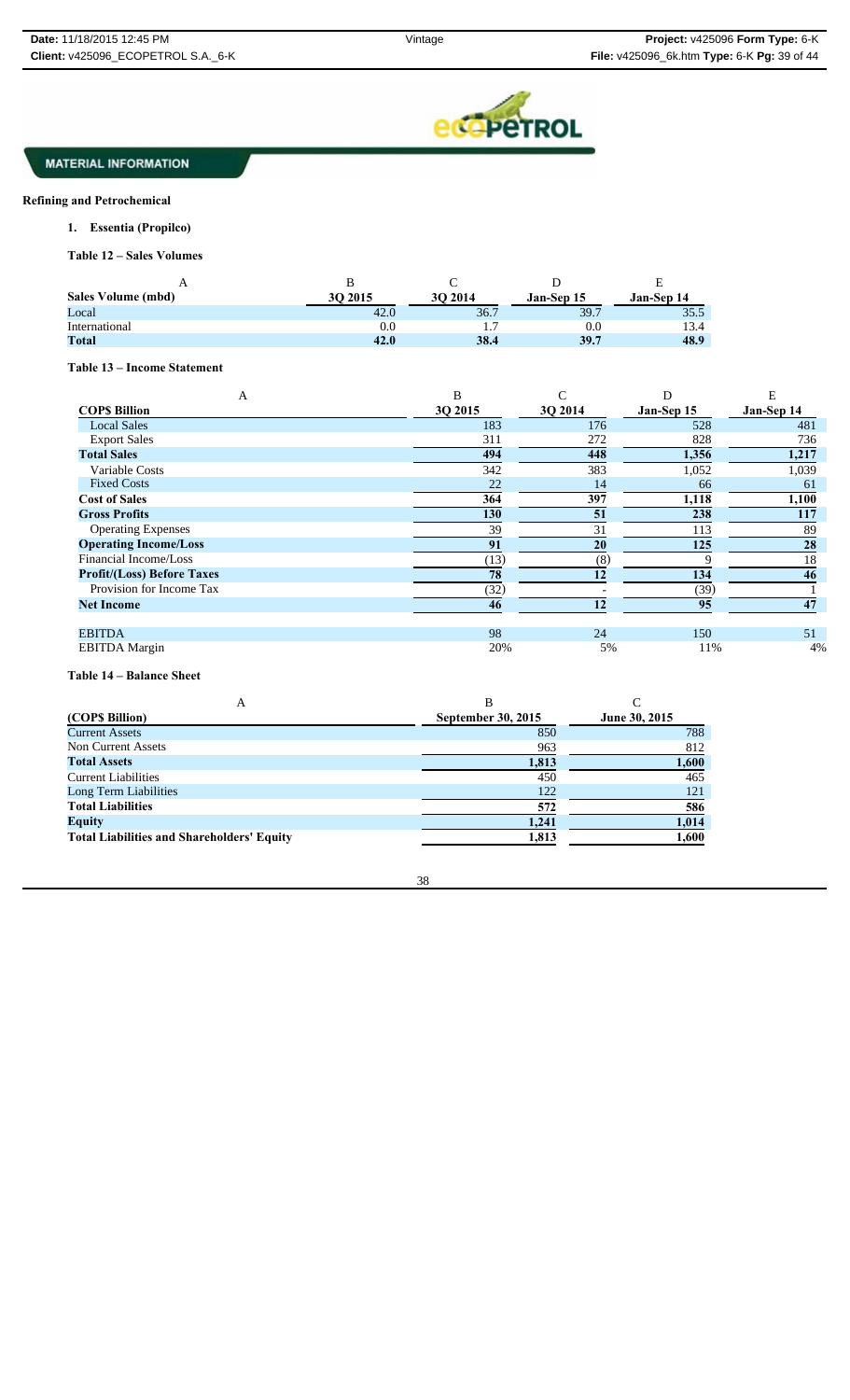

## **2. Reficar**

**Table 15 – Sales Volume**

| Sales Volume (mbd) | 30 2015   | 30 2014 | <b>Jan-Sep 15</b> | Jan-Sep 14 |
|--------------------|-----------|---------|-------------------|------------|
| Local              | 42.0      | 36.7    | 39.7              | 35.5       |
| International      | $\rm 0.0$ |         | $\rm 0.0$         |            |
| <b>Total</b>       | 42.0      | 38.4    | 39.7              | 48.9       |

**Table 16 – Income Statement**

| A                                 | B       |         | D          | E          |
|-----------------------------------|---------|---------|------------|------------|
| <b>COPS Billion</b>               | 30 2015 | 3O 2014 | Jan-Sep 15 | Jan-Sep 14 |
| <b>Local Sales</b>                | 827     | 793     | 2,147      | 2,349      |
| <b>Export Sales</b>               |         | 35      |            | 772        |
| <b>Total Sales</b>                | 827     | 828     | 2,147      | 3,121      |
| Variable Costs                    | 754     | 775     | 1,991      | 2,894      |
| <b>Fixed Costs</b>                | 46      | 59      | 134        | 161        |
| <b>Cost of Sales</b>              | 800     | 834     | 2,125      | 3,055      |
| <b>Gross Profits</b>              | 27      | (6)     | 22         | 66         |
| <b>Operating Expenses</b>         | 241     | 161     | 580        | 373        |
| <b>Operating Income/Loss</b>      | (214)   | (167)   | (558)      | (307)      |
| Financial Income/Loss             | (46)    | 44      | (3)        |            |
| <b>Profit/(Loss) Before Taxes</b> | (260)   | (123)   | (561)      | (306)      |
| Provision for Income Tax          | Ί.      | (64)    | 31         | (39)       |
| <b>Net Income</b>                 | (261)   | (187)   | (530)      | (345)      |
| <b>EBITDA</b>                     | (171)   | (113)   | (360)      | (155)      |
| <b>EBITDA</b> Margin              | $-21%$  | $-14%$  | $-17%$     | $-5%$      |

 **Table 17 – Balance Sheet**

| Α                                                 | в                         |               |
|---------------------------------------------------|---------------------------|---------------|
| (COP\$ Billion)                                   | <b>September 30, 2015</b> | June 30, 2015 |
| <b>Current Assets</b>                             | 1,235                     | 1,381         |
| Non Current Assets                                | 28,043                    | 22,263        |
| <b>Total Assets</b>                               | 29,278                    | 23,644        |
| <b>Current Liabilities</b>                        | 1,747                     | 1,274         |
| Long Term Liabilities                             | 15,820                    | 13,209        |
| <b>Total Liabilities</b>                          | 17,567                    | 14,483        |
| <b>Equity</b>                                     | 11,711                    | 9,161         |
| <b>Total Liabilities and Shareholders' Equity</b> | 29,278                    | 23,644        |

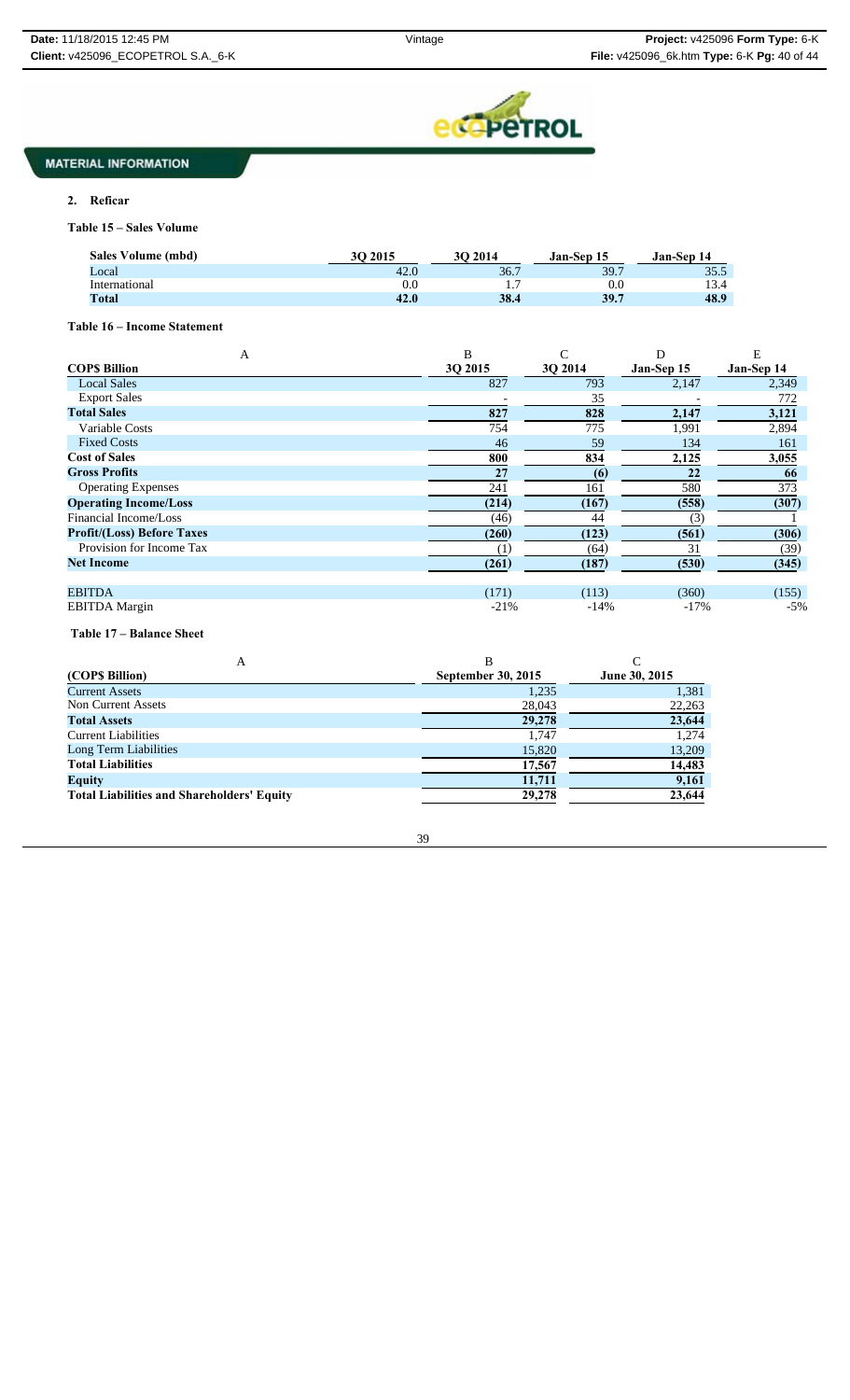

# **Transportation**

**1. Cenit**

**Table 18 – Income Statement**

| A                                 | B       | C       | D          | E          |
|-----------------------------------|---------|---------|------------|------------|
| <b>COPS Billion</b>               | 30 2015 | 3O 2014 | Jan-Sep 15 | Jan-Sep 14 |
| <b>Local Sales</b>                |         | 3       | 9          | 16         |
| Sale of services                  | 986     | 745     | 2,788      | 2,212      |
| <b>Total Sales</b>                | 986     | 748     | 2,797      | 2,228      |
| Variable Costs                    | 33      | 54      | 103        | 108        |
| <b>Fixed Costs</b>                | 446     | 455     | 1,394      | 1,426      |
| <b>Cost of Sales</b>              | 479     | 509     | 1,497      | 1,534      |
| <b>Gross Profits</b>              | 507     | 239     | 1,300      | 694        |
| <b>Operating Expenses</b>         | 56      | 94      | 210        | 129        |
| <b>Operating Income/Loss</b>      | 451     | 145     | 1,090      | 565        |
| Financial Income/Loss             | 1,166   | 766     | 1,668      | 1,024      |
| <b>Profit/(Loss) Before Taxes</b> | 1,617   | 911     | 2,758      | 1,589      |
| Provision for Income Tax          | (369)   | (23)    | (604)      | (189)      |
| <b>Net Income</b>                 | 1,248   | 888     | 2,154      | 1,400      |
|                                   |         |         |            |            |
| <b>EBITDA</b>                     | 563     | 235     | 1,508      | 817        |
| <b>EBITDA</b> Margin              | 57%     | 31%     | 54%        | 37%        |

**Table 19 – Balance Sheet**

| А                                                 | B                         |               |
|---------------------------------------------------|---------------------------|---------------|
| (COP\$ Billion)                                   | <b>September 30, 2015</b> | June 30, 2015 |
| <b>Current Assets</b>                             | 2,713                     | 1,398         |
| Non Current Assets                                | 16,219                    | 16,002        |
| <b>Total Assets</b>                               | 18,932                    | 17,400        |
| <b>Current Liabilities</b>                        | 1,075                     | 801           |
| Long Term Liabilities                             | 963                       | 952           |
| <b>Total Liabilities</b>                          | 2,038                     | 1,753         |
| <b>Equity</b>                                     | 16,894                    | 15,647        |
| <b>Total Liabilities and Shareholders' Equity</b> | 18,932                    | 17,400        |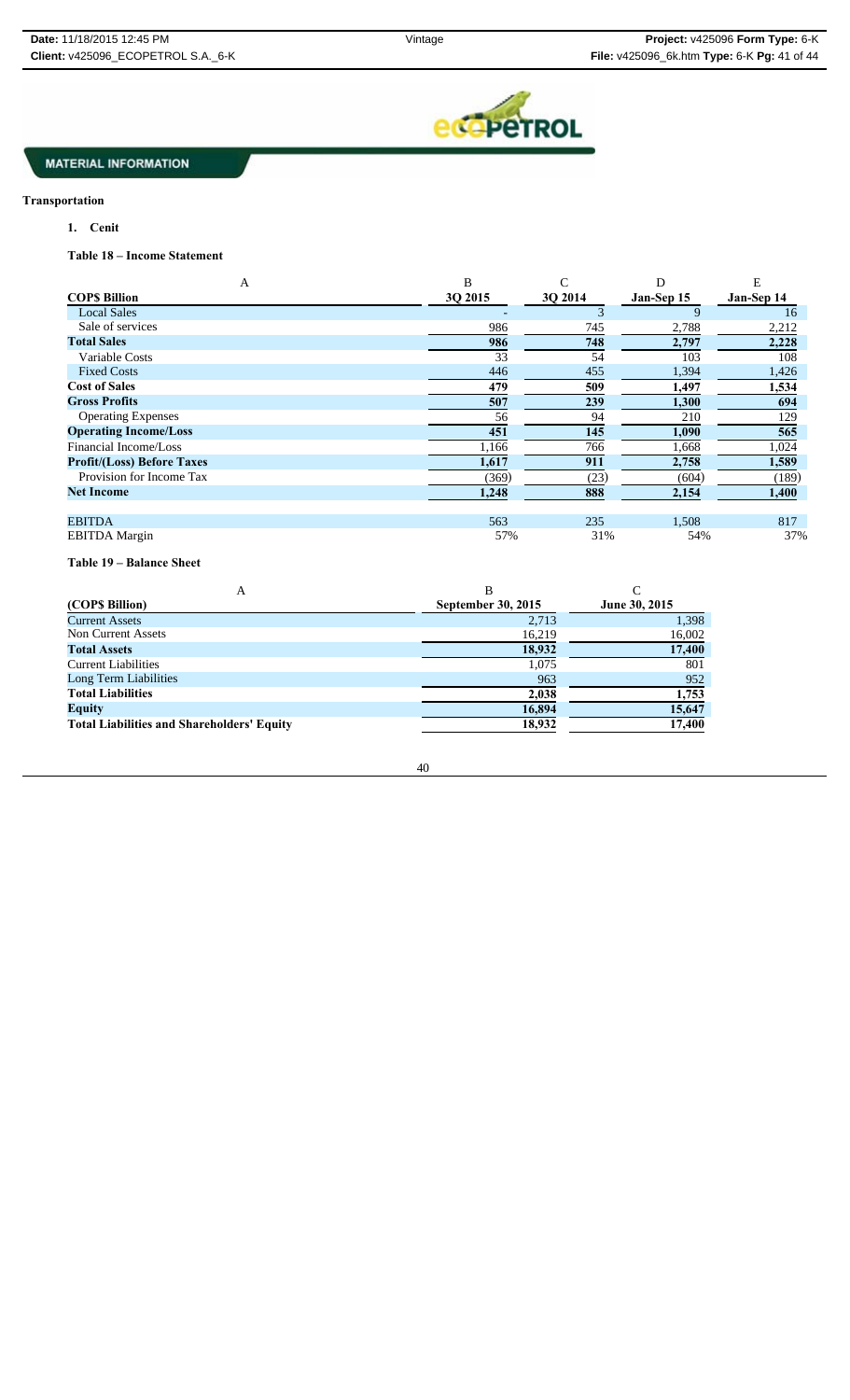

## **Biofuels**

**1. Ecodiesel**

**Table 20 – Sales Volume**

| $\mathbf{A}$                      | B                          |                 | $\mathsf{C}$           | D                   | ${\bf E}$           |
|-----------------------------------|----------------------------|-----------------|------------------------|---------------------|---------------------|
| <b>Total Sales (mboed)</b>        | 3Q 2015                    |                 | 3Q 2014                | <b>Jan - Sep 15</b> | <b>Jan - Sep 14</b> |
| <b>Biodiesel</b>                  |                            | 2.4             | 2.2                    | 2.3                 | 2.3                 |
| Glycerin                          |                            | 0.2             | 0.2                    | 0.2                 | 0.2                 |
| <b>Total</b>                      |                            | 2.6             | 2.4                    | 2.5                 | 2.5                 |
| Table 21 - Income Statement       |                            |                 |                        |                     |                     |
| A                                 | B                          | $\mathbf C$     | D                      | Ε                   |                     |
| <b>COPS Billion</b>               | 3Q 2015*                   | 3Q 2014         | Jan-Sep 15             | Jan-Sep 14          |                     |
| <b>Local Sales</b>                | 99                         | 70              | 248                    | 231                 |                     |
| <b>Total Sales</b>                | 99                         | 70              | 248                    | 231                 |                     |
| <b>Variable Costs</b>             | $\overline{83}$            | $\overline{62}$ | $\overline{213}$       | 201                 |                     |
| <b>Cost of Sales</b>              | $\overline{\overline{83}}$ | 62              | 213                    | 201                 |                     |
| <b>Gross Profits</b>              | 16                         | 9               | $\overline{35}$        | 30                  |                     |
| <b>Operating Expenses</b>         | 3                          | $\overline{2}$  | $\overline{9}$         | 8                   |                     |
| <b>Operating Income/Loss</b>      | $\overline{13}$            | $\overline{6}$  | $\overline{26}$        | $\overline{23}$     |                     |
| Financial Income/Loss             | (1)                        | (1)             | (2)                    | (2)                 |                     |
| <b>Profit/(Loss) before Taxes</b> | $\overline{12}$            | $\overline{5}$  | $\overline{24}$        | $\overline{21}$     |                     |
| Provision for Income Tax          | $\overline{1}$             | (1)             | $\overline{(4)}$       | (4)                 |                     |
| <b>Net Income</b>                 | 11                         | $\overline{4}$  | $\overline{20}$        | 17                  |                     |
| <b>EBITDA</b>                     | 14                         |                 | 30                     |                     |                     |
| <b>EBITDA</b> Margin              | 14%                        |                 | 12%                    |                     |                     |
| * As of August 31 of 2015.        |                            |                 |                        |                     |                     |
| Table 22 - Balance Sheet          |                            |                 |                        |                     |                     |
| A                                 |                            |                 | B                      | $\mathcal{C}$       |                     |
| (COP\$ Billion)                   |                            |                 | <b>August 31, 2015</b> | June 30, 2015       |                     |
| <b>Current Assets</b>             |                            |                 | 69                     |                     | 70                  |
| Non Current Assets                |                            |                 | 73                     |                     | 74                  |
| <b>Total Assets</b>               |                            |                 | 143                    |                     | 144                 |

**144**<br> **144**<br> **144**<br> **144**<br> **144**<br> **144**<br> **144**<br> **144**<br> **144**<br> **144**<br> **144**<br> **144**<br> **144**<br> **144**<br> **144**<br> **145**<br> **145**<br> **144**<br> **144**<br> **144**<br> **144**<br> **1146**<br> **1146**<br> **1146**<br> **1146**<br> **1146**<br> **1146**<br> **1146**<br> **1146**<br> **1146**<br> **11 Equity 67 60 Total Liabilities and Shareholders' Equity 143 144**

41

Current Liabilities 58 58 Long Term Liabilities 24 26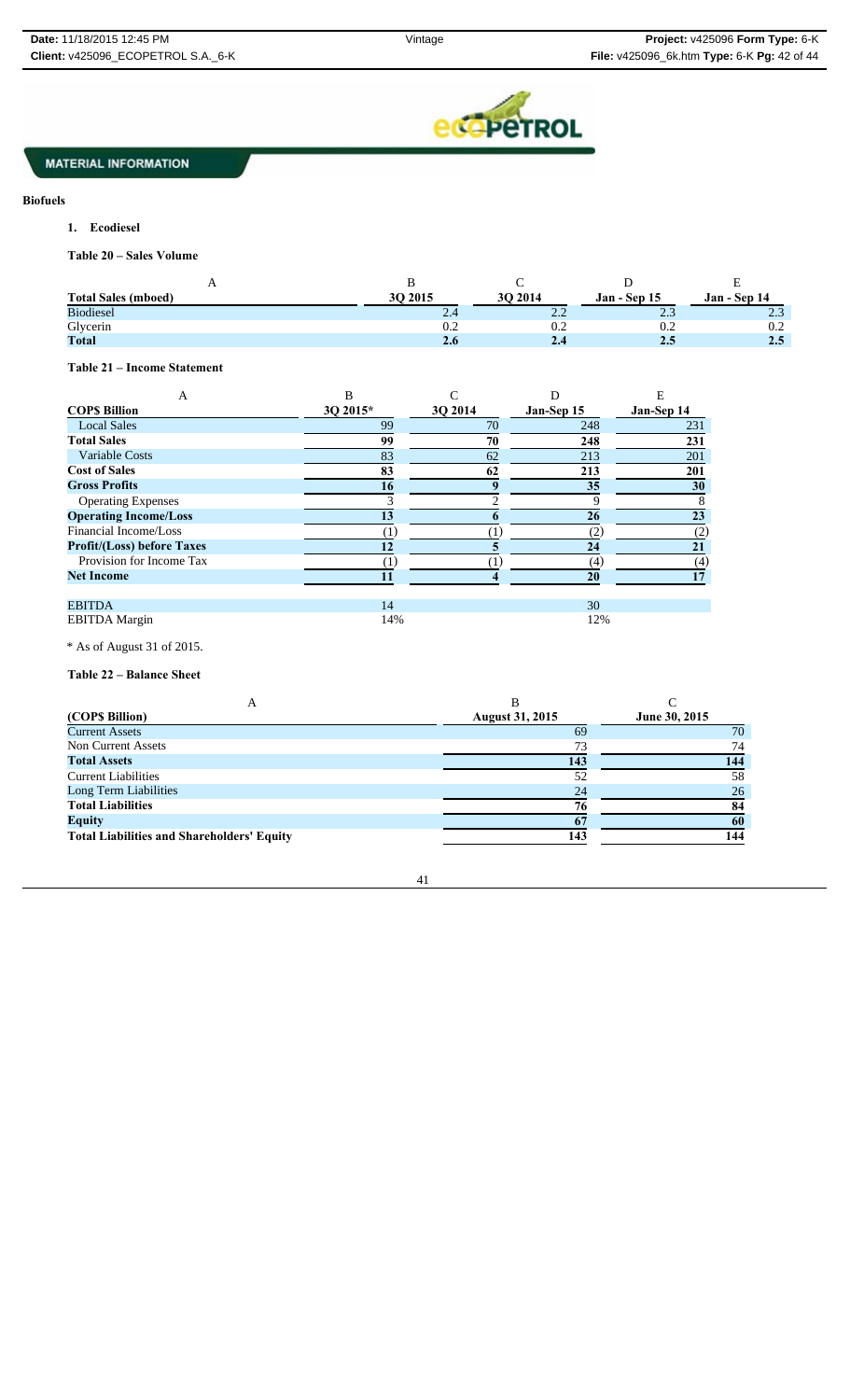

## **VII. Corporate Group´s Financial Indebtedness**

**Table 23 – Long Term Indebtedness by Entity\***

|                   | Denominated in      | <b>Denominated</b><br>in Colombian |              |
|-------------------|---------------------|------------------------------------|--------------|
| Entity            | <b>U.S. Dollars</b> | Pesos**                            | <b>Total</b> |
| Ecopetrol         | 10.926              | 1.198                              | 12.124       |
| Reficar           | 3.205               | $\overline{0}$                     | 3.205        |
| <b>Bicentario</b> | $\overline{0}$      | 572                                | 572          |
| ODL               | $\overline{0}$      | 269                                | 269          |
| <b>Bioenergy</b>  | $\theta$            | 157                                | 157          |
| Ocensa            | 500                 | $\Omega$                           | 500          |
| <b>Propilco</b>   | 12                  | $\Omega$                           | 12           |
| <b>Total</b>      | 14.643              | 2.196                              | 16.839       |

Notes:

\* Nominal value of debt as of September 30, 2015, excluding accrued interests

\*\* Figures expressed in thousands of US dollars converted using the Representative Market Exchange Rate as of September 30, 2015